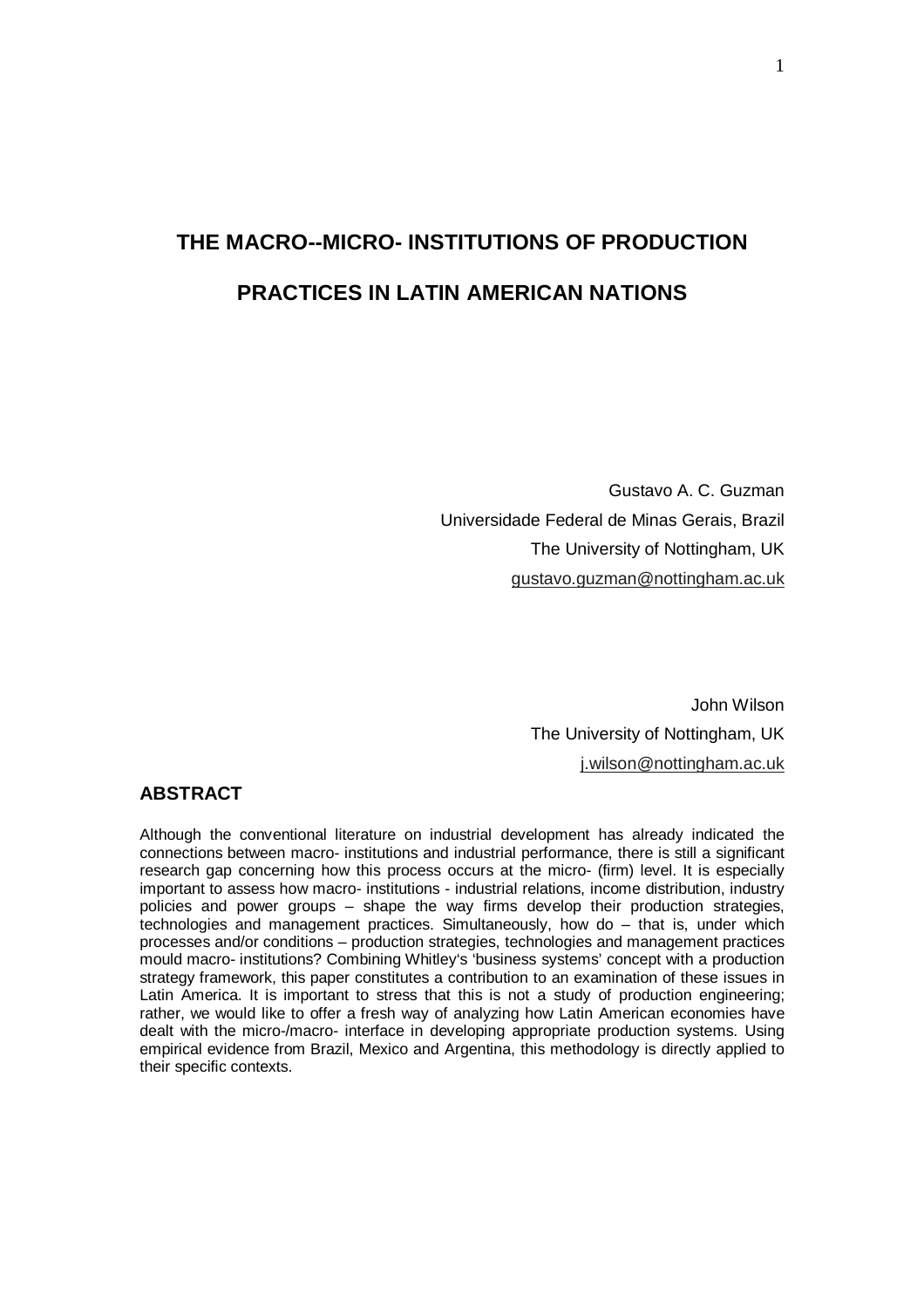#### **INTRODUCTION**

In spite of an enormous proliferation of attempts to explain the industrial competitiveness path followed by developing nations, it is necessary to note that this literature has mainly focused on research questions from a macro-economic and institutional perspective<sup>1</sup> (c.f. Evans, 1979; Gereffy and Wyman, 1990). This approach is reasonable, since the influence of macro- institutional forces on micro- level developments is widely recognized. However, there seems to be a significant research gap concerning how this process impacts at the micro- (firm) level, that is, how macro-institutions - such as industrial relations, the income distribution path, industry policies and power groups – shape the way firms deploy production strategies, technologies and management practices. Similarly, relatively little is known about how – that is, under which processes and/or conditions – production strategies, technologies and management practices mould macro- institutions. Finally, under which environmental conditions do macro- forces overcome micro- level forces, and vice-versa?

The present study attempts to go beyond conventional macro- explanations by linking macro- and micro- level arguments in providing an improved understanding of the industrial competitiveness path followed by the largest economies in Latin America. Certainly, little agreement has been achieved to date in assessing the quality, significance and extent of the ways in which these systems have been linked (Boyer, 1993; Lutz, 1992). Moreover, conventional explanations of industrial competitiveness (Porter, 1980) fail to accommodate the nuanced balance between macro- and micro- influences, leading to a weakened understanding of firm-level practices. It is our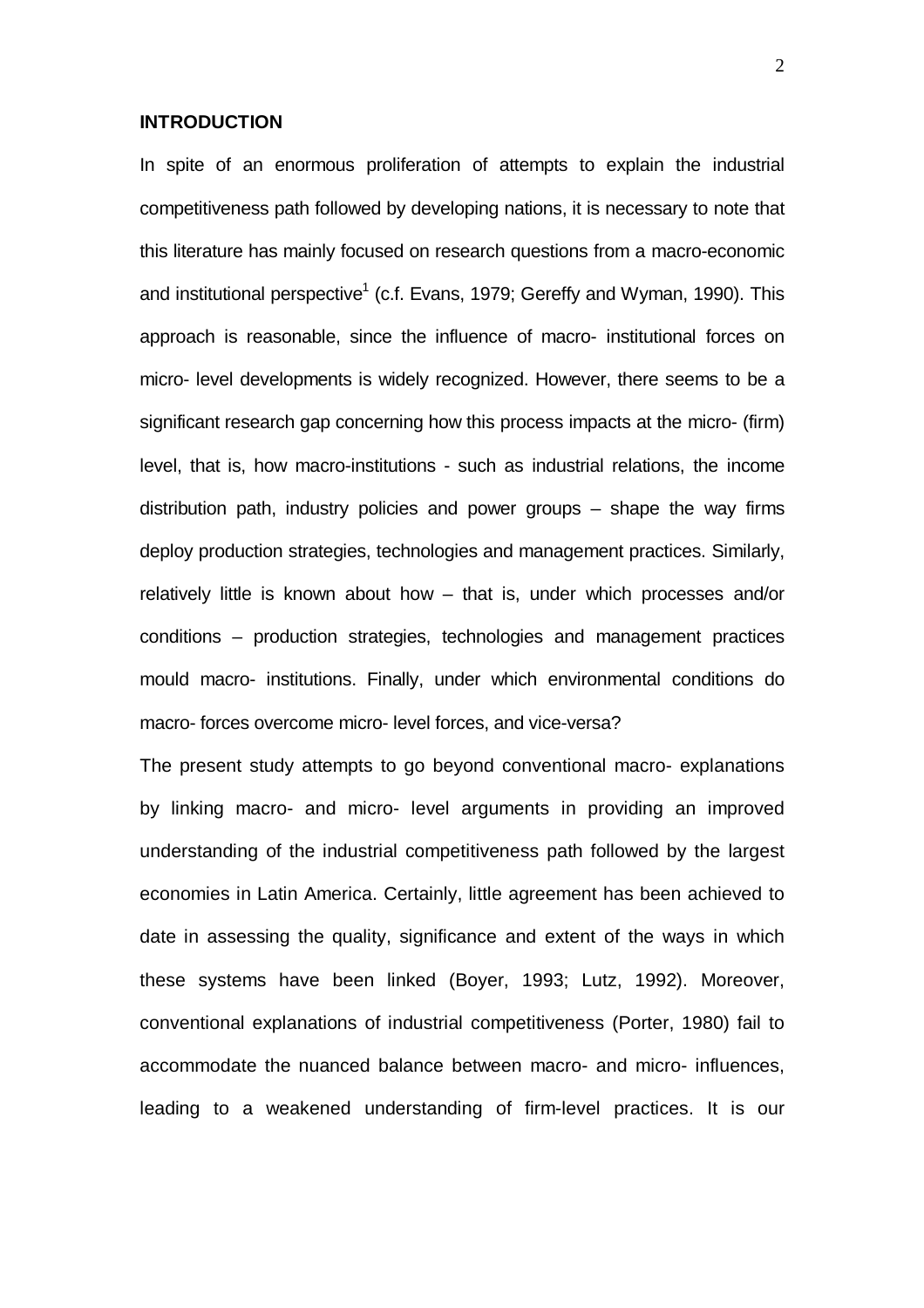contention that this approach fails to accommodate business reality, in that complex political, social and engineering processes occur at the level of the firm in order to deliver 'competitiveness'. In particular, because strategies are a function of environments, and because different economies have different environments, which in turn are increasingly affected by 'global' forces, the understanding of the micro-macro linkage would help to understand which production practices/strategies and technologies must be adopted (Lindberg, Voss and Blackmon, 1998). It will also then be possible to design macroinstitutional policies which are congruent with established production patterns. The article starts by assessing two complementary frameworks. On the one hand, Whitley's (2000) 'business systems' model is developed in order to systematize the key components of the macro- environment that affect microlevel deployments. At the same time, established production strategy theory (Hill, 1987; Swink and Way, 1995) will be applied in order to base micro-level explanations of how production strategies, technologies and operations management practices were deployed in order to cope with macro- level forces. The resulting framework (see Figure 1) is then applied to the latetwentieth century experiences in some of the leading Latin American economies, most notably Brazil, resulting in a much more balanced understanding of the dynamics linking micro-macro institutions. An ambitious research agenda is also proposed, as a means of extending the application of this model to the general experience in Latin America.

 $\frac{1}{1}$  For a sophisticated overview of the role of the State, MNE, domestic politics, networks as well as industry finance and production relations in Latin American Nations, see Lierh and Lewis (2003, forthcoming).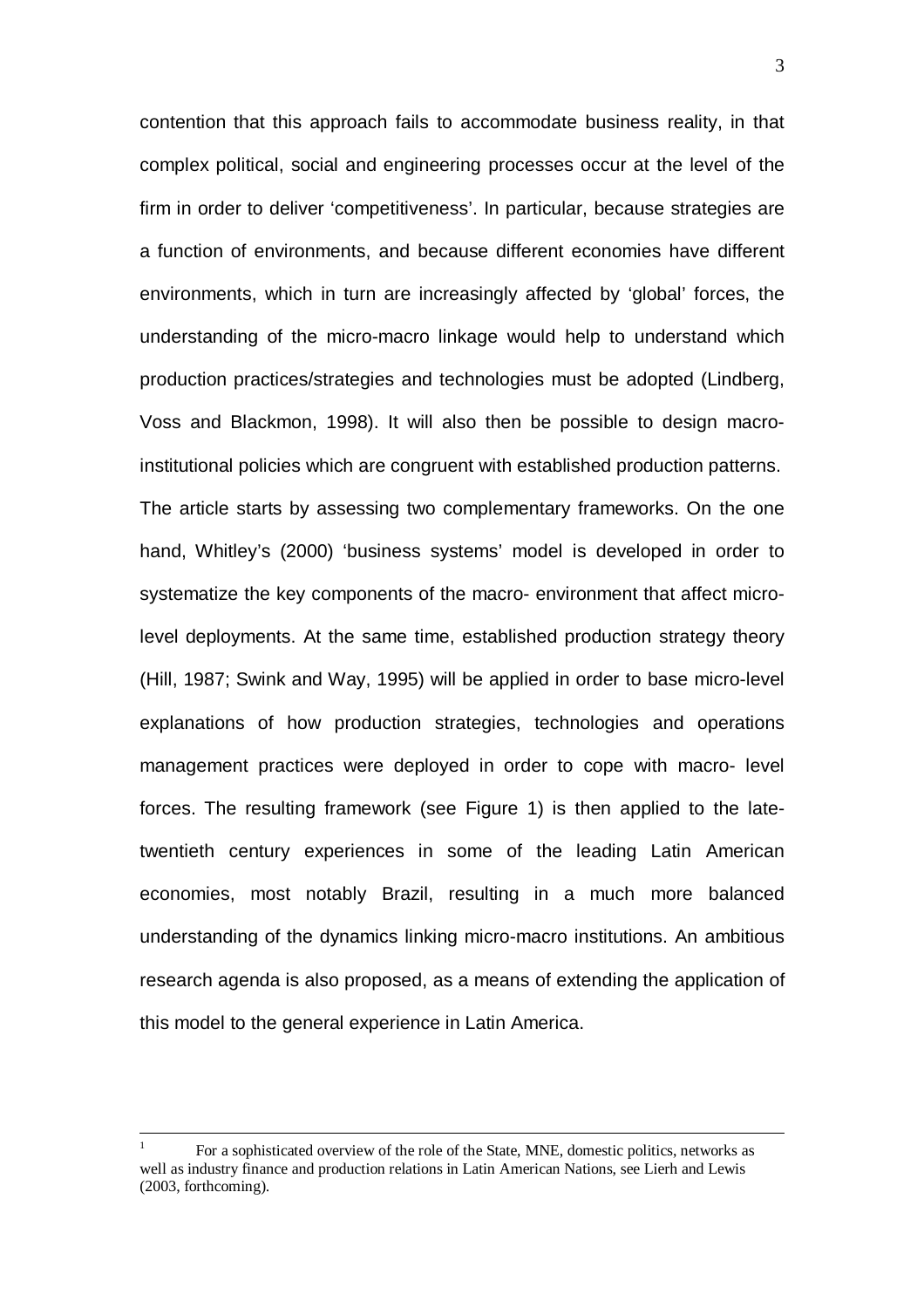#### **THE MACRO- MICRO- INTERFACE OF PRODUCTION PRACTICES**

The key feature of what has come to be known as the 'institutional perspective' focuses on contextual factors that support or constrain human action at a given local reality in order to explain socio-economic developments. This implies that, for example, the same business 'recipe' might trigger different outcomes in different regions/economies, since the way of life, beliefs, values, and major institutions like the State, political, financial, industrial relations, and educational systems, are specific to each country or geographical area. Institutions, according to North (1990, 3-4), are "the rules of the game, or more formally, are the humanly devised constraints that shape human interaction ... That is, they consist of formal written rules as typically unwritten codes of conduct that underlay and supplement formal rules". Institutional analysis recognises the dynamic nature of socially-shaped events that usually change over time. Institutionalisation, therefore, can also be conceptualised as "the process by which actions became repeated over time and are assigned similar meanings by self and others" (Biggart, quoted by Scott, 1997).

Bringing this concept to the industrial arena, this means that the choice of a specific organisational solution is affected by institutional factors such as

 "(1) business-elite mentalities, i.e. intellectual dispositions favouring particular solutions; (2) professional groups that elaborate organisational theories and offer employers and managers solutions to their organisational problems; (3) state actions supporting employers or particular solutions; and (4) workers' responses (collaboration, resistance, indifference) to the implementation of a particular organisational solution" (Guillén, 1994:21).

By conferring a significant explanative power to specific regional social arrangements, the institutional perspective is likely to explain how those factors influence (i) the interpretation of decision-makers; (ii) business choices, the implementation process, usage and its associated degree of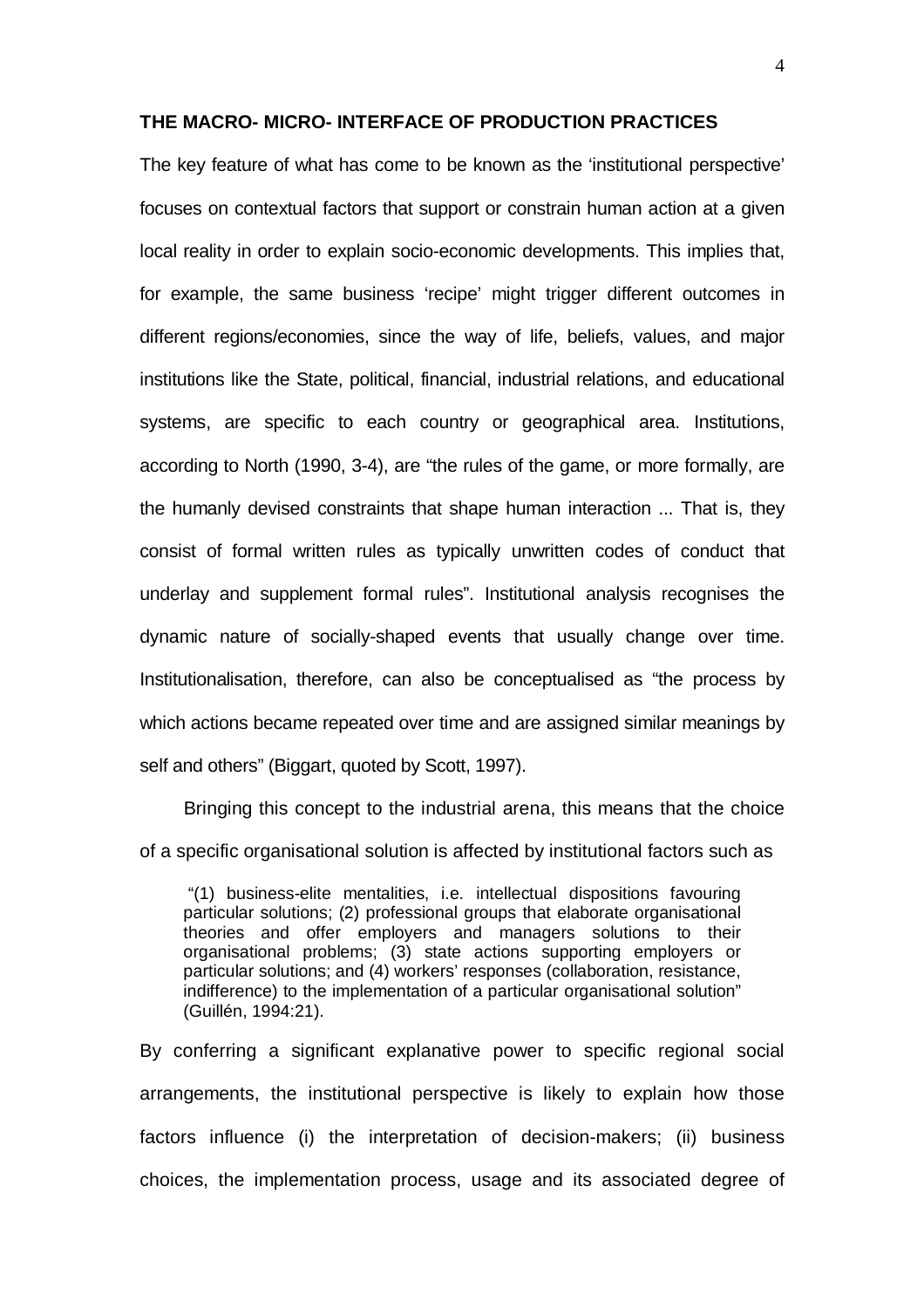success or failure. Therefore, it seems to be that the failure of any business recipe may not be related to the recipe itself, but with the degree of alignment between the context in which the organisation is embedded and the technical, ideological and social 'demands' embedded in the specific organisational solution. $^{2}$  This means that any discussion about production practices needs to be approached through the consideration of the specific social, political and industrial arrangements in which they were developed (Perrow, 1992).

Whitley's (2000) framework is useful for tackling these research questions, because it approaches both macro- and micro- level actors and institutions in a coherent and balanced way. From the macro- perspective, the 'business system' is composed of economic actors whose governance relationships are organized under different logics in diverse national settings. Key economic players are providers and users of capital, customers and suppliers, competitors, firms in different sectors, and employers and different kinds of employees. According to Whitley (2000, 33), 'business systems' are "distinctive patterns of economic organization that vary in their degree and mode of authoritative coordination of economic activities, and in the organization of, and interconnections between, owners, managers, experts, and other employees".

When one comes to consider production strategies, the principal institutions influence and limit decisions performed at the level of the firm, specifically when addressing the kind of 'profit strategies' to be followed. In

 $\frac{1}{2}$  In the manufacturing/supplier relationship, for example, a variety of rules exists: "taxation, employee insurance, health and safety inspection, employment protection, and a host of other regulations often differentiate between large and small firms. Large firms have more rules, costs, and restrictions; smaller firms are excused from rules or benefits from various subsidies. The effect is to make small firms more viable and to encourage large firms to cut costs by subcontracting to smaller ones." (Gourevith, 1996:247)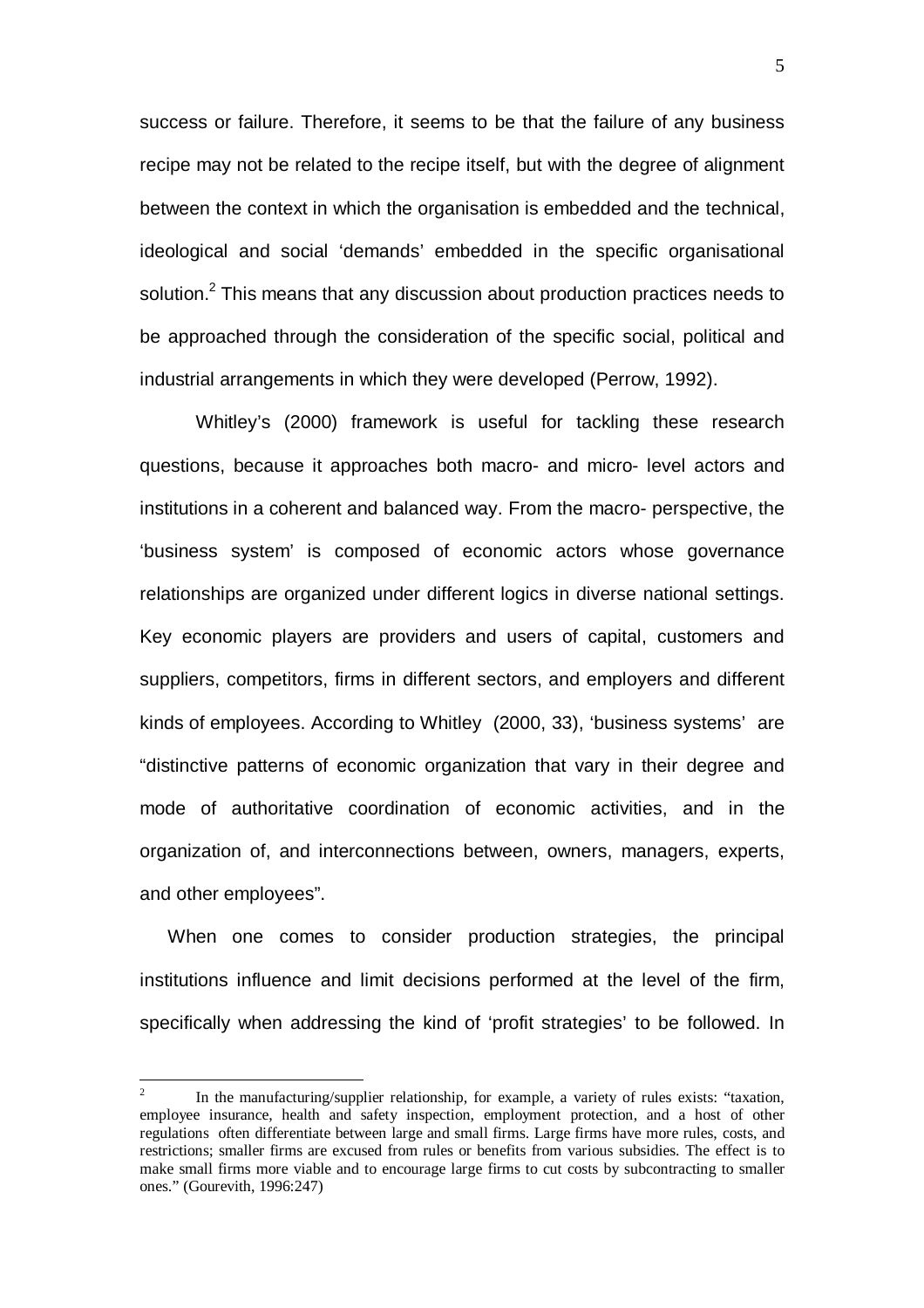simple terms, depending on the degree and type of interdependency between the above mentioned macro- institutional factors and firm-level decisions, resources, people and technology are deployed differently in different firms (Pfefeer and Salancik, 1978). While 'strategic choice' still exists at the level of the firm (Child, 1972), those choices are severely limited by given environmental conditions (Lawrence and Lorch, 1967). Depending on both specific environmental conditions and firms' internal capacities, firms adopt differentiated corporate and production strategies (Miles and Snow, 1984). Production strategy, therefore, can de deployed accordingly (Hill, 1987) in terms of:

- the definition of corporate objectives,
- the determination of market strategies to achieve corporate strategy,
- the determination of performance objectives,
- the definition of production strategy

Performance objectives constitute the link between corporate/market strategy and how the factory should be organized in order to achieve those higher level goals. Depending on the specific performance target chosen, a particular form of organizing production operations emerges and a particular market feature is fulfilled.

In order to be coherent with the framework depicted in Figure 1, both process and infrastructural choices are translated as production strategy, production technology and manufacturing practices. In this context, the following concepts are used in the analysis of Latin American economies: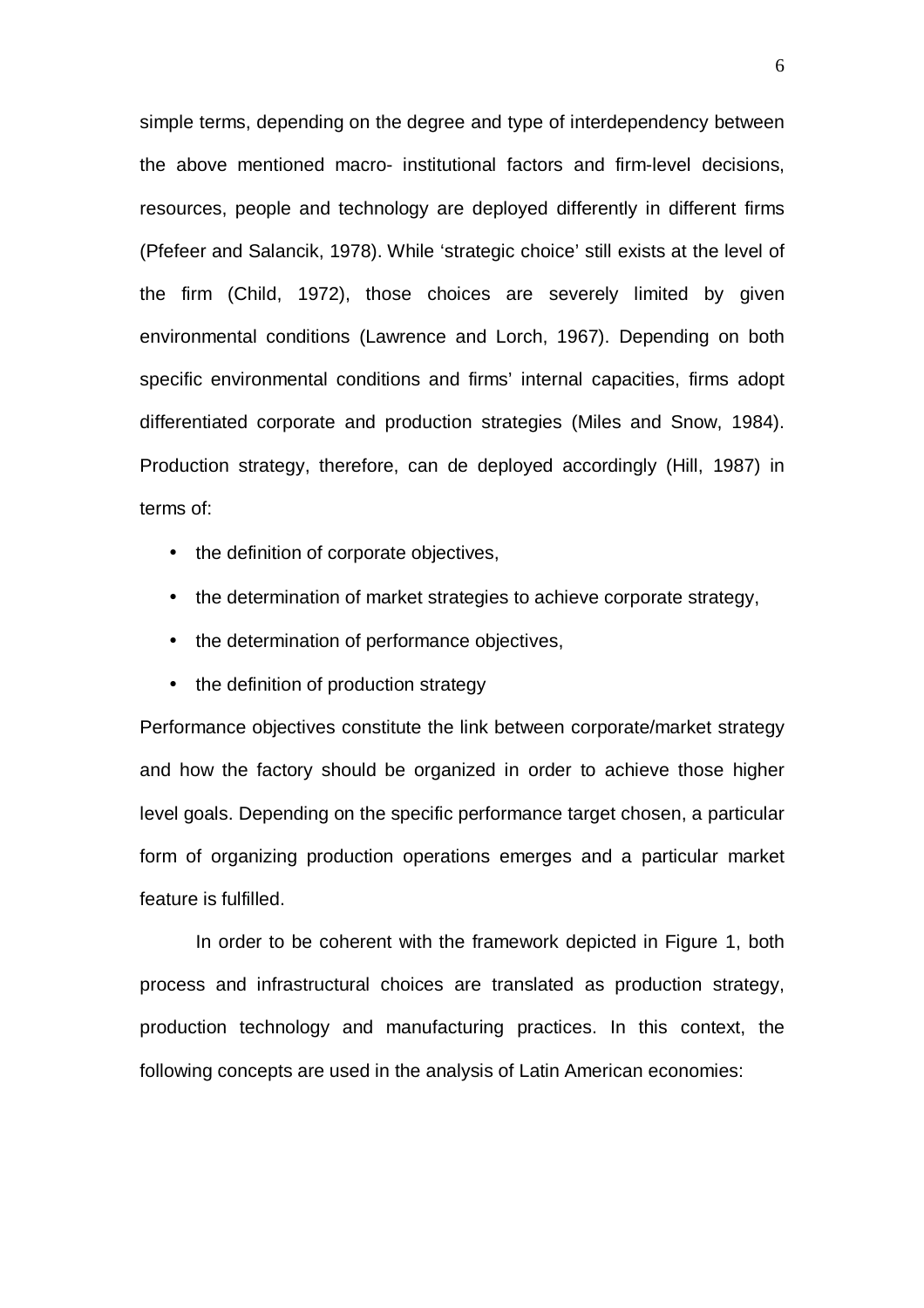Production strategy refers to the decisions related to product volume and product scope, market target, performance objectives, and the definition of necessary process and infra-structure.

Production technology, involves hardware machinery/artifacts and equipment used to transport components and parts and to transform materials, or to assembly parts/components in different configurations. It is included the accompanied software used to make hardware work. It can be from stand alone to highly integrated; or from low complexity to high complexity.

Production Management Practices involve production engineering and management knowledge, skill, techniques, concepts and organizational procedures used in order to achieve performance goals in a systematic, efficient and predictable way.

Depending on both the integration and the complexity level of technology, the efficiency degree achieved in the plant can be from 'technologicallydetermined' to socially-shaped. In other words, total plant efficiency can be more influenced by the degree technology is integrated and automated or by the role production management practices, which are social, have in the achievement of factory efficiency (Fleck and Howells, 2001).

These ideas are all brought together in Figure 1, which highlights the complex relationships between components of the production system and how the macro- and micro- institutions coincide. Figure 1 is especially useful in demonstrating how both business systems and national institutional factors influence production organization decisions, namely, the firm's production strategy, technology and management practices. This is because macro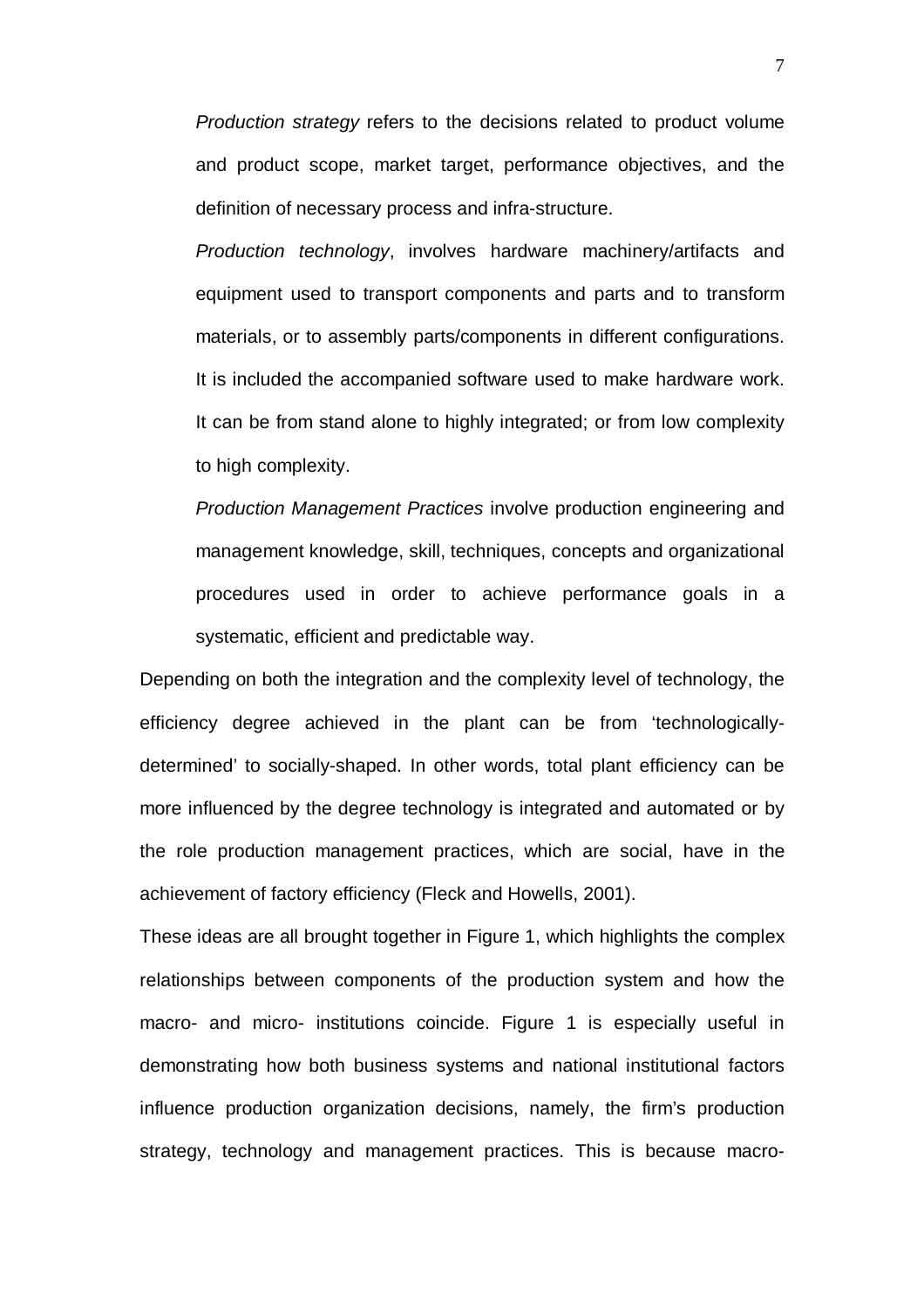forces limit the number of economically feasible alternatives (in terms of products, markets and production 'inputs' available in the country), if a firm wants to be competitive. Therefore, exchange rates, trade agreements, the general level of economic development, availability of raw materials and skilled or unskilled manpower, manpower wage levels, existing infrastructure, as well as the degree of development of key national institutions (such as taxation, welfare systems and judicial processes) all influence two key microlevel decisions, the market and production strategies. That is, decisions regarding target markets are linked to the capacity to attend to a specific market; this, in turn, is a function of possible economies of scale and scope that can be obtained with existing technology and manpower inside the firm, as well as with the existing supplier network outside the firm. On the other hand, micro- level decisions on production organization might, in the long term, affect macro- institutions as particular firm/individual behavior is institutionalized over time. That is, micro- level decisions shape work systems features (and associated types) that influence the firm's performance, the market strategy, the sector performance and the skill development and control system, as well as the trust and authority relations. Thus, the micro-macro interface can be better explained in terms of both production volume (scale) and variety of production (scope) (Sorge and Streeck, 1988). Streeck (1992) argued that, in competitive nations, there seems to exist a fit between the macro- environment and production scale and scope<sup>3</sup>.

 $\frac{1}{3}$  Scale can be from unitary production (for example, large airplane assembly) to high volume/mass production such as steel. Scope means, in production terms, the degree of customization of manufactured products. On the scope dimension, products can be either highly standardized or, at the other extreme, highly customized.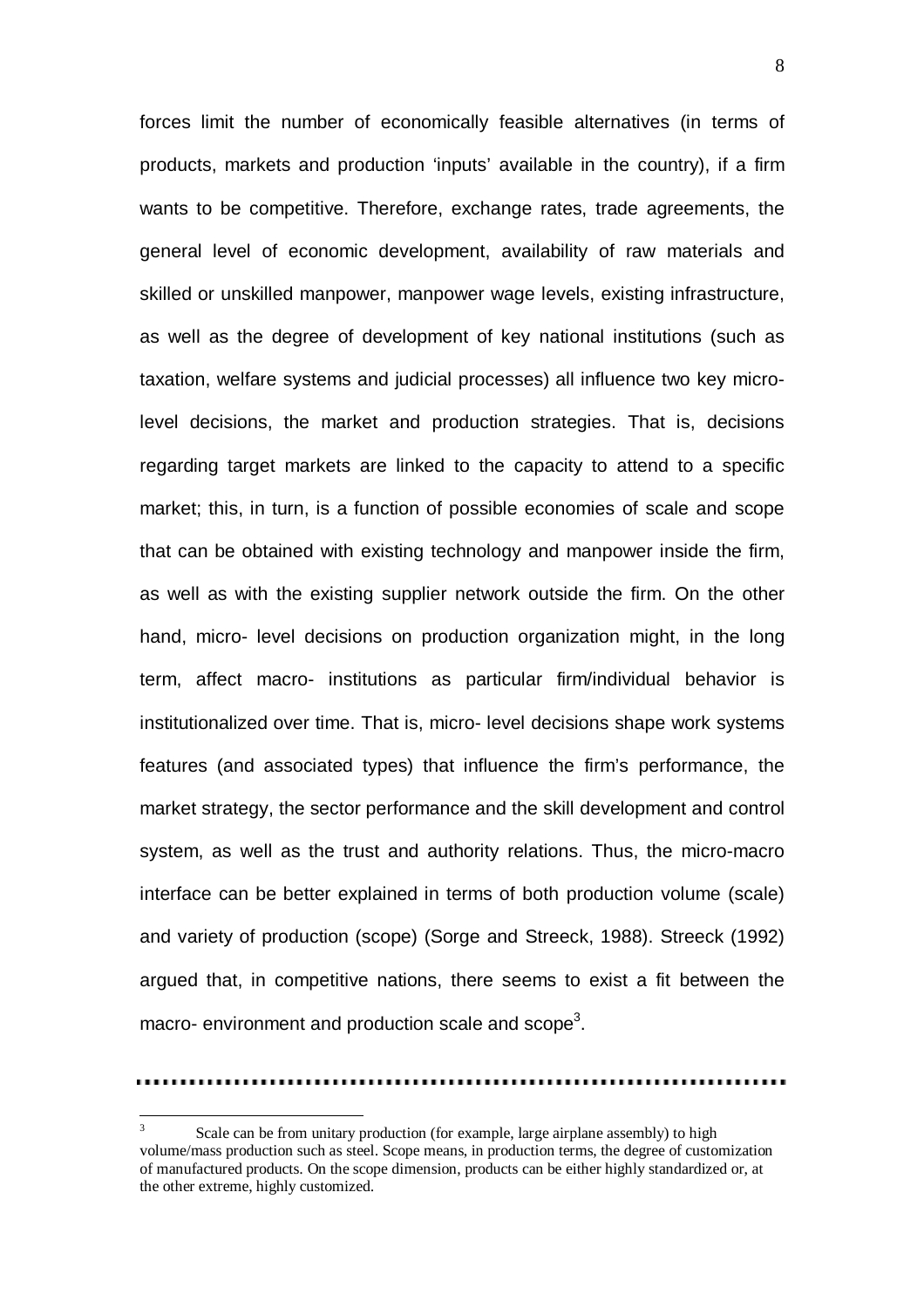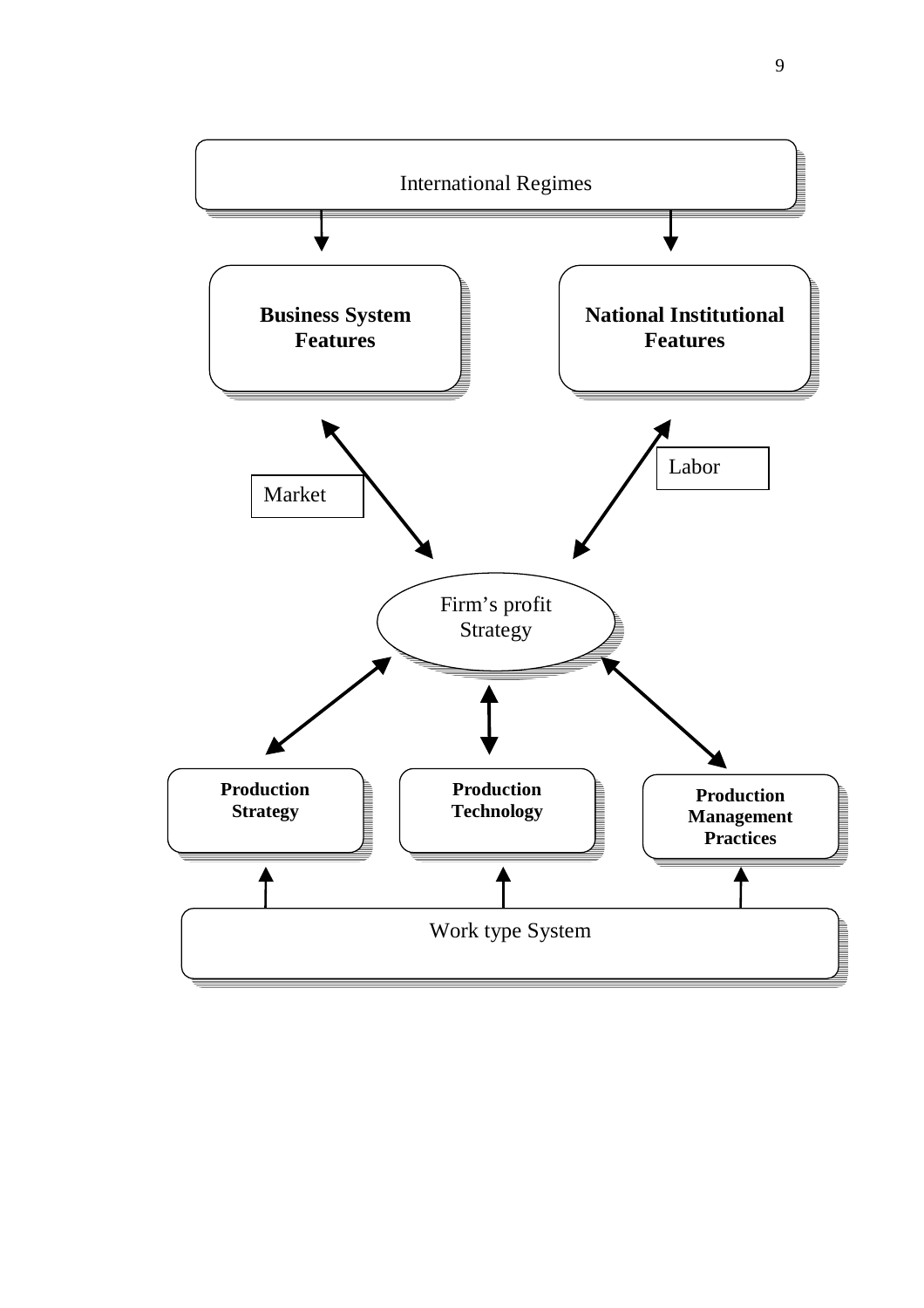Roughly speaking, countries which manufacture highly standardized products in high volumes (that is, low scope and high scale) do so because they possess a 'congruent' macro- environment for producing competitively those products which have low cost as their key feature. This macro- environment is characterized by low wages, easy availability of raw materials, a large pool of unskilled manpower, low general educational levels, weak trade unions and the non-participation of labor in both production and distribution decisions. From this results what Whitley (2000) called 'fragmented' business systems. At the other extreme, countries which successfully produce highly customized (or high variety) products in low volume are characterized by high performance/quality and high costs. The macro- environment that fits the competitive production of those products is associated with the availability of a pool of skilled manpower, high wages, very good educational and training institutions and strong trade unions that promote labor participation on both production and distribution decisions. This is what Whitley (2000) describes

as an 'integrated' business system.

Thus, production strategy combined with macro- institutional forces shapes 'work systems' characteristics such as the degree of task fragmentation, worker discretion, type and degree of managerial control and degree of segmentation between employers and employees $\rm ^4.$ 

While we have made very effort to describe the content of the proposed theoretical framework, it is necessary to qualify the 'processes' that drive the dynamics of micro-macro production practices, specifically by noting that:

 4 Whitley (2000, 90) defines 'work systems' as "distinctive patterns of interconnected characteristics of (a) taks organization and control, (b) workplace relations between social groups, and (c) employment practices and policies". Depending on the characteristics of work systems, different types of work system emerge, whether Taylorist, delegated responsibility or flexible specialization.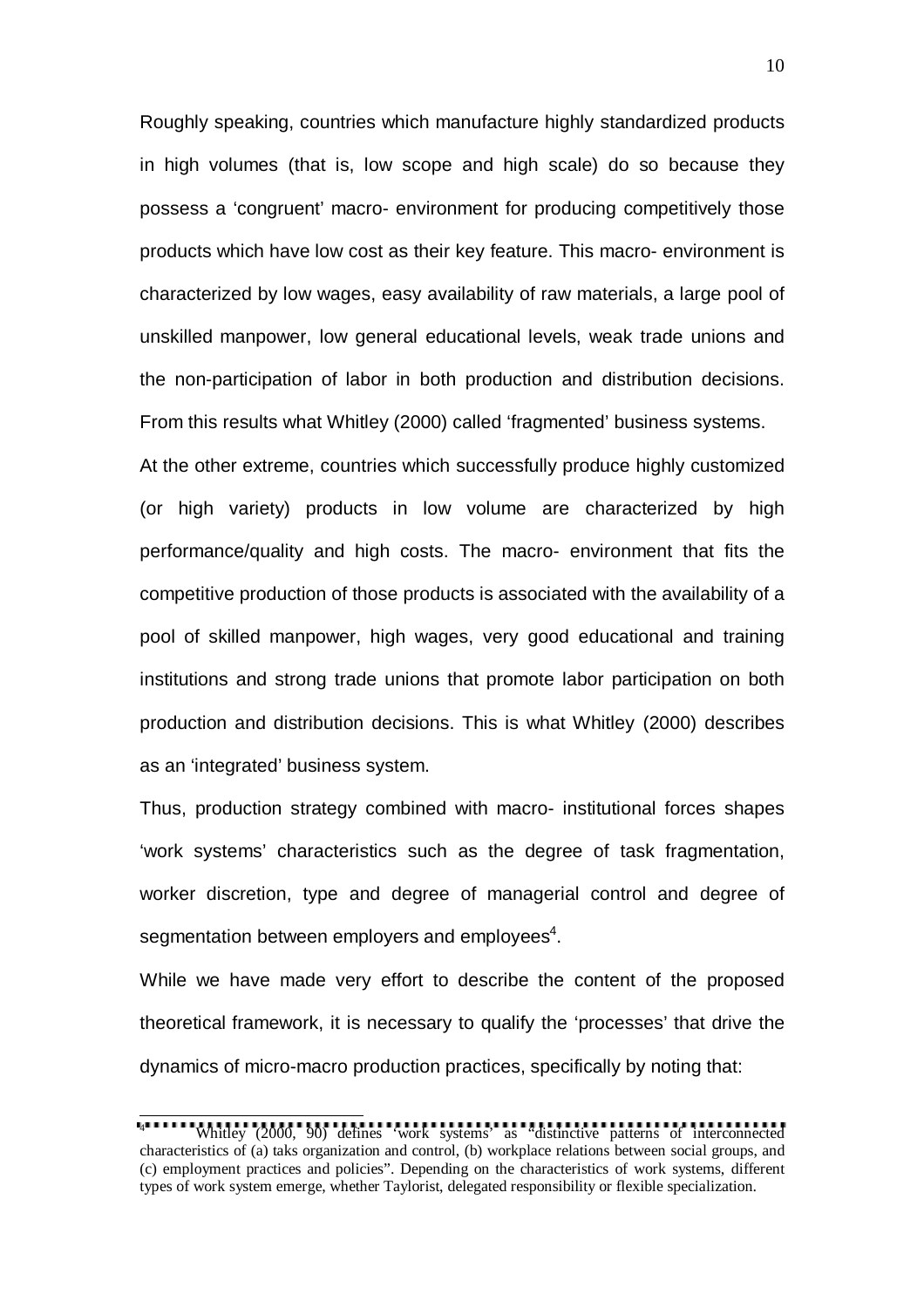1. Macro- institutional forces and micro- level production strategies, practices and technologies are highly interdependent. The conventional literature, looking solely from either a macro- or a micro- perspective, has failed to establish the macro-micro connections explaining production practices. Despite important efforts to explain and empirically test this connection (c.f. Sorge, 1997; Maurice et.al., 1986), much work is still required to uncover how macro-micro congruence is developed. This is especially true when attempting to incorporate the analysis of crucial issues that are required to sustain industrial competitiveness, namely, production strategies, technologies and practices.2. While the theoretical framework proposed in Figure 1 depicts key components of the business system, national institutions and production strategies, it is necessary to register that since different national economies have different micro-macro- institutions, both different business systems features and production strategies will emerge in different economies – even within firms producing the same products in the same sectors<sup>5</sup>

## 3. Working conditions and living standards seem to be a function of the

degree of worker's input in both production and distribution issues (Bowles and Gintis, 1995). And both production and distribution issues seem to be closely related to both the micro- dynamics of production strategies, technologies and practices and to the macro forces that shape firm level decisions.<sup>6</sup>

 $\overline{a}$ 

<sup>5</sup> National specific 'soft factors', such as the available tacit knowledge, values, presumptions and ways of thinking, limit the cross-border standardization of production practices (c.f.Guzman, 2003).

<sup>6</sup> Crucial differences between German, Japanese and Swedish work systems for example, are related to the extent to which Labor can influence 'distribution' (i.e. matters related to rewards and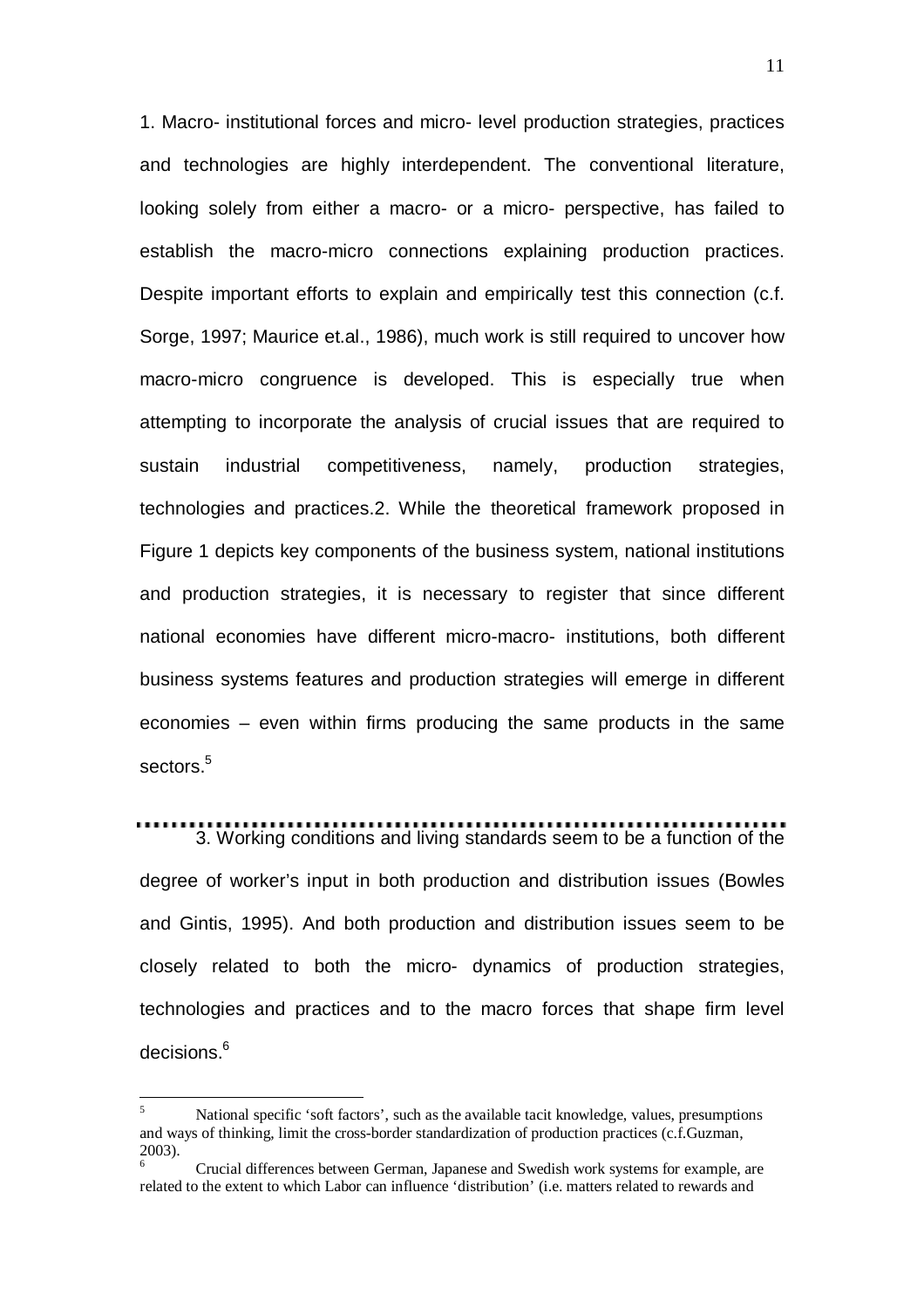4. The dynamics of micro- and macro- components is also interdependent on the nature of interest groups and how they collaborate and compete with each other. Beside historical roots, the latter depend on a culturally-specific view of the world, including customs, values and presumptions of both national interest groups and (national) society as a whole.

#### **INDUSTRIAL COMPETITIVENESS: Micro-macro Interfaces**

Latin American Nations (LAN) constitute an interesting case to examine the micro-macro linkages in developing industrial competitiveness. This not only contributes to a better understanding of the pace, path and relative successes and weaknesses of LAN, but also allows us to examine retrospectively processes and outcomes developed in the micro-macro interface in order to introduce a fresh approach to studies of industrial competitiveness. In order to facilitate the present analysis, both historical events and macro- institutional factors were divided into two periods. Phase I refers to the period before the opening of LAN's economies and Phase II involves events after the opening of the economy and application of more liberal policies. The line between phase I and phase II was different in different nations. Because of the NAFTA agreements, Mexico opened its economy first (in the mid-1980s), followed by Argentina, which in 1991 started to implement the 'convertibility' plan that in turn resulted in the achievement of macro-economic stability. Brazil, in the meantime, having slowly started to

profit distribution) and 'production' (e.g. matters related to work organization and technology usage). In the Japanese case lower worker input in both production and distribution issues do exists (when compared to those of German and Swedish cases), and also lower living standards compared to the German and Swedish. The critical difference between those work systems, therefore, seems to lie between the degree of 'alignment' of micro- and macro- issues, achieved via unified ownership and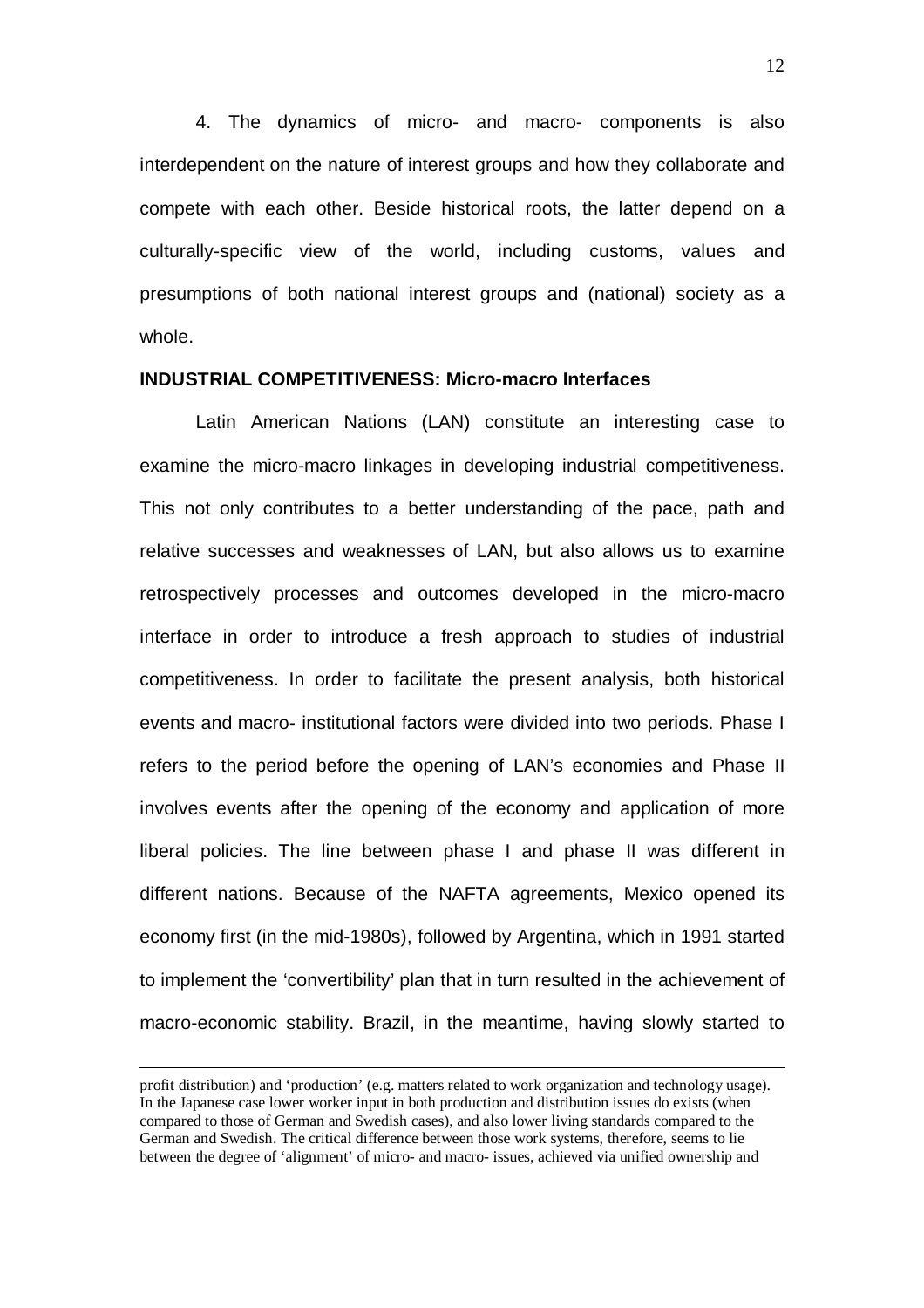open its economy after the mid-1980s and exerting stronger control over its hyper-inflationary tendencies, was by 1994 introducing liberal economic policies. At the same time, one should stress that LAN are by no means homogeneous. Despite sharing historical events, religion, and conquerors, as well as possessing good natural resource endowments and being pressed by similar contemporary global economic forces, they have developed heterogeneous production strategies, technologies and have different socioeconomic outcomes (Guzman, 1999).

**In phase I**, all countries experienced inward-looking industrialization process targeting domestic markets. Import-substitution policies were adopted because of the large domestic markets, abundant availability of natural resources and raw materials, wide supplies of agricultural and live stocks resources and relatively elastic supplies of unskilled and skilled personnel. Teitel and Thuomi (1986) have pointed out the main features of this phase. At the beginning, the main goal was to manufacture locally simple consumer and agricultural goods/tools and food. Demand comes mainly from the value created in the agricultural sector, such as beans and coffee in Brazil and beef and grains in Argentina. World trade restrictions that followed the Great Depression and World War II further indirectly benefited Argentina, Brazil and Mexico, all of which by then had developed a capacity to manufacture consumer durables, transport equipment, as well as technology-based industries such as chemicals and pulp.

Since the mid-1960s, the ISI strategy was deepening in metallurgical and chemical products, as well as in complex capital goods products. In this

employment, on the one hand, and alignment dependent on collective agreements and long-term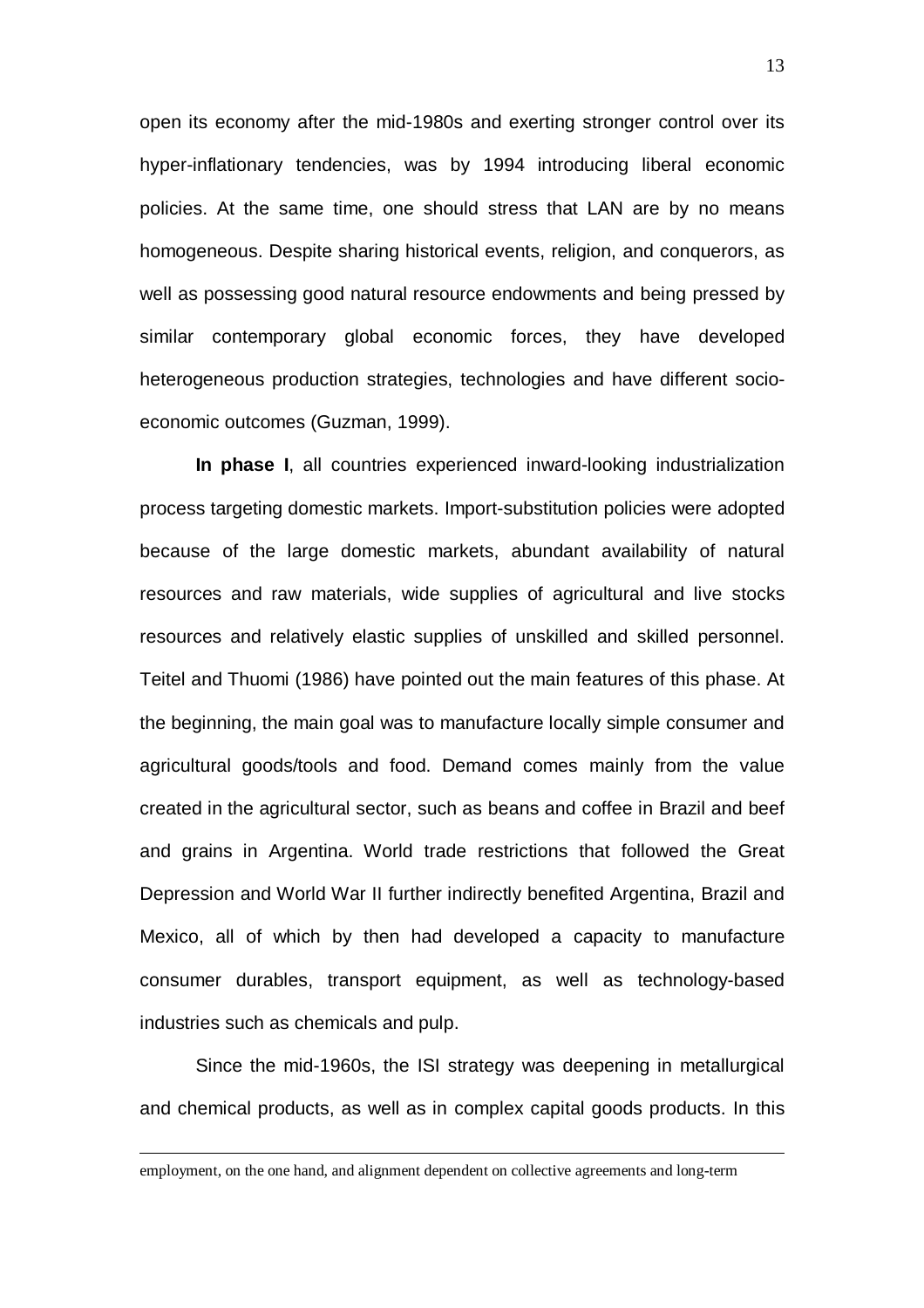stage, the role of national governments was crucial to support the emergence of large, capital-intensive industries such as petrochemicals (especially in Mexico), chemicals and metal works (Brazil). Strong government intervention occurred and markets were protected for local firms. This allowed the development of key strategic industries (such as oil, automobile and naturalresource based sectors), but a large proportion of local firms remained uncompetitive.

By the time programs to support manufacturing sectors had been initiated, they were also starting to export. While exports in the 1950s were mainly natural resource-based,<sup>7</sup> by the 1970s metallurgical, chemical, foodstuffs, consumer durables and metalworking products were the most important and natural resource exports decreased significantly in importance. This evolution, according to Teitel and Thuomi (op.,cit.), seems to be little associated with government subsidies and more related to income effects and international trade liberalization, as well as to the existence of a mature industry that was nurtured during the early ISI period. As a result, in 1975 for example, labour productivity rates in the above mentioned sectors in both Mexico and Brazil were comparable to international standards (Maddison and Ark, 1989). Nevertheless, as the most important factors in influencing productivity increases were management performance, worker skill, scale and learning-by-doing effects, the marginal attention paid in the 1980s to worker training and managerial performance started to undermine productivity levels and constituted a significant constraint to maintain productivity levels (Mefford, 1986).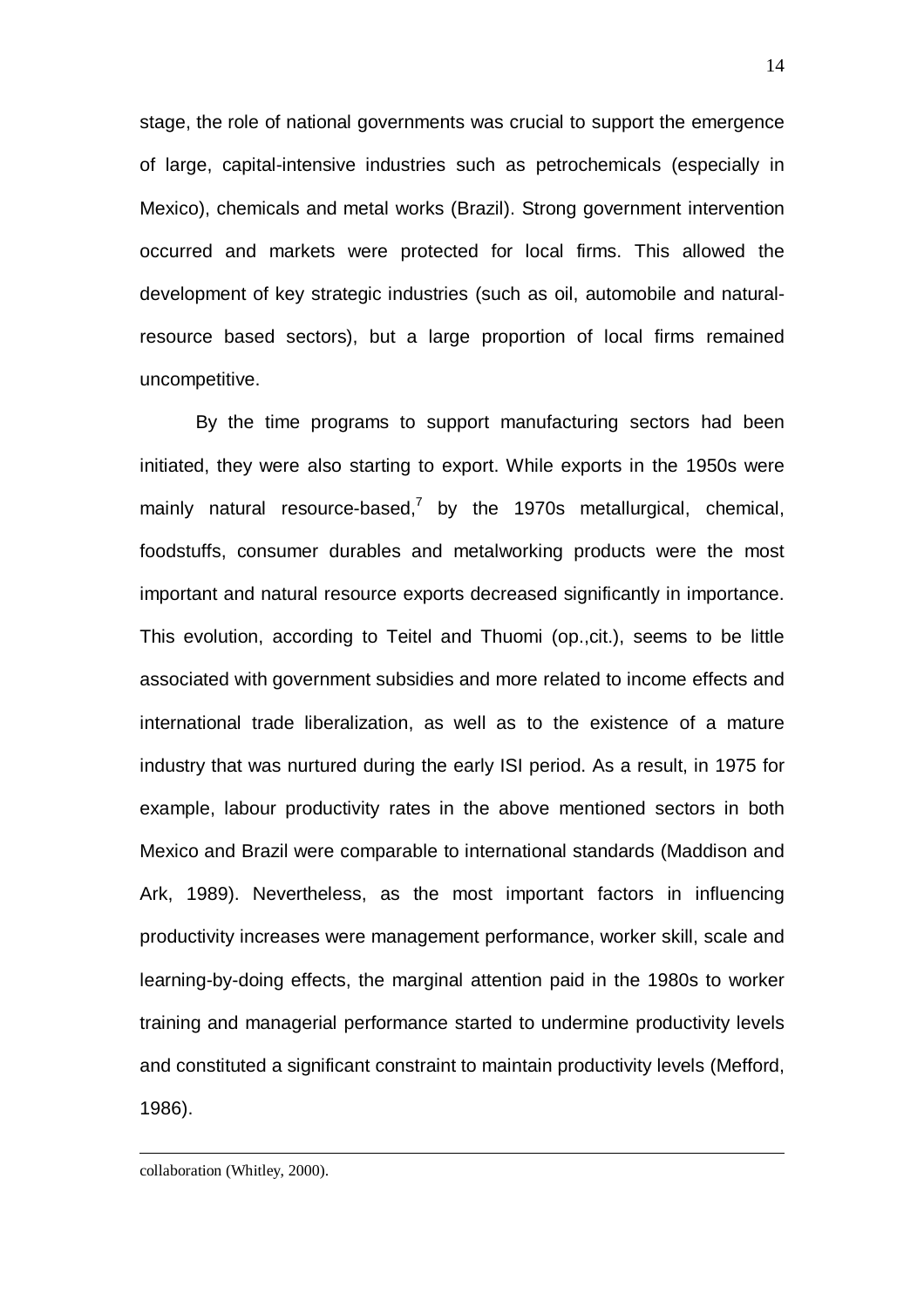The military governments that stepped up in LAN in the 1970s and 1980s (apart from Mexico) had an important role in Phase I, since their 'nationalist' policies echoed the ISI strategies. Military governments provided the legal institutional framework to exploit natural resources based on lower wages rates in order to fulfil domestic demand. The 'triple alliance' between State, local business and MNCs emerged in the 1970s (Cardoso and Faletto, 1979). In the automobile industry, for example, the State allowed the concentration of capital by restringing real wage increases through the biased intermediation of labourcapital relationships and the establishment of biased labour regulations (Arbache, 1999), accompanied by minimum expenditures in general education (Brown, 2002) in order to maintain the level of skills at a low level. As a result, there was a the 'structural' flexibility of labour markets in the 1970s and 1980s for the low skilled - which resulted from the structurally poor working conditions, institutional low wages policies and the relatively easy legal ability to apply hire and fire policies in order to link labour forces to demand conditions.<sup>8</sup>

At the end of the Phase I, however, the structural contradictions of the ISI model were more widely used than the application of liberal-type policies that characterised Phase II (Moss and Mayer-Stamer, 1994). Firstly, the benefits of mass-production were not fully exploited because of high customs duties, local non-tariff barriers and over-valued currencies. Secondly, the low productivity level attained by domestic firms was a consequence of decades of subsidised prices accompanied by a business environment in which competition was relatively unknown. Thirdly, low productivity levels did not

<sup>-&</sup>lt;br>7 While in Argentina natural resource based (NRB) exports accounted for 87 % of total exports, in Brazil NRB exports represented 96 % of total exports (Tietel and Thuomi, 1986).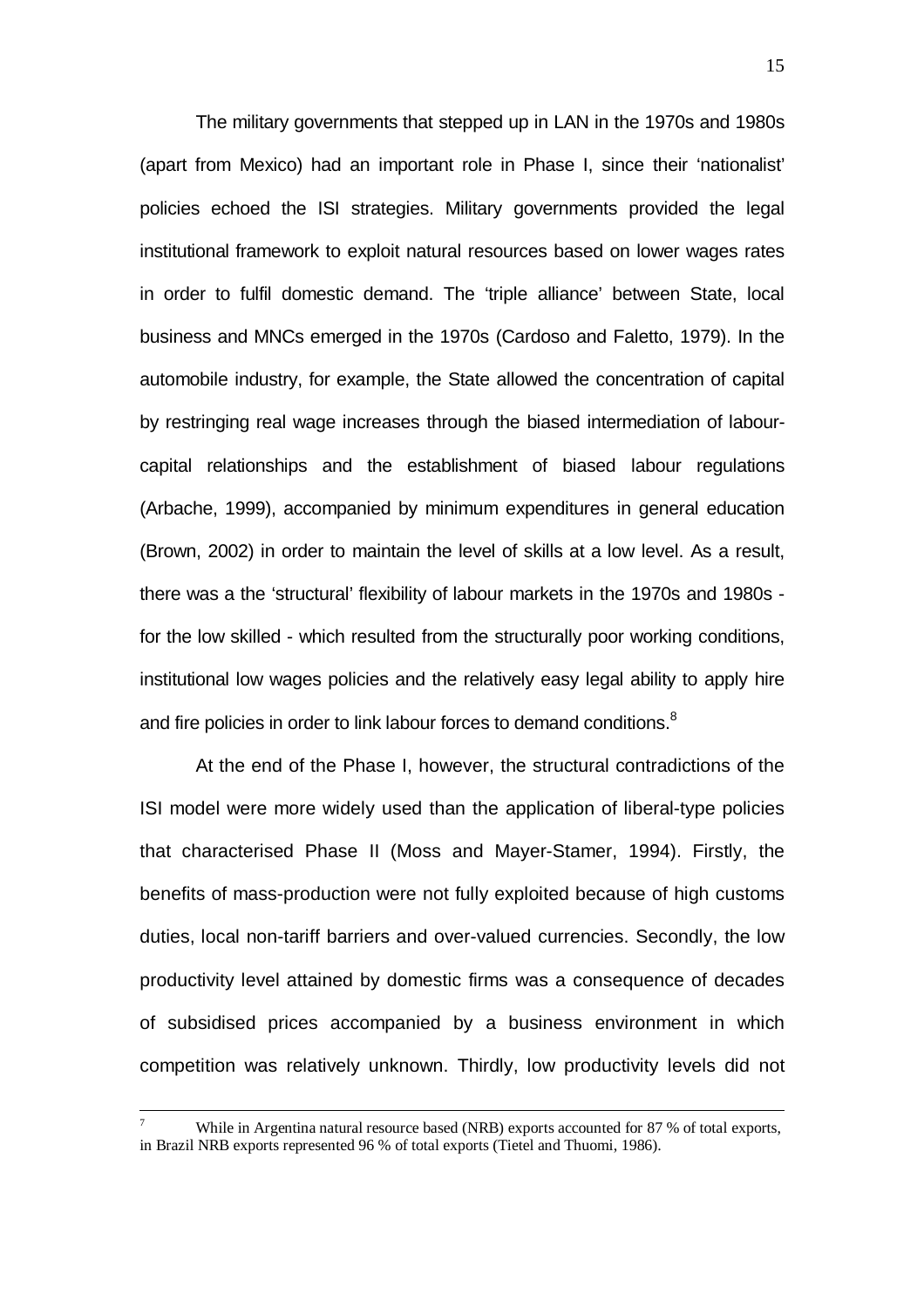support real wage increases and this constituted an important constraint on the development of a viable domestic economy. Fourthly, the model based on exports of raw materials and import of capital goods fuelled a balance of payments problem, which in turn contributed to high inflation levels and macro- economic destabilization. By the end of the 1980s (called the 'lost decade') two important learned lessons were learned: that the ISI strategy was obsolete, while structural adjustments were necessary.

To sum up, in Phase I LANs did not pay much attention to production strategies because of a set of macro- institutional factors linked to the application of an ISI strategy. The ISI strategy was clearly directed to attend the (large) domestic markets by exploiting natural resources and developing basic industrial sectors to meet domestic demand. The ISI strategy applied during this phase, on the one hand, allowed the development of an industrial capacity – usually State owned – in selected sectors such as petrochemicals in Mexico and steel in Brazil. On the other hand, because of the lack of competition and structural difficulties associated with importing new technology, local firms and MNC branches had low productivity and offered outdated products. The low quality/productivity strategy that firms followed by default resulted in the creation of a low income social class that carried out this type of development, but that at the same time created structural obstacles for economic growth. Low incomes combined with the production of non-competitive products/services prevented domestic growth and paved the way for further economic problems such as inflation, high taxation rates and, balance of payments problems. The combination of industrial policies with

8

<sup>8</sup> Camargo (1996) for example has pointed out that in terms of real wages and employment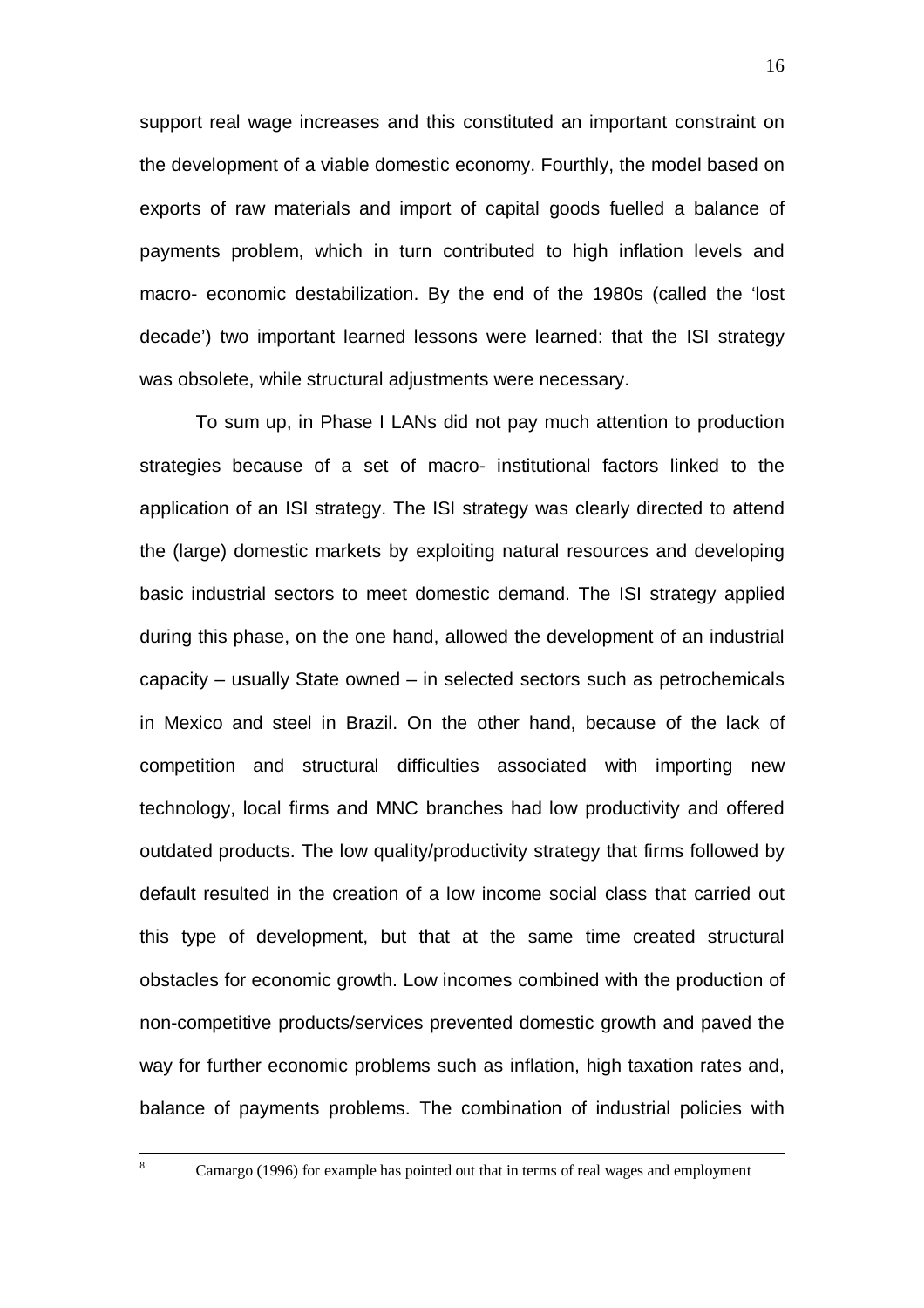non-distributive social policies was also reflected in the poor performance of social indicators<sup>9</sup>

**In phase II**, an outward and liberal type of strategy was followed. All LANs changed their industrial policies and oriented their efforts to both improve domestic competitiveness to resist foreign competitors and to develop an export capacity. In this context, structural economic, political and administrative reforms were initiated. While macro-economic reforms were quickly implemented (in particular, opening of the economy), both administrative and political reforms were just starting. Therefore, significant problems and negative unexpected outcomes emerged, since the opening of the economy occurred without too much societal discussion or technical planning. Exports were used as a solution to obtain foreign currency to pay for both imports and the negative balance of payments, and inflation was controlled. All LANs were devising new alternatives to both cope with global economic forces and obtain economic growth with macro-economic stability, which in turn favored political stability.

Mercosur, the regional trading block, has affected Brazilian and Argentinean firms significantly. For example, due to the increased market size, sophisticated competitors are being attracted.<sup>10</sup> This, in turn, forces domestic firms to upgrade their manufacturing strategies. As a result, small domestic manufacturers, which traditionally focussed on low volume/high

 $\overline{a}$ 

policies, Brazilian labor market are flexible. That is, turn overrates were high with unemployment rates that quickly are adjusted to changing demand conditions.

<sup>9</sup> Accordingly the Human Development Index (UNDP), Brazil for example, has a leading position in income inequality at world level. Illiteracy rates also fare high in absolute terms: Brazil's illiteracy rate (measured in percent of adult population) was 14.80 versus 8.6 in Mexico and 3.2 in Argentina (figures for the year 2000). Source: Oxford Latin American Economic History Database.

The main advantages of Mercosur come from the potential for growth, economies of scale and scope, and specialization. Inter-Mercosur trade has soared from \$ 4 billion in 1990 to \$ 14 billion in 1995. Combined GDP have grown an average of 3,5% annually since 1990 (Lindberg et.al, op. cit., p. 303)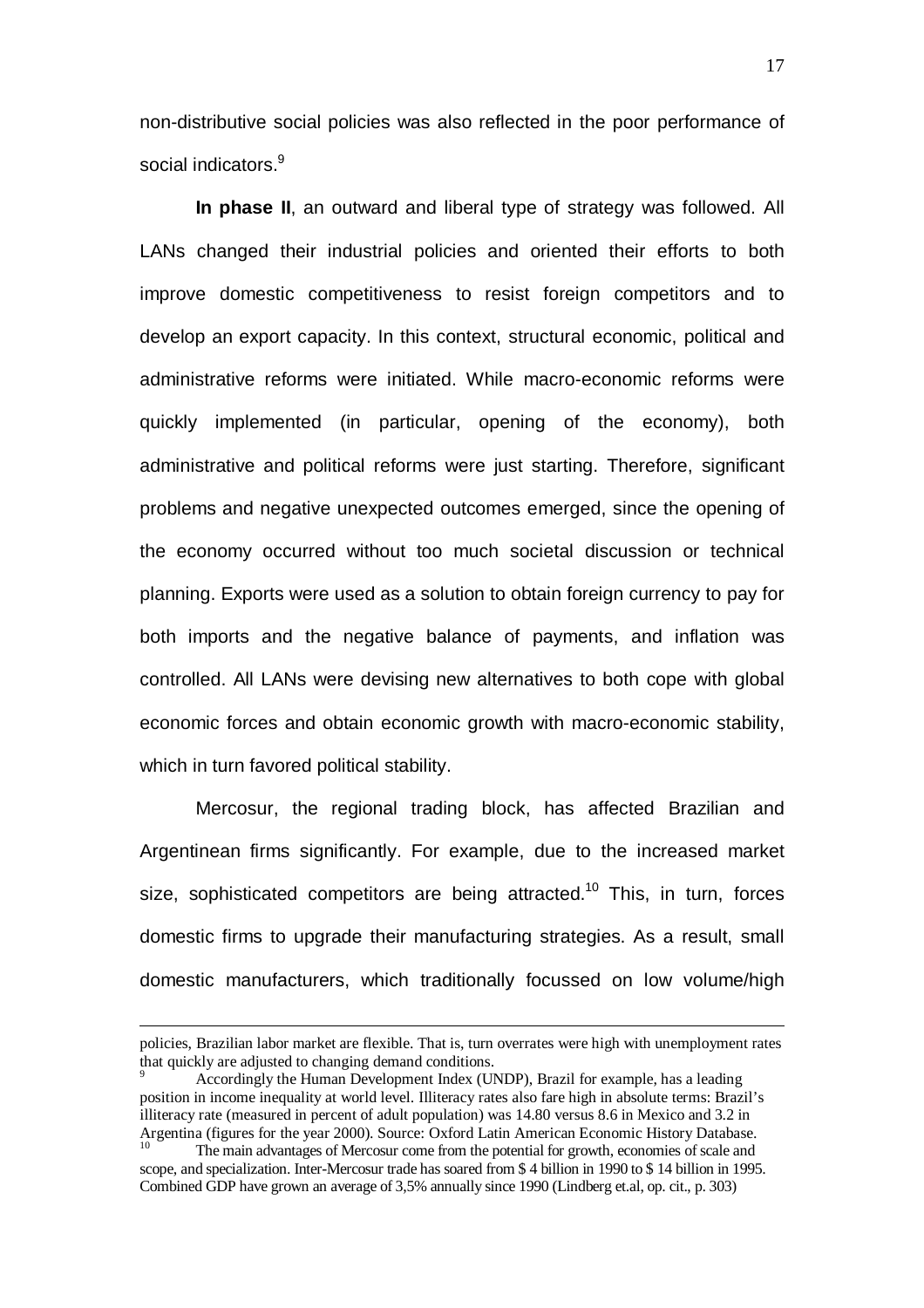variety markets, are changing to high volume/low variety markets. Larger markets combined with economic stability also attracted more FDI. Between 1995 and 2000, for example, Mexico, Brazil and Argentina attracted \$US 262 billions in  $FDI<sup>11</sup>$  (Lindbeg et.al., op.cit.).

As a result, labour productivity<sup>12</sup> increased between 1970 and 1996 in both Argentina and Mexico, while in Brazil it improved significantly only after the early-1990s opening of the economy. It is important to note that all of the productivity achieved by Mexico and more than 50% of the increased productivity in Argentina occurred in the 1980s, that is, before the implementation of liberal-type policies of the 1990s. This means that the piece-meal process and product improvements developed in the 1970s and 1980s were important to explain performance in the 1990s (Katz, 2001). In social terms, economic reforms supported price stability and the acceleration of capital inflows, but 'little was achieved to reduce income inequality and poverty' (Amann and Baer, 2002).

While the commodity sector still prevails in LAN, the industrial sector manufacturing more complex and higher value-added products continues to evolve<sup>13</sup>. In some sectors, for example, productivity levels and quality standards in Brazil and Mexico were similar to US standards (Hay, 2001; Weiss, 1999; Solis et.al., 2000; Adam et.al., 2001). This process, however, is heterogeneous, with only a small proportion of firms acquiring capabilities to

 $11$ <sup>11</sup> Source: Oxford Latin American Economic History Database, OXLAD<br> **Defers to sobjeted labor productivity layels compared to United States** 

<sup>12</sup> Refers to achieved labor productivity levels compared to United States levels (Maddisson and Ark, 1989).

The industries manufacturing/assembling computers, telecommunication equipment, industrial automation, machine tools and power related equipment are included in this group (Ferraz et.al., op.cit.)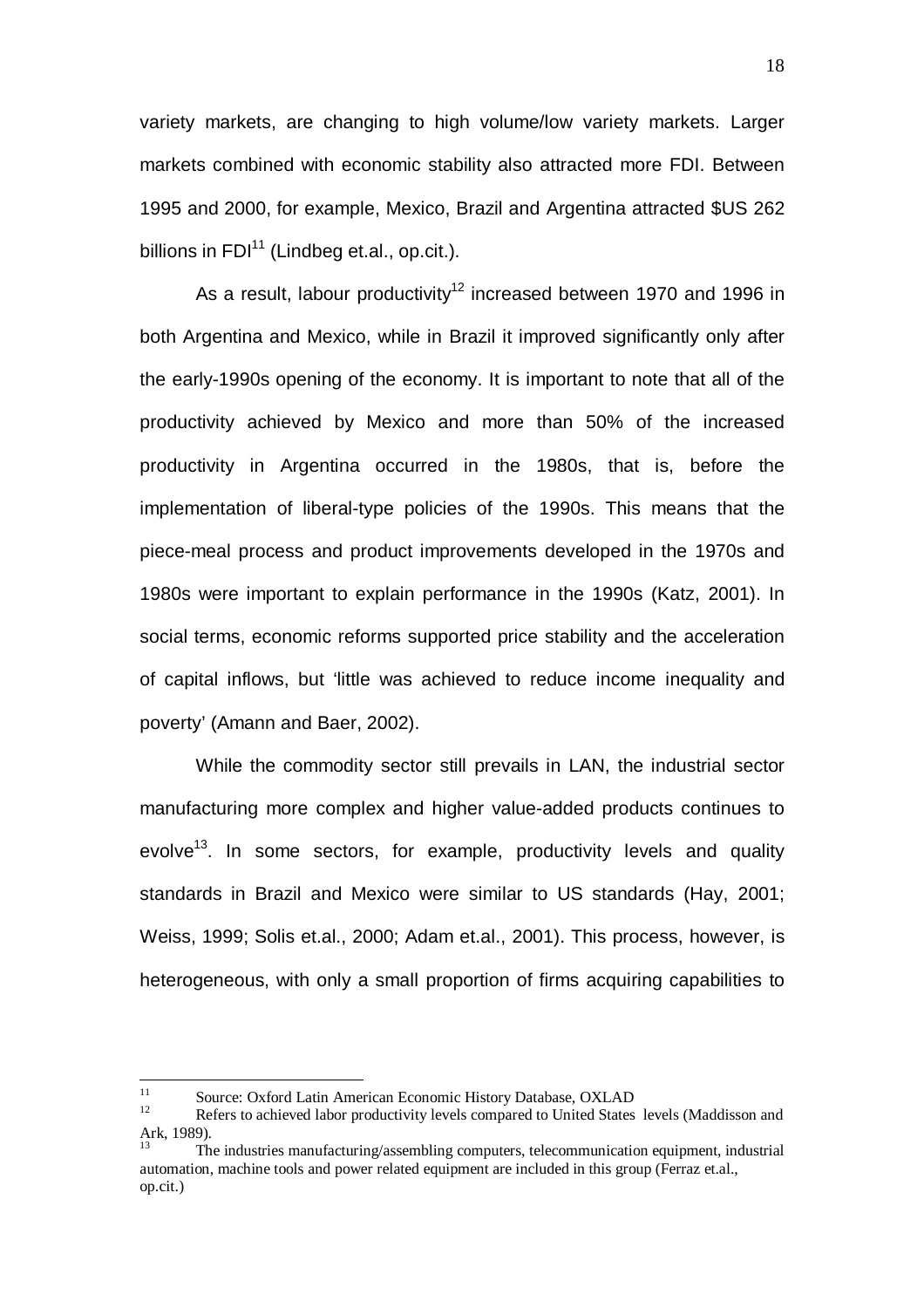compete and a large proportion of firms not yet ready to compete<sup>14</sup> (Covarrubias, 1992; Ferraz et.al., 1997).The key factor that allowed significant labour productivity increases since mid-1990s, however, seems to be more the result of the elimination of jobs in the industry than the product of output increases (Katz, op.cit.).

This means that increments in labour productivity were achieved at the cost of lower employment levels. This in turn resulted from the application of (1) production engineering techniques accompanied by the introduction of 'modern' management practices that eliminated 'non-value added activities' in the production processes, (2) outsourcing practices, in which part of the production process is transferred to a sub-contractor, in which both costs and working conditions are usually low, and, (3) downsizing. The absence of updated labour laws, together with the 'globalization' forces and 'modernisation' rhetoric, allied to the weakness of workers' associations, legitimated and enabled the rapid implementation of mass-dismissal policies. In other words, as industrial 'restructuring' was developed in a recessive economic environment, in which unemployment soared, the bargaining power of trade unions diminished to a significant extent. Additionally, the State was not prepared to properly regulate capital-labour relationships in the new environment. Under those conditions, trade unions had little power to bargain, leaving the option only to accept 'new' working and employment conditions dictated by firms.

 $14$ 14 A similar path occurred in Mexico. In one extreme, restructuring was greater in MNC branches, large SOE and leading Maquilla industries. On the other extreme, many SME remained using conventional means, processes and products, widening the competitive gap between the first and the second group of firms (Covarrubias and Lara, 1995).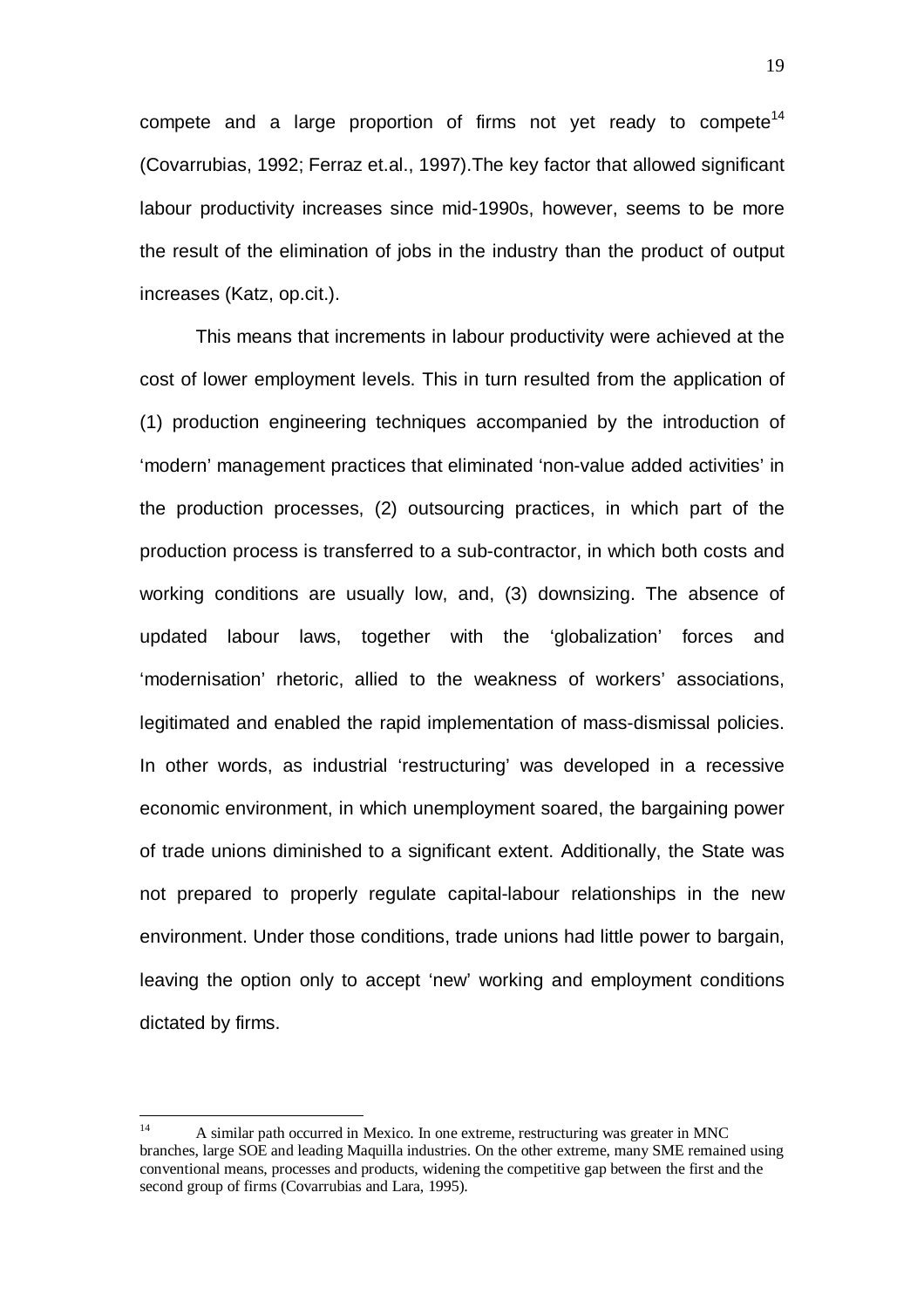Thus, not only were rapid manufacturing improvements (that is, lower manufacturing costs) achieved, but also a new labour consent was simultaneously created, and this in turn seems to be the key to understanding the speedy implementation of 'modern' production engineering techniques such as JIT, TQM and SPC. The latter were also possible because of the implementation of a new legal framework to (de)regulate labour-capital relationships. In Brazil, for example, temporary contracts allowed firms to make easy dismissals, reduce overtime payments and permit 'decentralised' (that is, by enterprise) contract arrangements, contributing to minimizing the role of workers' associations in the negotiation process (Alves, 2001). This was truer in Brazil and Argentina (circa 1990s) than in Mexico (circa 1980s), in which existing labour laws prevented mass dismissals. From the microperspective, this means that industrial firms needed to obtain significant improvements in flexibility, quality, cost and responsiveness. This implied the introduction of significant changes in production strategies, technologies and management practices, themes that are developed in the next sections.

It is not difficult to draw from the above the significant challenges faced by those nations. After decades of being closed economies with minimum competition and captive markets, indigenous firms had to re-think their strategies, processes and practices in order to cope with the new environment. Products and services had to be competitive to simultaneously export and maintain (or gain) market share against either imports or new entrants (usually multinational companies). In order to support systemic competitiveness (Meyer-Stammer, 1997), key institutions also needed to modernize structures, goals, strategies and processes. In this context, the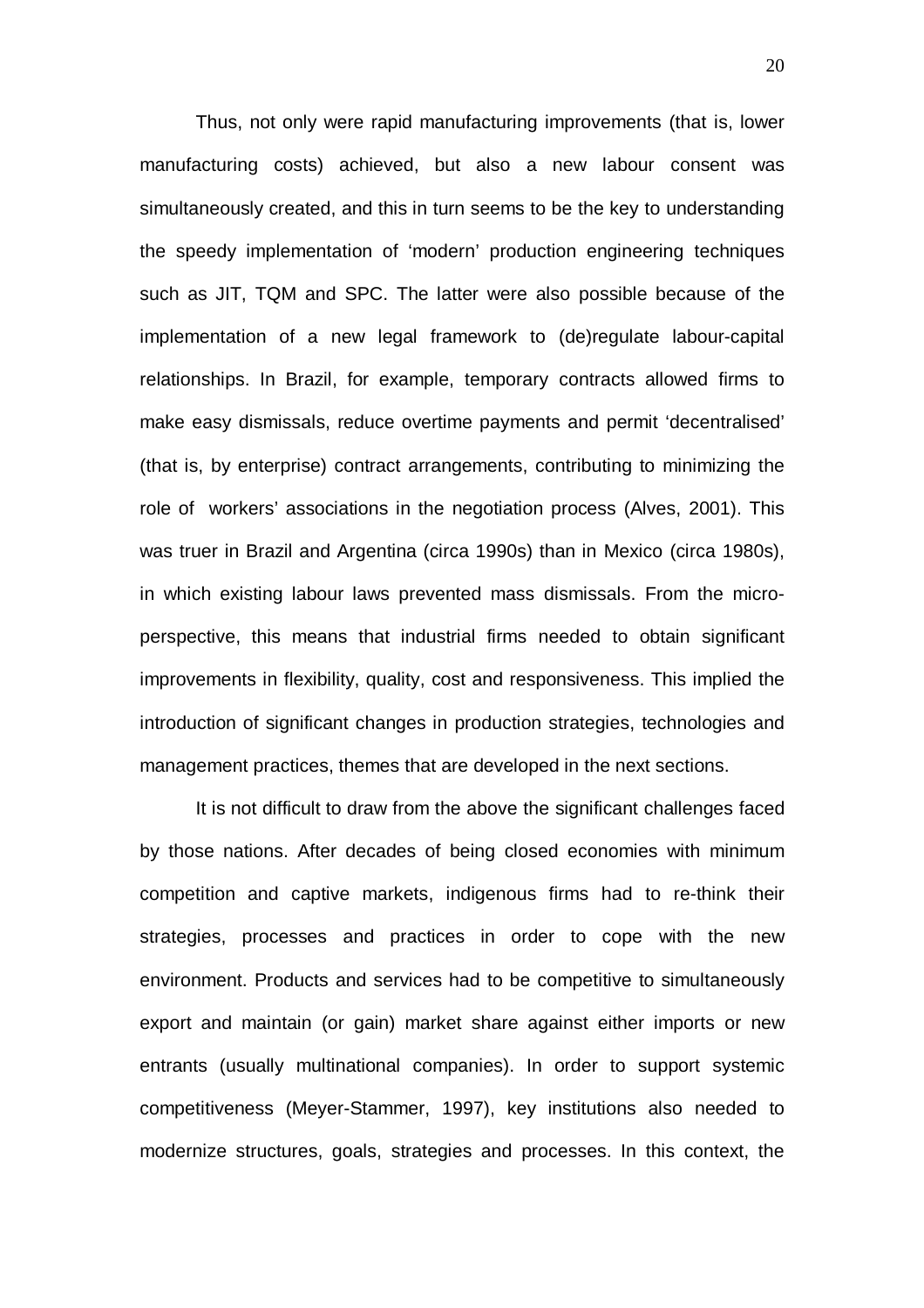degree of maturity of institutions regulating labor markets, trade union effectiveness, labor laws and training institutions, the effectiveness and equity of tax systems, the consolidation of an equitable welfare system, as well as the redefinition of the roles of key social actors in this process, seems to be crucial. This process is just starting in Brazil and Argentina, while in Mexico it began in the early 1990s. Reforms, nevertheless, do have limitations and costs. In Argentina and Brazil, for example, domestic politics either delayed/prevented reform or directly/indirectly increased costs (Sawers and Massacane, 2001; Panizza, 2000).

This analysis does not mean that all institutions need to change. Indeed, there are established institutions that help rather than constrain industrial competitiveness. In the case of Brazil, for example, besides restrictive macro contextual structural factors, $15$  there are 'culturally-rooted' features that might support industrial restructuring, such as hierarchical and authoritarian relations; the ambiguous behaviour of individuals; a fascination with foreign artefacts, persons, cultures and concepts; and conservative management thinking (Barros and Prates, 1996; Wood and Caldas, 1998). The low level of business regulation favours minimal competition and combines with short-term logic and imperfect market communication. The institutionalisation of short-term visions and ambiguous behaviour makes easier the acceptance of foreign inter-firm arrangements. The fascination with the foreign favours the development of an alternative informal behaviour ('jeitinho') in order to minimise other uncertainties (Amado and Brasil, 1991).

 $15$ General macro- institutional conditions that support and/or constrain industrial competitiveness in Brazil have already been pointed out by the literature. See Chudnosky, 1986; Erber, 1986; Evans and Tigre, 1989; Hobday, 1990; Katz, 1987; Dalhman and Frishtak, 1993; Sobrinho, 1985; Castro and Andrade, 1990; Coutinho and Ferraz, 1994 .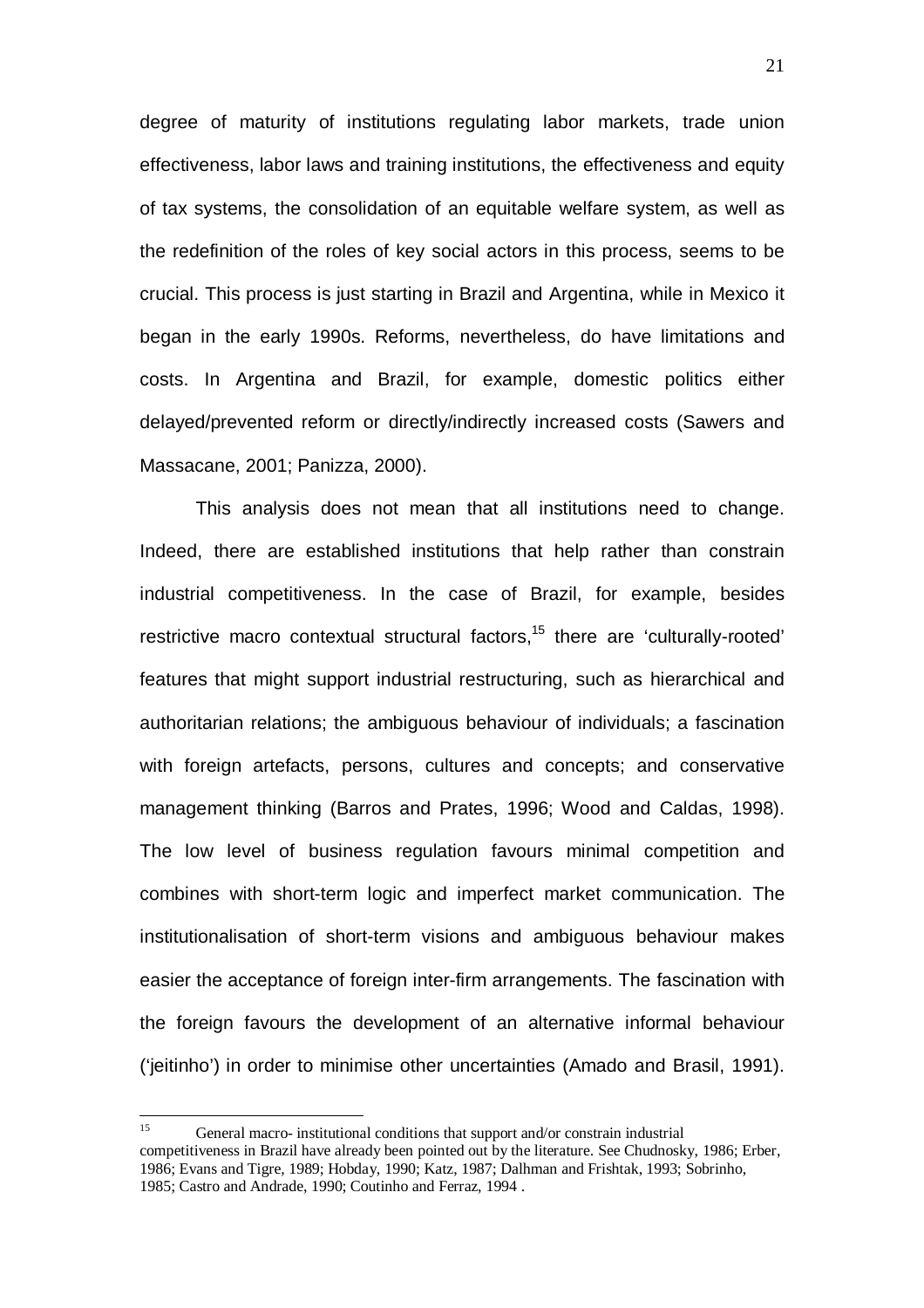The lack of, or minimal, legal regulation of business may also attract foreign firms and their capital, as they can set up and close down facilities easily.

#### **Production Strategies**

**Phase I**. Before opening their economies, LANs followed a Tayloristic orientation in managing industrial operations. In other words, there was a high fragmentation of tasks, centralisation of management and hierarchical labour management strategies. Management was paternalistic and used disciplinary supervisory controls. This production management strategy was consistent with both the type of product manufactured (standardized products in high volume) and the prevalent institutions associated with cheap, non-unionised labour, with strong central control and relatively low living standards.<sup>16</sup>

In the case of Argentina, up to the 1970s there was a lack of competition and a concentration of production in few large industries supplying to the domestic market. Companies were highly integrated, because of both a lack of trust with suppliers and demand stability. Because of the lack of a competitive structure, firms did not have a clear production focus (or strategy), supplying a high variety of product to a wide range of customers. Therefore, typical Argentinean firms had a centralized massproduction organizational configuration (Paladino et.al., 1998). This productive configuration – caused by macro factors - constituted an important 'structural' constraint on manufacturing performance. General-purpose equipment was used to manufacture a wide variety of products in order to maximise

 $16$ 16 In the case of Brazil (circa 1970s and 1980s) for example, because of the highly protected and regulated economy, local firms focused on the mass production of simple products, using simple technologies. Labour organisation was deployed around highly fragmented tasks and production organisation used conventional functional layouts. Low skilled and low waged manpower was the base of this strategy (Fleury 1995).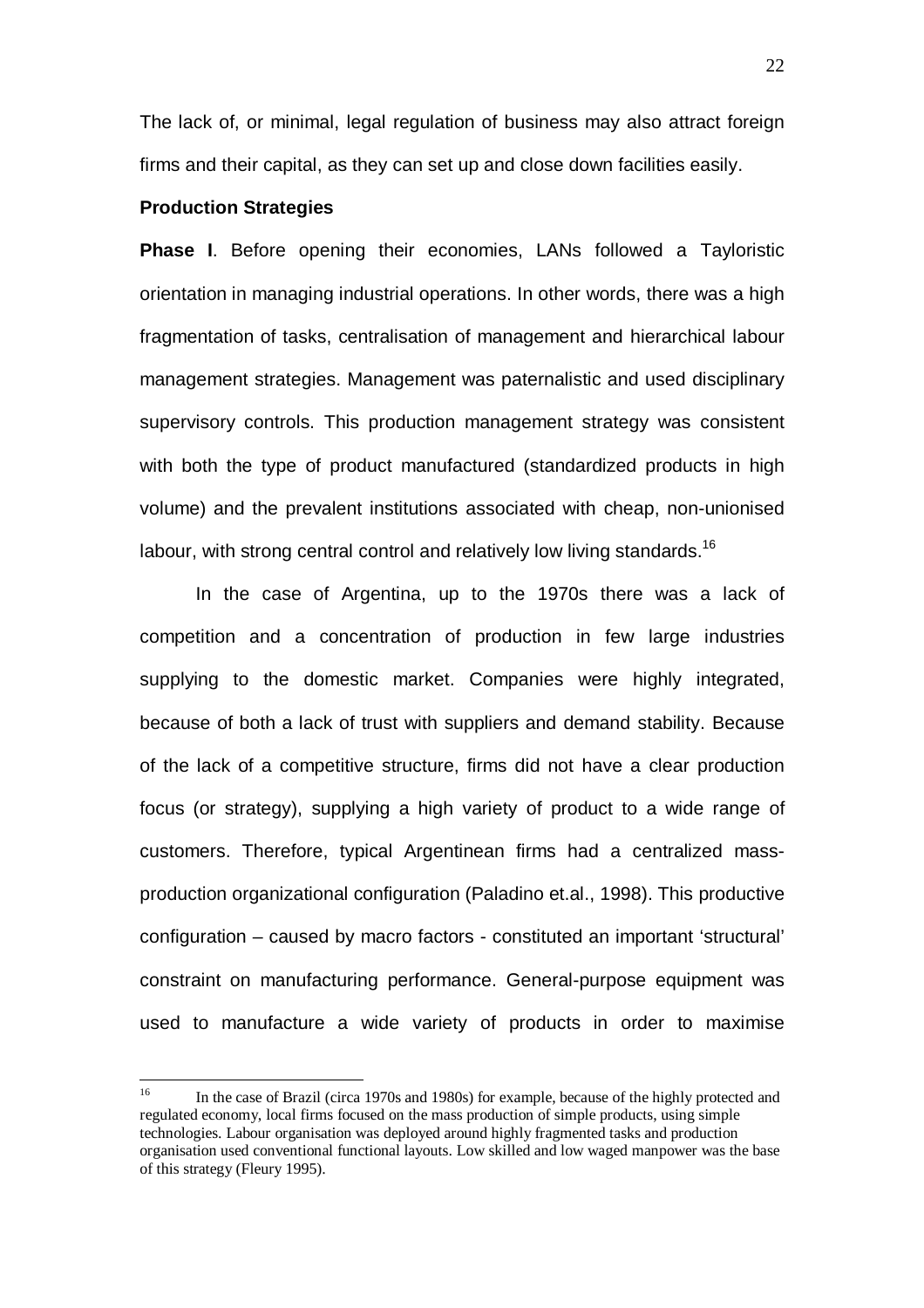equipment utilization. In the 1985-91 period, high inflation rates introduced higher demand uncertainty, making forecasting techniques useless. In order to cope with this, high capacity and high inventory levels were the norm, a policy consistent with the strategy of competing on cost and quality, rather than on flexibility or service (Paladini et.al., op.cit.).

In the Mexican case up to 1981, the main competitive priority was installed capacity, since market share depended on capacity (Miller et.al., 1992). Due to the high demand instability, sales were made to order, but this also brought many changes in production plans and negatively affected productivity levels. Forecasts were directed towards the short and medium term, and subjective factors played an important role in the forecasting of demand, stocks and production volume (Flores et.al., 1993).

**In phase II**, manufacturing strategies evolved simultaneously within the macro-economic context. After the opening of the economy and implementation of economic stabilisation programs, LANs started to introduce industrial modernization programs, following either a 'hard' path (that is, via flexible automation) or a 'soft' path (that is, through the implementation of organizational concepts). Therefore, it was common to observe efforts to diffuse quality-related programs and new management and human resources (HR) practices in order to stabilise manpower, accompanied or not by the use of flexible automation. This process, however, was not universally adopted. With some variations, manufacturing strategies in most LANs evolved in such a way as to achieve lower manufacturing costs and higher quality of low/medium value-added products. Domestic companies tried strategic alliances to access world markets (for example, in the steel, petroleum and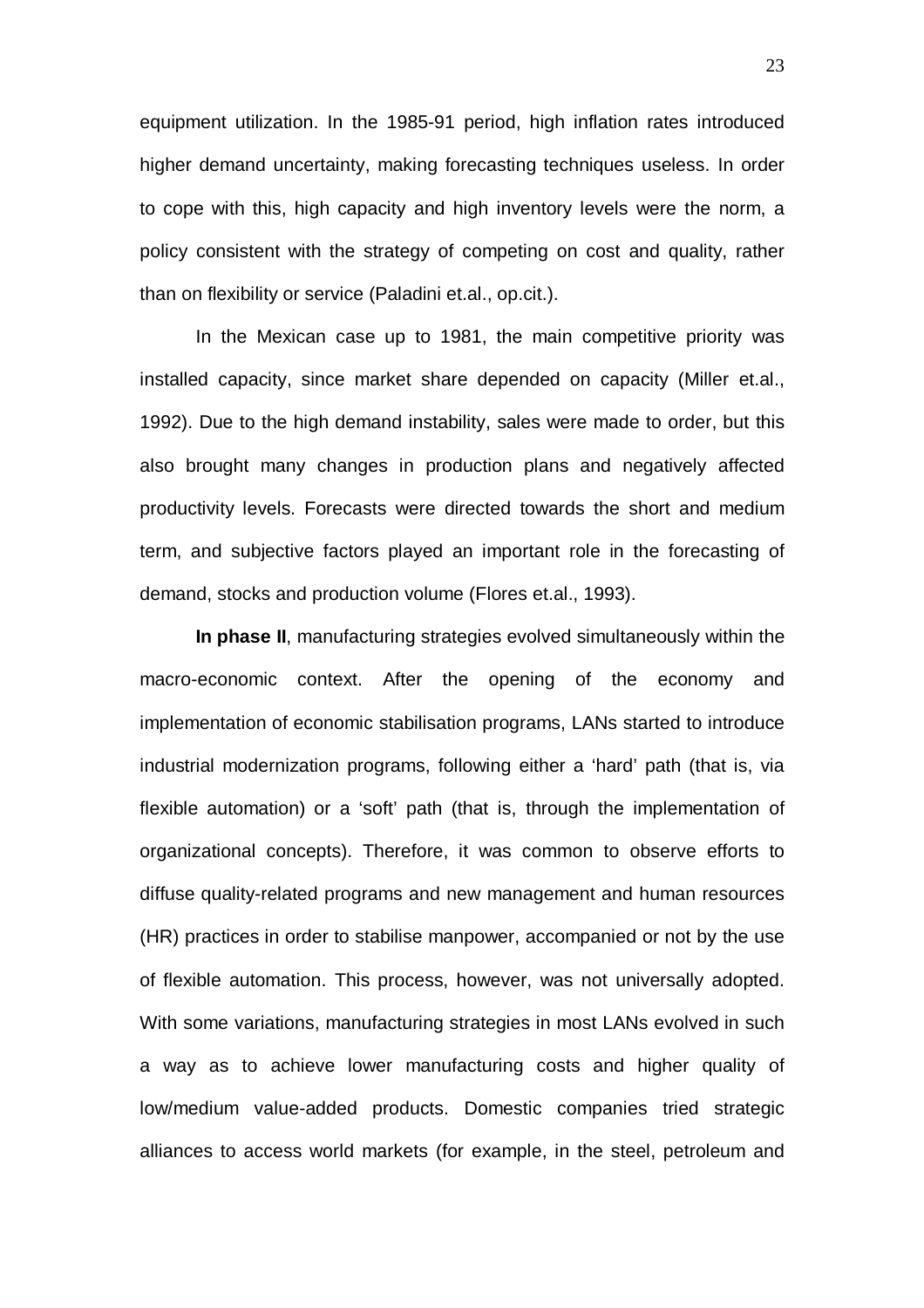chemical industries), or attempted to link into a global productive supply chain, such as in the case of component manufacturing and light equipment engineering (Fleury, 1995, 1999). Subsidiaries of MNC were reintegrated into the global strategies of their parent firms and became responsible for optimising the production mix, achieving economies of scale and the management of the supply chain at local and regional levels. In the automobile sector, for example, large scale production was concentrated in Brazil, while production of low scale, diversified models was relocated to Argentina. Simultaneously, both global sourcing and follow-sourcing became predominant, even though this implied the modification of commercial and social relations with suppliers and partners (Fleury, 1999).

In order to acquire low-waged and low-skilled manpower, hire and fire policies were applied. This, combined with labour laws, weak trade unions and the existence of inexpensive raw materials, made it possible to follow the strategy of increasing the quality of products while maintaining wages at low levels.17 (Guzman, 2000) The level of manpower skills, however, would appear to have been an obstacle to manufacturing improvement (Fleury et.al., 1998).

In order to address quality and cost demands, Argentinean supply chains were restructured and a trend to de-verticalisation started. Simultaneously, programs aimed at further enhancing skilled manpower were introduced and investments occurred in manufacturing machinery and equipment. However, investment in the acquisition of new manufacturing

 $17$ 17 The introduction of the 'Modular' production concept in the new GM factory in Sao Jose dos Pinhais (RS) or the 'Modular Consortium' in DaimlerChryssler's Juiz de Fora factory, (MG), had little Trade Union resistance. This contrast with the ban imposed to those concepts by the UAW in the USA. (McClellan, (2000).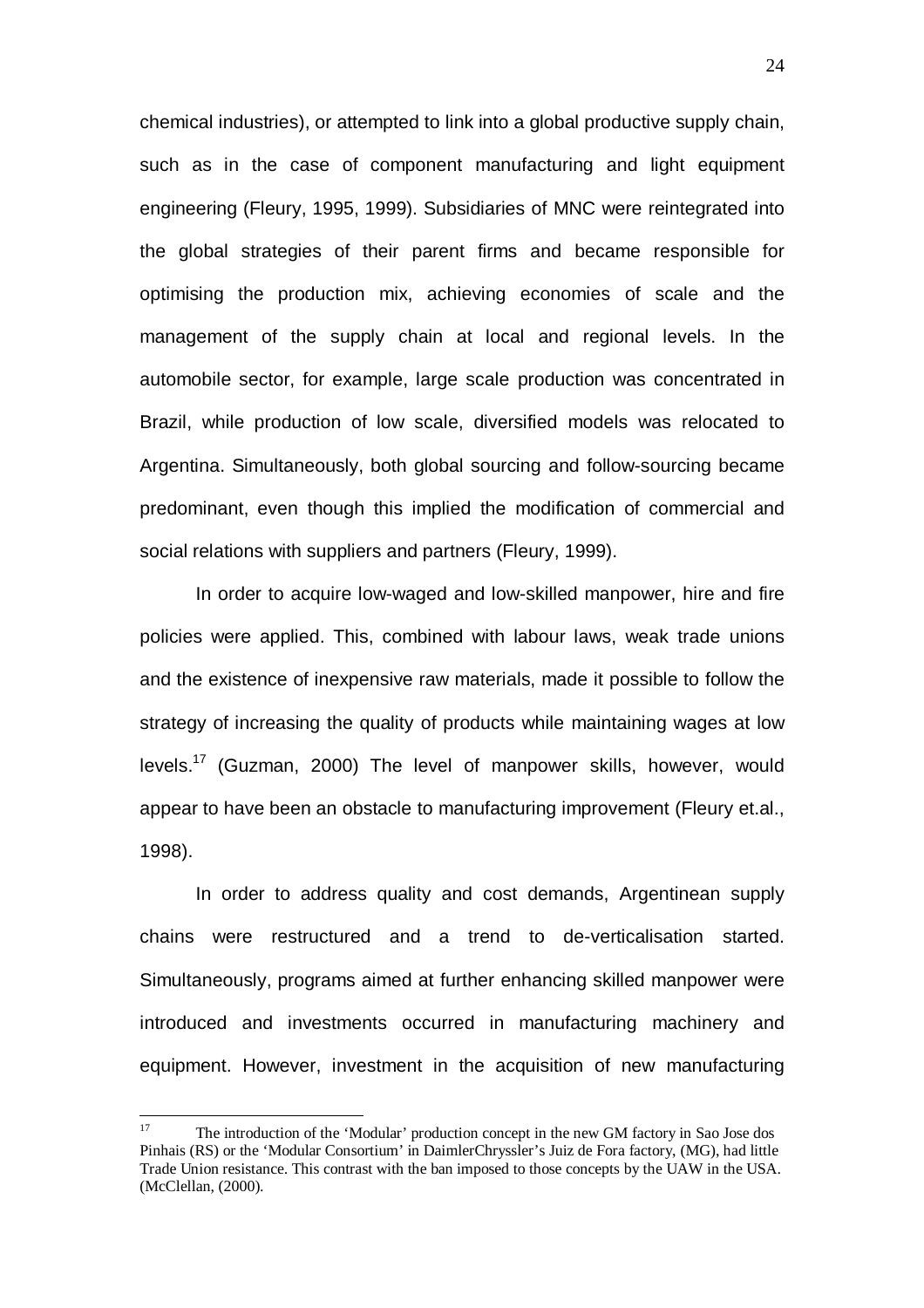machinery and equipment was the main focus in the Argentinean industry to the detriment of investments in organizational techniques. In other words, Argentinean firms opted for a 'hard' trajectory of modernisation. That was consistent with the low level of investment that occurred in HR practices such as incentives, pay-per-skill, low worker participation and training (Paladini et.al., op.cit.).

Brazilian firms opted for the adoption of a 'soft' approach, because in the early 1990s the economic context was still not conducive to investment in plant and equipment.<sup>18</sup> Within the 'soft' path, nevertheless, the implementation of organisational issues prevailed over social issues. That is, firms made significant efforts to introduce cellular manufacturing layouts, statistical process control, pull scheduling and simultaneous engineering, while little effort was made to simultaneously introduce worker participation, multiskilling, flexible scheduling and productivity incentive payments. They were adopted as the means to improve layouts, optimise stocks and reduce lead-times. The application of quality related techniques, however, occurred in differing levels of intensity and obtained varying results. In the automobile sector, for example, new manufacturing, management and HR practices were extended to the supplier chain. On the other hand, non-exporting firms had few reasons to improve their manufacturing competitiveness, since in specific sectors they still had a large domestic market with little competition. The main barrier identified was the lack of a well-trained and educated workforce (Lindberg, 1998, Fleury, 1995, Fleury and Arkader, 1998).

<sup>18</sup> 18 By the early 1990's, still under high inflation rates and demand instability, the relaxation of imports restriction continued. Because of high interest rates and high demand instability, industrialists avoid large investments to improve competitiveness. Therefore, the general strategy adopted was to follow a 'soft' trajectory for competitiveness improvement. (Lindberg, 1998).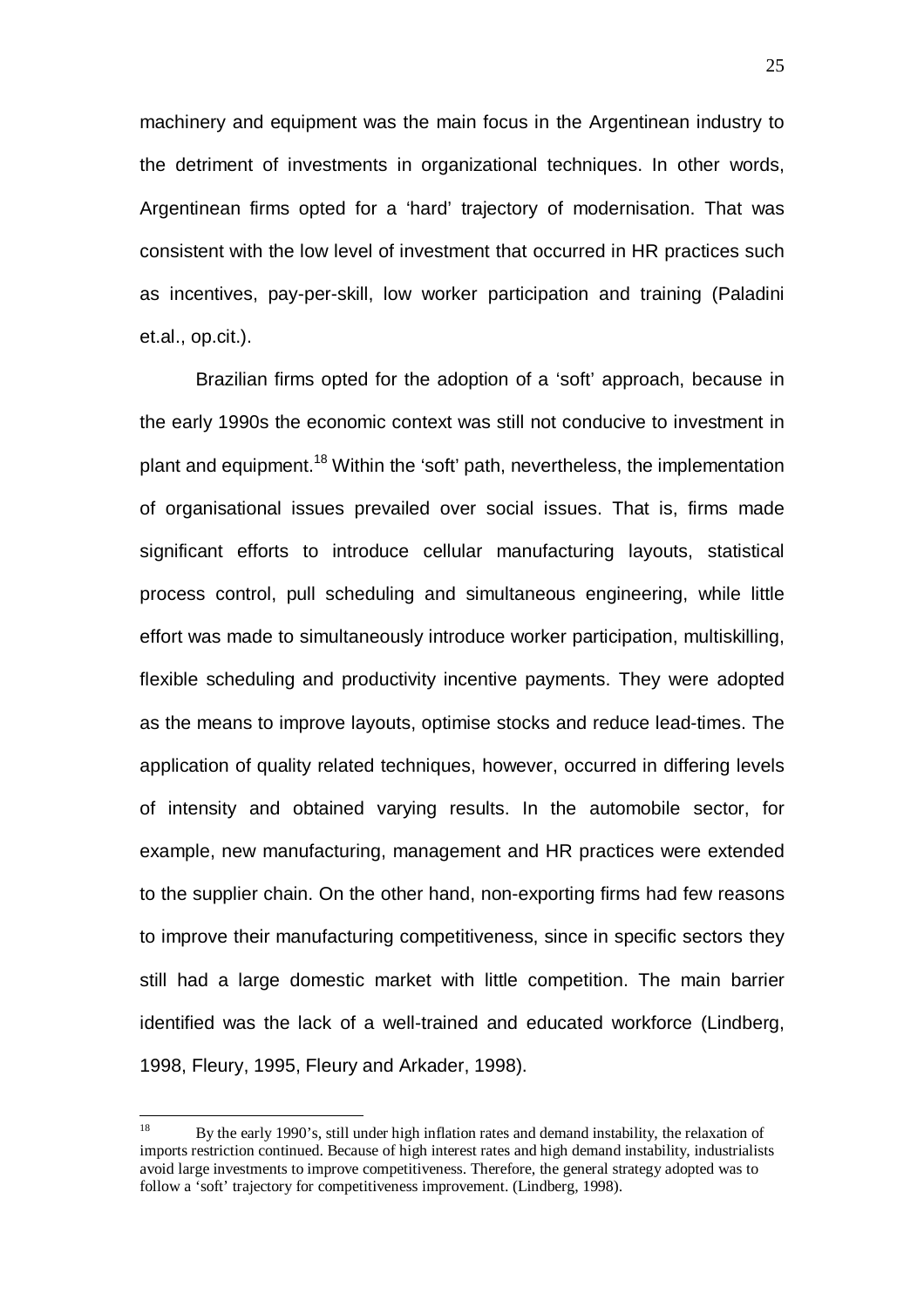The differentiated technological path ('hard' in Argentina versus 'soft' in Brazil) followed by Argentina and Brazil is explained by two events.<sup>19</sup>. In the first place, by that time the Argentinean stabilisation/convertibility plan was already implemented. Secondly, key national institutional features were more favourable to investments in both infrastructure and capital cost than in Brazil. Issues related to price control, the state control of enterprises, anti-trust laws and intellectual property protection were better than in Brazil. In consequence, FDI in Argentina was \$4.18 billion, as opposed to \$1.45 billion in Brazil. Furthermore, because less domestic and external funds (FDI) were available in Brazil, industrialists opted for the 'soft' road of modernisation which required lower investment and did not involve long term financial commitments in foreign currency (Fleury et.al., 1998).

In the Mexican case, after the implementation of the NAFTA agreement indigenous firms had to focus their product range and develop capabilities to improve delivery times. The main strategies were related to closing and reallocating plants, followed by the redefinition of production strategies: from low volume and wide scope (high variety), industrial firms started to focus their manufacturing activities on low variety and high volume production (Miller et.al., 1992). Nevertheless, because of demand instability, the emphasis was placed on short-term management, so there was little long-term and inventory planning. Changes in forecasting and in production plans were the norm in small and medium firms, triggering inefficient practices such as late delivery

 $19$ 19 A comparison of the number of machines per thousand employees in total sample companies in Argentinean and Brazilian companies sustain this argument: 130 vs. 107 for conventional machines; 17.6 vs. 12.9 for NC machines; 5.0 vs. 0.8 for machining centers; and 4.4 vs. 0.3 for robots (Fleury and Arkader, op.cit.)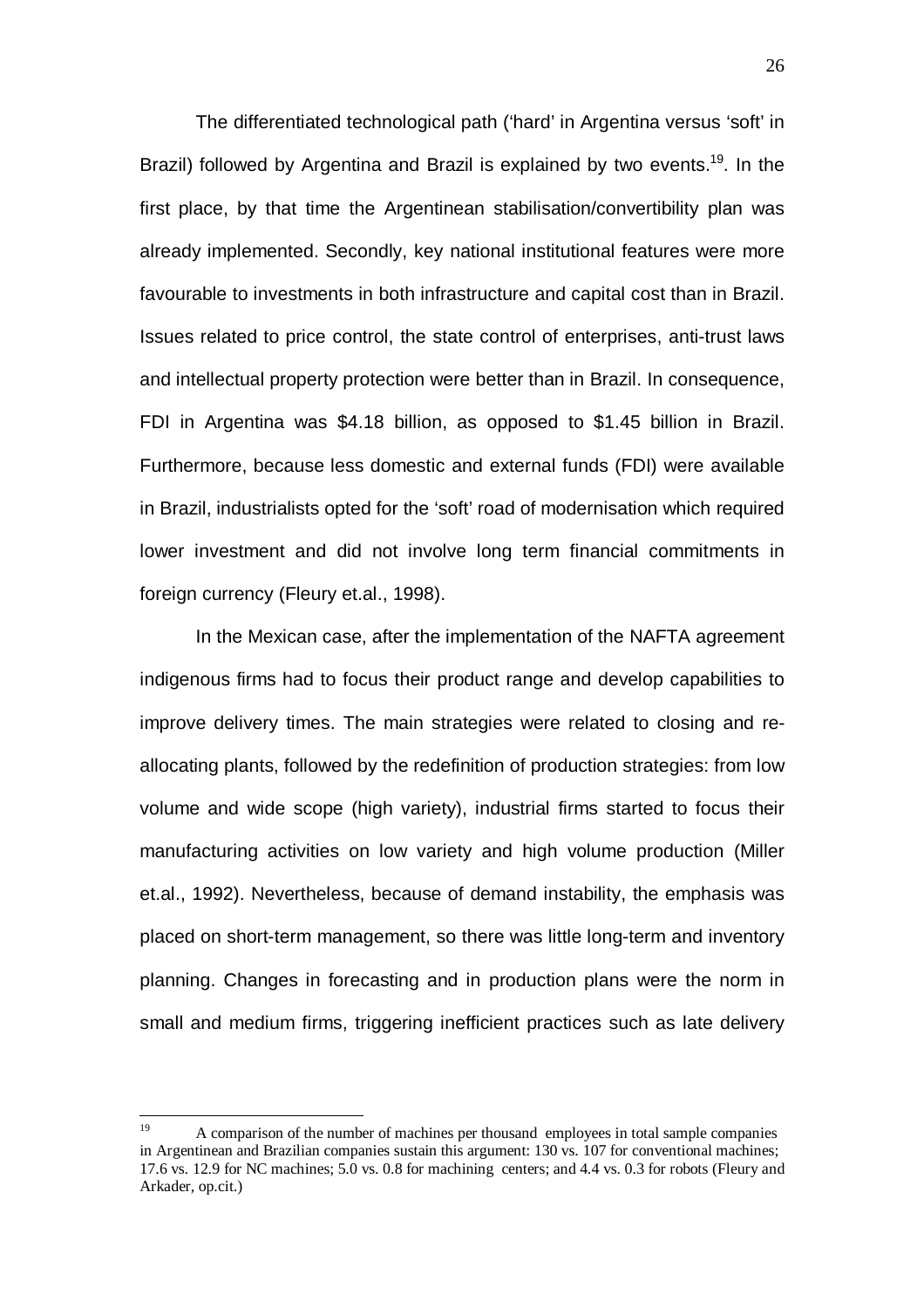caused by either a lack of raw materials or machine and operator capacity (Flores et.al. 1993).

These modernising efforts, however, seemed to be insufficient compared with the efforts of other nations. As a consequence, up to 1993 the general performance of Brazilian firms was far behind the average standard for companies of sample IMSS firms.<sup>20</sup>

#### **Production Technology Strategy**

 $\overline{a}$ 

**In phase I,** as a consequence of the ISI strategy technological capacity was low. Firms relied mainly on conventional machinery in order to manufacture licensed products which were designed overseas (Fransman, 1986). Standalone and conventional machinery arranged in conventional line and functional layouts to produce high volumes of a narrow range of standardised products in batches were the typical processes in both Mexico and Brazil. In smaller economies like Argentina, the same layouts were used to produce a high variety of standardised products in batches.

 The common goal was to acquire capacity that would adapt new manufacturing processes and equipment to local conditions. However, this was not an easy task since new equipment demanded not only new technical knowledge but also new organizational skills. This learning process was

<sup>20</sup> A sample of 28 companies were surveyed in Brazil as part of the International Manufacturing project. According Fleury and Arkader (op.cit.), 'Brazilian firms spent an average of 60 hours on training their new production workers compared with 113 hours in sample IMSS firms, even though they stood somewhat above the average for the latter relative to training given to the regular workforce – 43 hours compared with 35 hours. In terms of incentive payments of all kinds, Brazilian firms were quite behind, with very few companies (some 10%) adopting such a practice. This contrast with total sample averages, in which 24% of the companies paid based on individual incentives and 22% practiced group incentives. In addition, Brazilian firms scored poorly in terms of job classifications in manufacturing: they had 49 job classifications, compared with only 10.2 for the whole sample. All this must have negatively influenced the performance of Brazilian companies in terms of the number of suggestions per employee- only 1.6 per year, compared with 7.4 for the sample as a whole' (p. 68).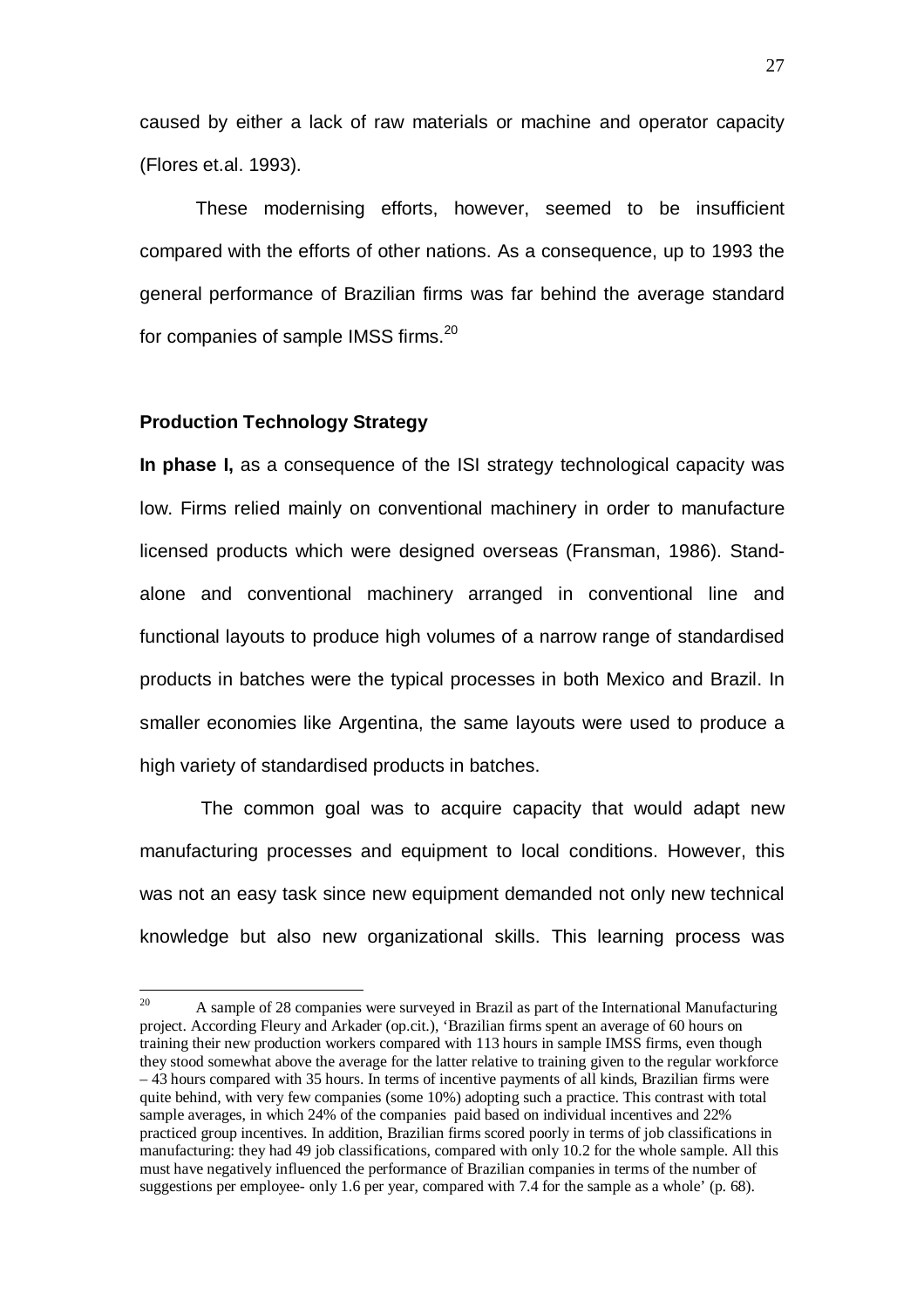constrained by the fact that new equipment was designed to operate in overseas environments, that is, manufacturing a large variety of models in small batches. This type of demand was fundamentally different to that of the LANs, as we shall see below. This pattern of technology strategy was common for the large majority of small and medium sized firms.

In the case of large state-owned enterprises (SOE), MNC and large private national firms, the strategy was different. They invested in technology development and technology acquisition, even if this occurred in only a few industrial sectors in which they performed. State-owned enterprises (in natural resource based industries) multinationals (in the automobile industry) and large private firms (in both capital goods and natural resource based industries) were the principal investors in the acquisition and development of both product and process manufacturing technologies. Therefore, products manufactured by those firms had a much higher technological content and hence higher value added. This technological behavior seems to be consistent with the production strategy of producing in high volumes a low variety (or standardized) of low cost-low quality products. Institutions seemed also to be congruent with this type of technological behavior. For example, training institutions existed, but were limited to support SOE which mainly produced commodities. Labor laws and regulation was therefore more suited to arbitrate conflict in large firms (both MNC and stateowned) than to the large majority of small and medium firms.

**In phase II** investment levels with new technologies were higher than at any time before. On the other hand, as capital is less expensive overseas than locally, foreign firms were in a better position to quickly obtain the benefits of Factory Automation (FA) in both Mexico and Brazil. FA was used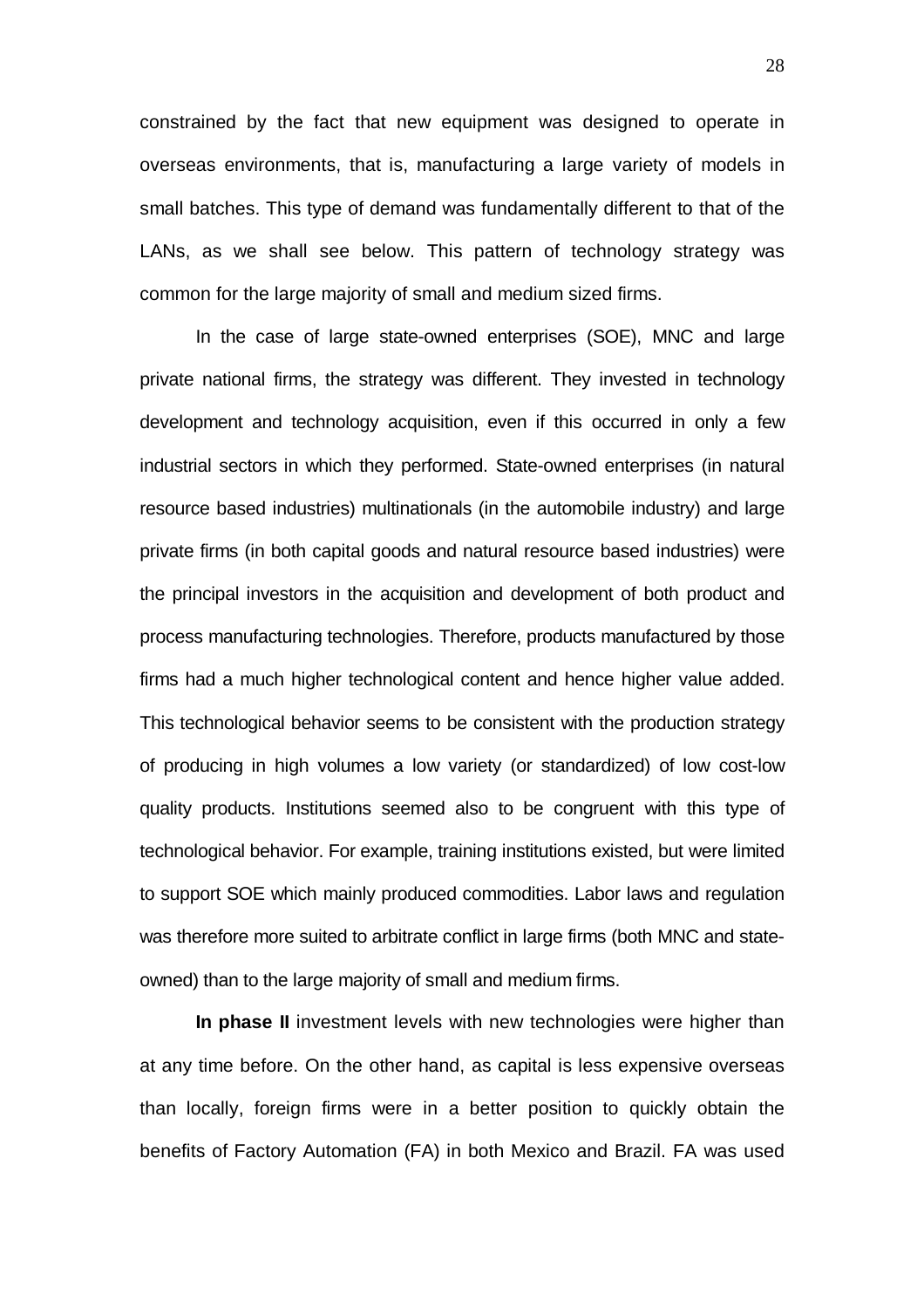as a means to increase productive efficiency, since accuracy, homogeneity and speed of machining is high, while set-up times are shorter. In the case of Argentina, not only had the level of use of FA remained low, but also the level of computer integration had been low. Conventional machinery was common in production and the use of NCMT, robots and FMS was low (Paladini et.al. 1998). The adoption of  $FA^{21}$  in these nations enabled improvements in operational efficiency<sup>22</sup> and resulted in increased economies of scale at plant level and increased economies of scope and scale at product level. In order to realize the full benefits of FA, techniques like JIT, TQM and Quality Control were implemented. This combination of FA and organizational techniques also had a major impact on plant efficiency.<sup>23</sup> Furthermore, FA facilitated the increase in product variety (economies of scope) as shorter life cycles demanded higher product differentiation. Economies of scope, however, implied an increase in organizational complexity and vertical integration. Organizational complexity was the result of higher numbers of models (with different specifications, machining processes, material flow, and set-up specifications) which in turn pushed forward the development of engineering capacities and further training around both the operation of new equipment and plant organization. Vertical integration also occurred because new machinery demanded more accurate parts and raw materials. Because of the

 $21$ 21 Factory automations refers to the replacement of conventional machine tools and transfer lines by new computer-numerically-controlled machine tools, CAD/CAM, electronic testing equipment and computerized production control (Alcorta, (op.cit.).

Sample firms declared improvements in processing (machining operations, inspection and testing and in overall process control). Machining speed increased from 15 % to nine times; metal offcuts waste were reduced by 40 % (Alcorta, 1988).

Labor productivity increased between 16 and 137 % in Brazil and between 16 and 650 % in Mexico. FA enabled a significant raise in output (or capacity) occurred in surveyed firms (around 50 % increase) and unit cost –as expected – lowered despite increasing training and quality measurement costs (alcorta, op.cit.).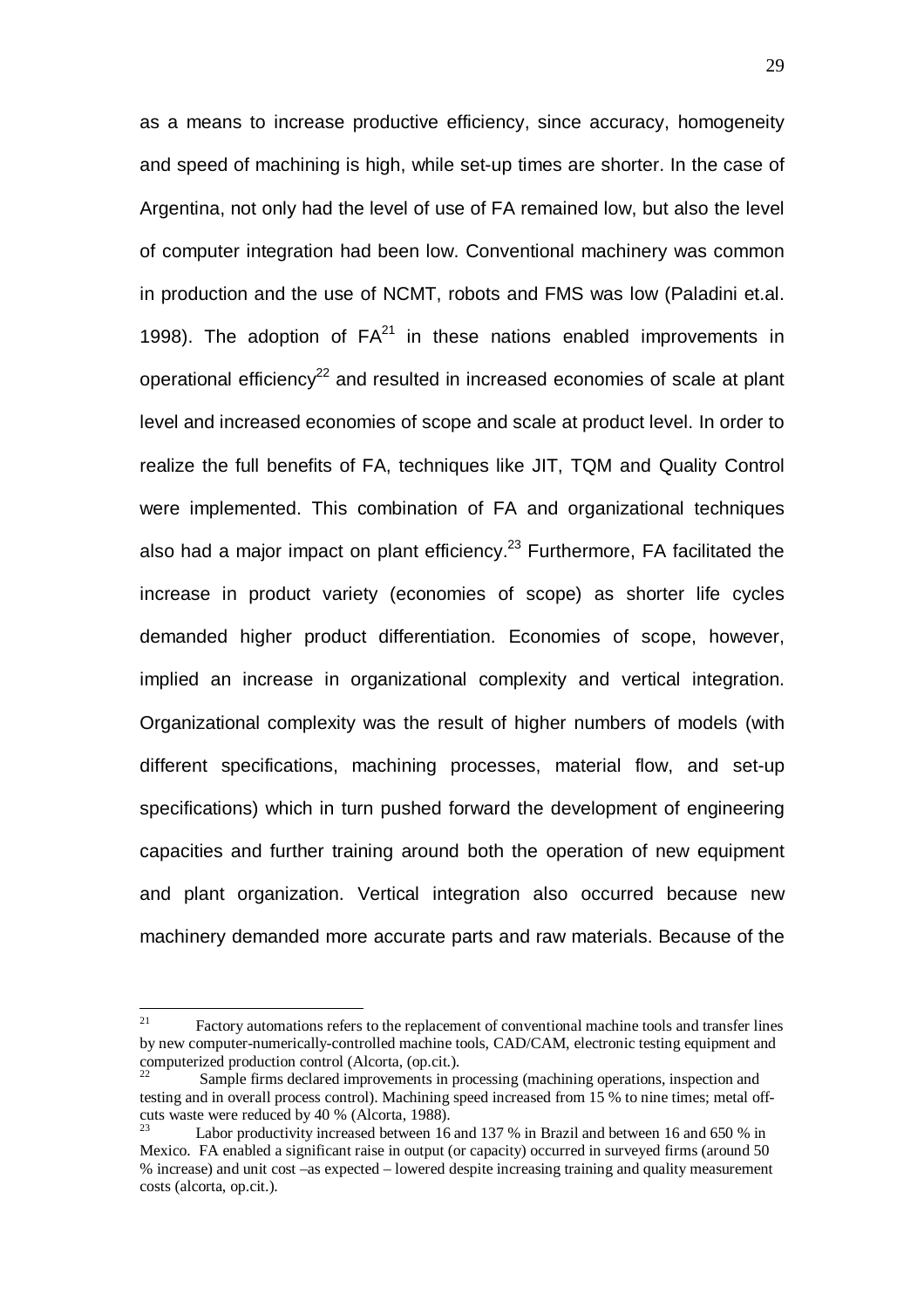scarcity of skilled suppliers, the alternative for FA-adopting firms was to produce their own parts and components (Alcorta, 1988).

As FA continues to diffuse and production processes become more homogeneous across firms, it is possible to suggest that institutional factors are starting to play a key role in raising competitiveness. Simultaneously, the embedded labor-saving feature of FA does not help to reduce the higher unemployment rates that exist in Brazil and Mexico (early phase II) and in Argentina throughout Phase II.

#### **Production Management Practices**

In spite of the heterogeneous production resources, infrastructures and technology strategy applied in different LANs, a certain convergence regarding manufacturing practices occurred in the majority of LANs in Phase II, though at different times. An explanation for this is the combination of homogeneous external pressures for products with better quality and lower costs and heterogeneous internal forces such as high inflation levels (at the beginning of phase II), lack of skilled technicians, lack of management experience and appropriate institutional systems. These shortcomings were the result of the 'financial' culture introduced during long periods of high inflation, a fact that pressed enterprises to focus their efforts on financial issues since a significant proportion of the firm's results were more a result of financial management than operational results. Therefore, during long periods both management and production engineering techniques were simply absent from factories. As a result, in the early stages of phase II a 'production' culture failed to develop. There was a generalised lack of experience, as well as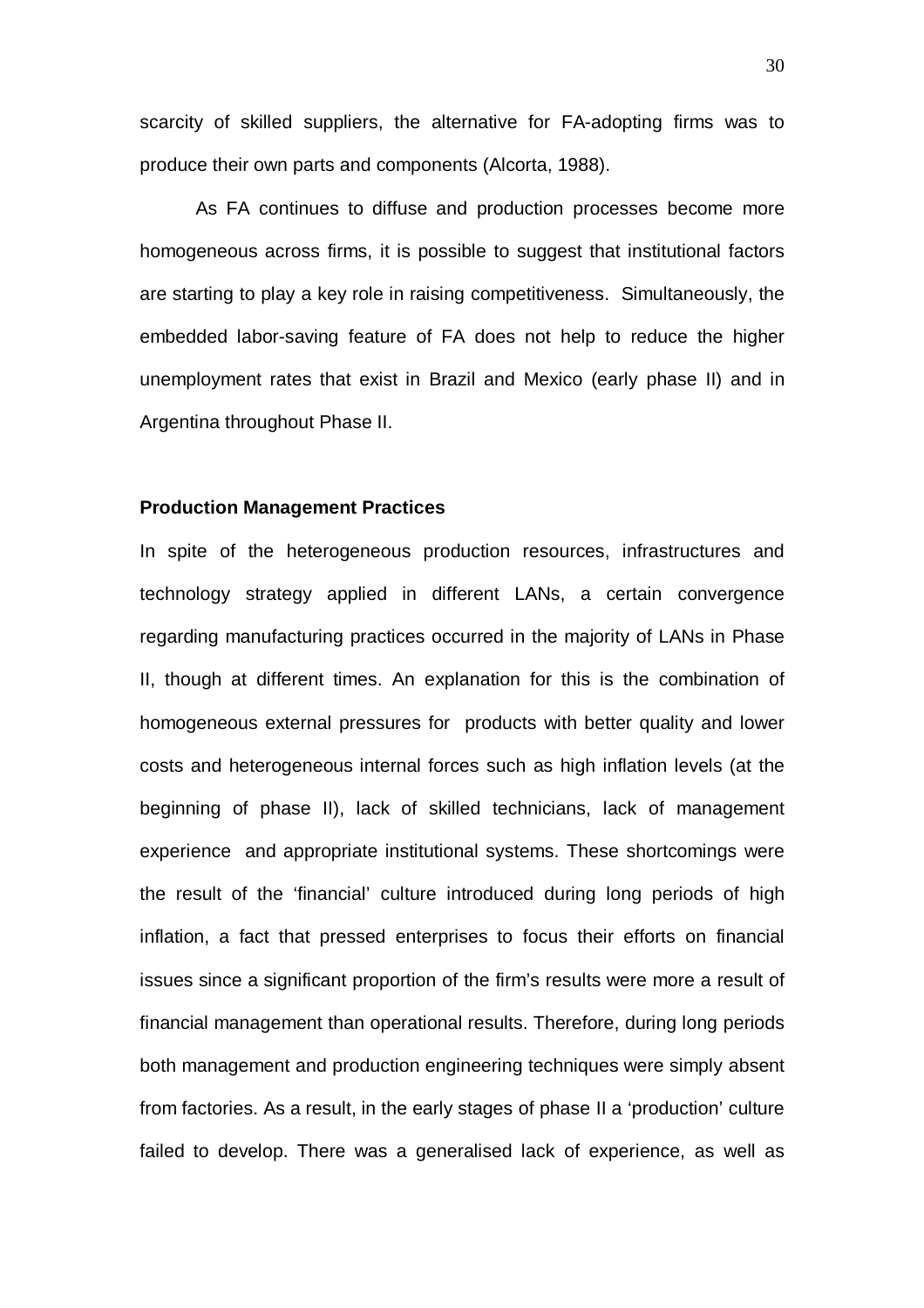formal and informal knowledge, to apply management and production techniques. Thus, common production practices during the early stages of Phase II were (Miller et.al., 1992; Whybark and Rho, 1993; Voss, 1998 ; Lawrence and Lewis, 1996):

- $\triangleright$  An emphasis on short-term production planning;
- $\triangleright$  Little use of formal techniques to forecast sales (e.g. use of statistical techniques). Subjective factors play an important role as they involve the state of the economy, domestic political events and industrial trends. This practice is congruent with the uncertain environmental conditions in which Latin American economies operate.
- Make-to-order and make-to-stock are the usual forms of ordering techniques. This is due to the high demand instability and lack of flexibility to change products and volumes according to the customers need. Lack of flexibility to change products/models is the reason for the few engineering changes that are accepted after the production order reach the shop floor.
- $\triangleright$  Production planning, control and scheduling are highly centralised. Nevertheless the use of the planning is different depending on the sector involved. In Mexico for example, while textile firms use production plans mostly for material and inventory planning, in the machine tool industry, production plans are used to detail the operations scheduling.
- $\triangleright$  Because of instability demand, low reliability of suppliers and lack of production flexibility, delivery dates are unstable and can be negotiated. This for example, occurs frequently in the machine tool industry in Mexico and Chile.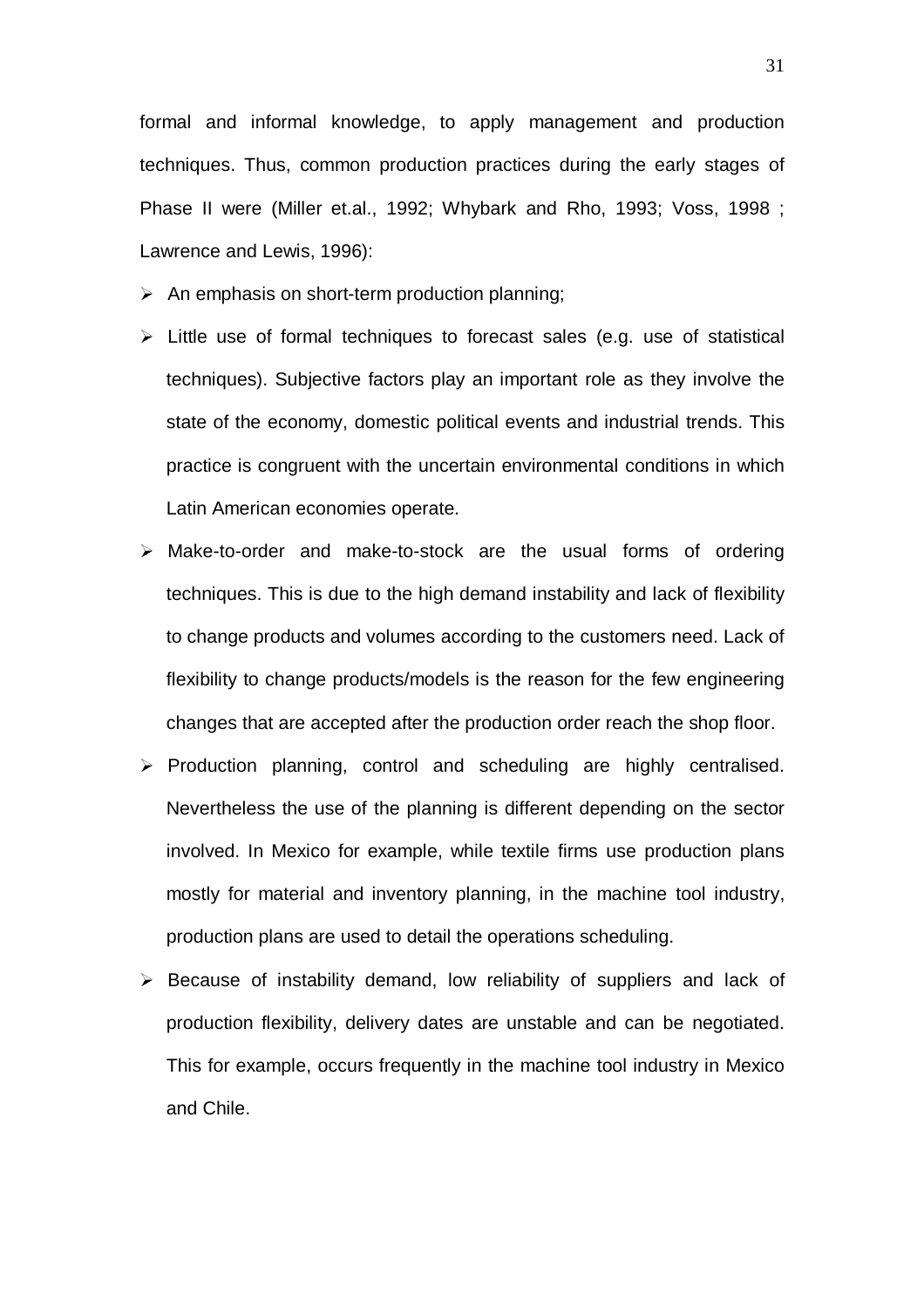- $\triangleright$  Very little use of computer-based communication. In Mexican machine tool industry, for example, purchasing orders were developed using conventional means (i.e. forms and telephone and fax).
- $\triangleright$  Supply chains are underdeveloped and not very efficient (except Chile). The high propensity to vertically integrate operations and the inefficiency of small and medium firms, the poor transport structure and the high instability of economic conditions (up to the early 1990s) are some factors that help to explain this outcome.
- $\triangleright$  The adaptation of external JIT was limited due to poor transportation infrastructure, economic instability and in Brazil, large distances together with peculiarities of inter-State tax laws that induce firms to look for price differentials rather than for delivery times (JIT purchases).
- $\triangleright$  The introduction of quality related programs was very heterogeneous, since small and medium firms have lesser knowledge and material resources to implement those practices.
- $\triangleright$  While attempting to introduce preventive maintenance programs, the usual practice is corrective rather than preventive
- $\triangleright$  Co-ordination between design and manufacturing practices is through conventional rules and standards.
- $\geq$  Late orders are in small proportion (around 10- 20 %) and causes are similar in all LANs: production bottlenecks, limited machinery capacity and shortages of materials. This pinpoints the lack of organisational and managerial capacities.
- $\triangleright$  Up to the early 1990s, the conventional patterns of work organisation were functional. This is compatible with batch manufacturing and line layouts.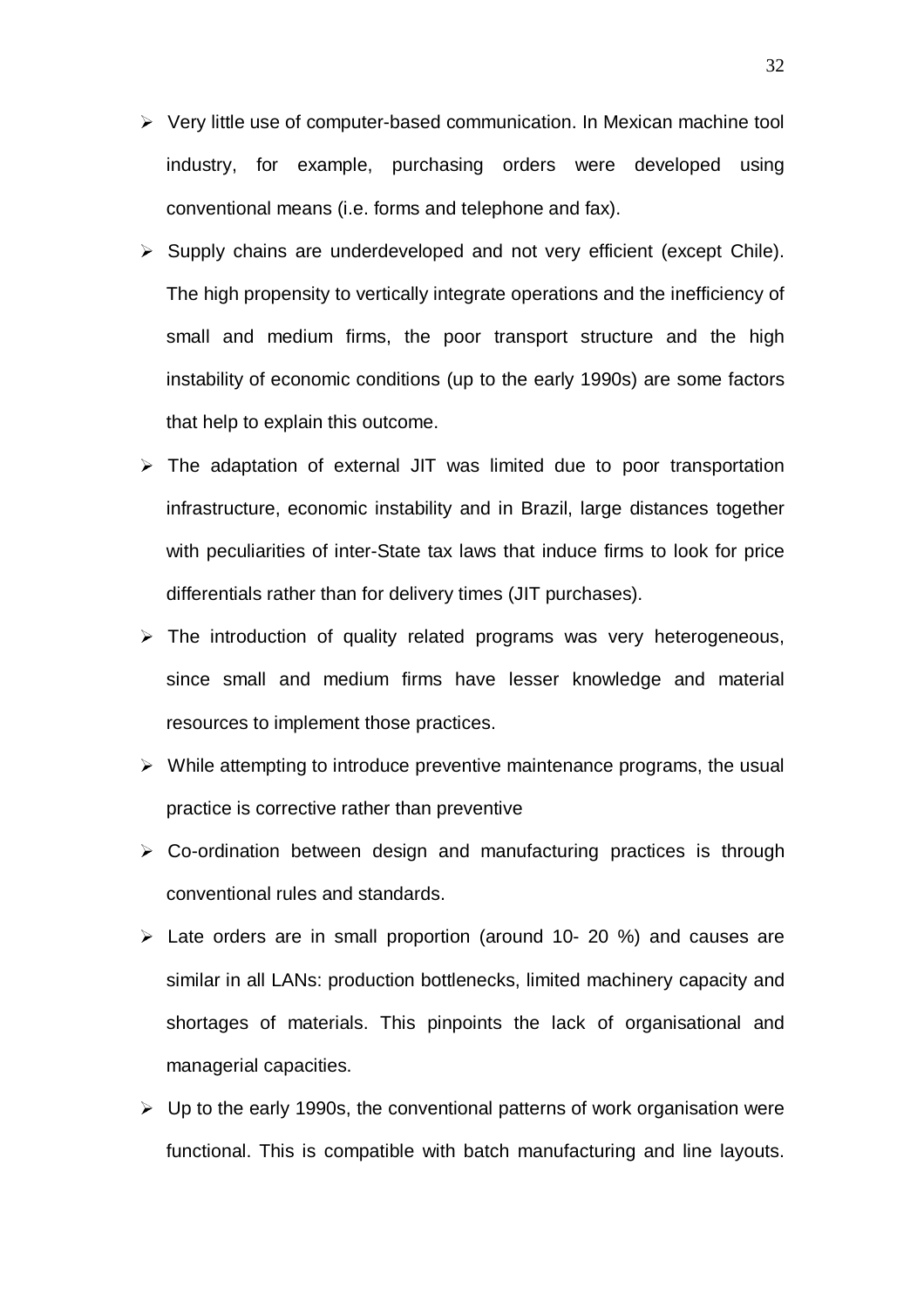Worker performance systems were mainly individual and little investment in training, participation and education occurred. Besides, little use of incentive payments schemes and too many job classifications exist. As a result, participating programs did not yield expected results. After the opening of the economy, there was a substantial change in organisational terms. Higher investment in training, use of incentive payment methods and application of participating practices are common targeted in large firms that have both domestic and foreign competitors. This however, is not the case of small and medium firms.

 $\triangleright$  Because small LANs have small domestic markets (i.e. low production scale), their markets are fragmented and industry needs to manufacture a wide range of product in small batches. To minimise costs, Chilean and Argentinean firms for example adopted a policy to maximise machinery utilisation what in turn de-emphasised the achievement of production flexibility.

At the same time, while these production practices were common trends in Brazil, Mexico and Argentina, different macro- environments stimulated the development of differentiated practices.

In the case of Argentina, contrary to the world trend of minimizing the number of suppliers, firms have a high and increasing number of suppliers. Because of historically high levels of vertical integration, Argentinean firms did not have available a network of suppliers, as low trust relations between firms and suppliers constrained partnership development. However, another key reason restricted the development of the supplier network. Argentinean labour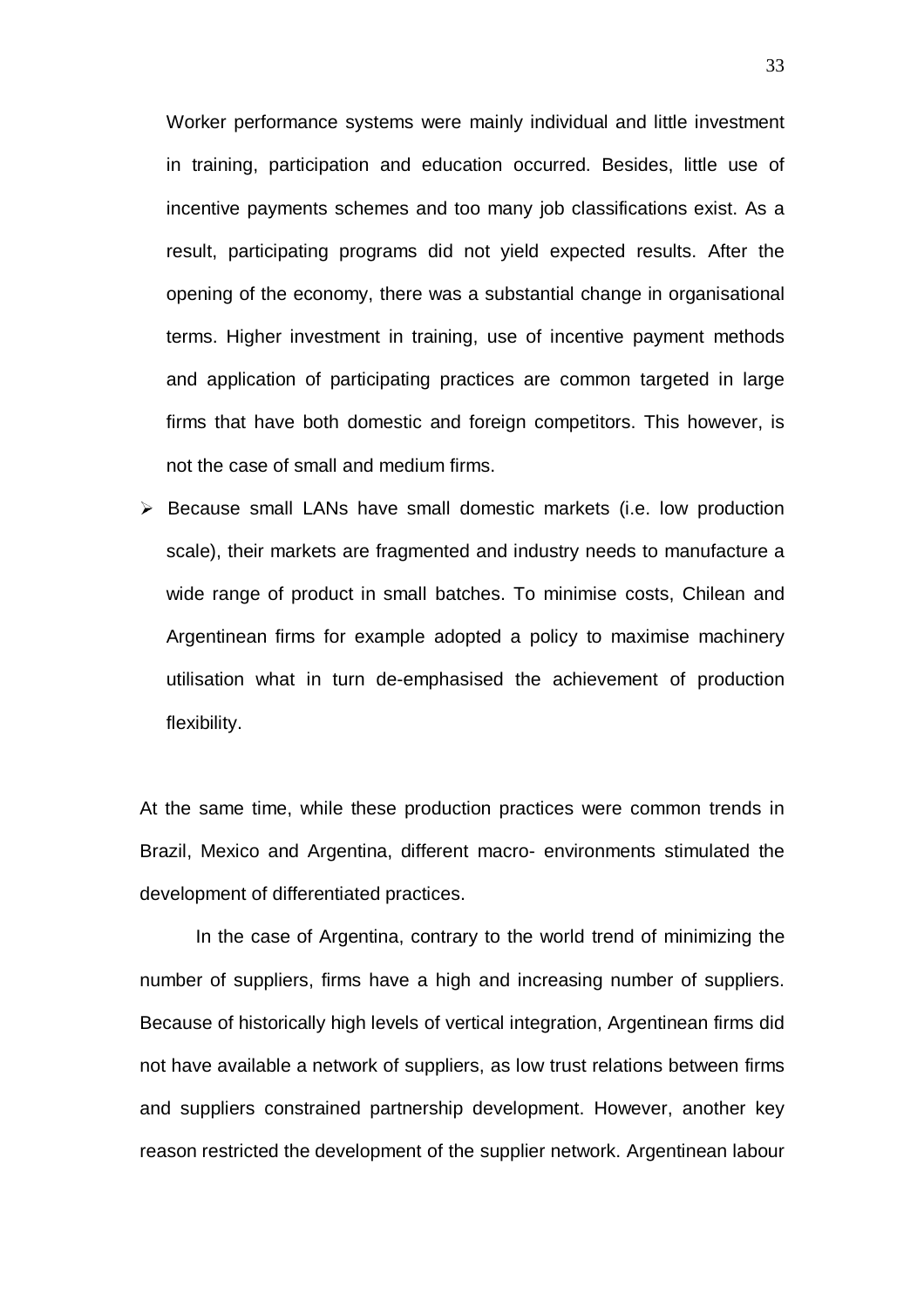laws designed to preserve labour stability pressed firms to maintain high vertical integration. In the case of production control and planning (PCP), systems were highly centralised and Taylorist, reflecting the low level of empowerment of HR. Accordingly, maintenance policies were predominantly corrective and not preventive. These particularities of production practices in Argentinean firms, according to Paladino et.al. (op.cit.), are consistent with low levels of training, incentives and trust.

In spite of these liabilities, Brazilian firms have been able to implement new production and management techniques that were above the average firm in the total sample of the IMSS survey. This was evident in pull scheduling, value analysis, quality function deployment, ISO9000 and statistical process control (Fleury and Arkader, op.cit.). Nevertheless, this was possible only because of the existence of a wave of mass-dismissals (including not only the low skilled but also the highly skilled management cadres), weakened workers' associations and new labour laws that legitimised low waged and temporary jobs. Therefore, consent was facilitated by the above mentioned macro-institutional conditions. Employees had no other choice but to 'collaborate'.

In the case of Mexican Maquilladoras, $24$  highly heterogeneous production practices were applied since this type of firm includes a wide range of products and process technologies, including different manufacturing roles

 $24$ Close proximity with the large US consumer market; the existence of low labour costs, and  $$ from the Mexican perspective – a source of foreign exchange, a mechanism for technology transfer and a source of employment, are the main reasons that supported the development of Maquilladoras. In Phase I the conventional view of Maquilladora was the direct exploration of low waged/low skilled manpower to assembly simple products under poor working conditions.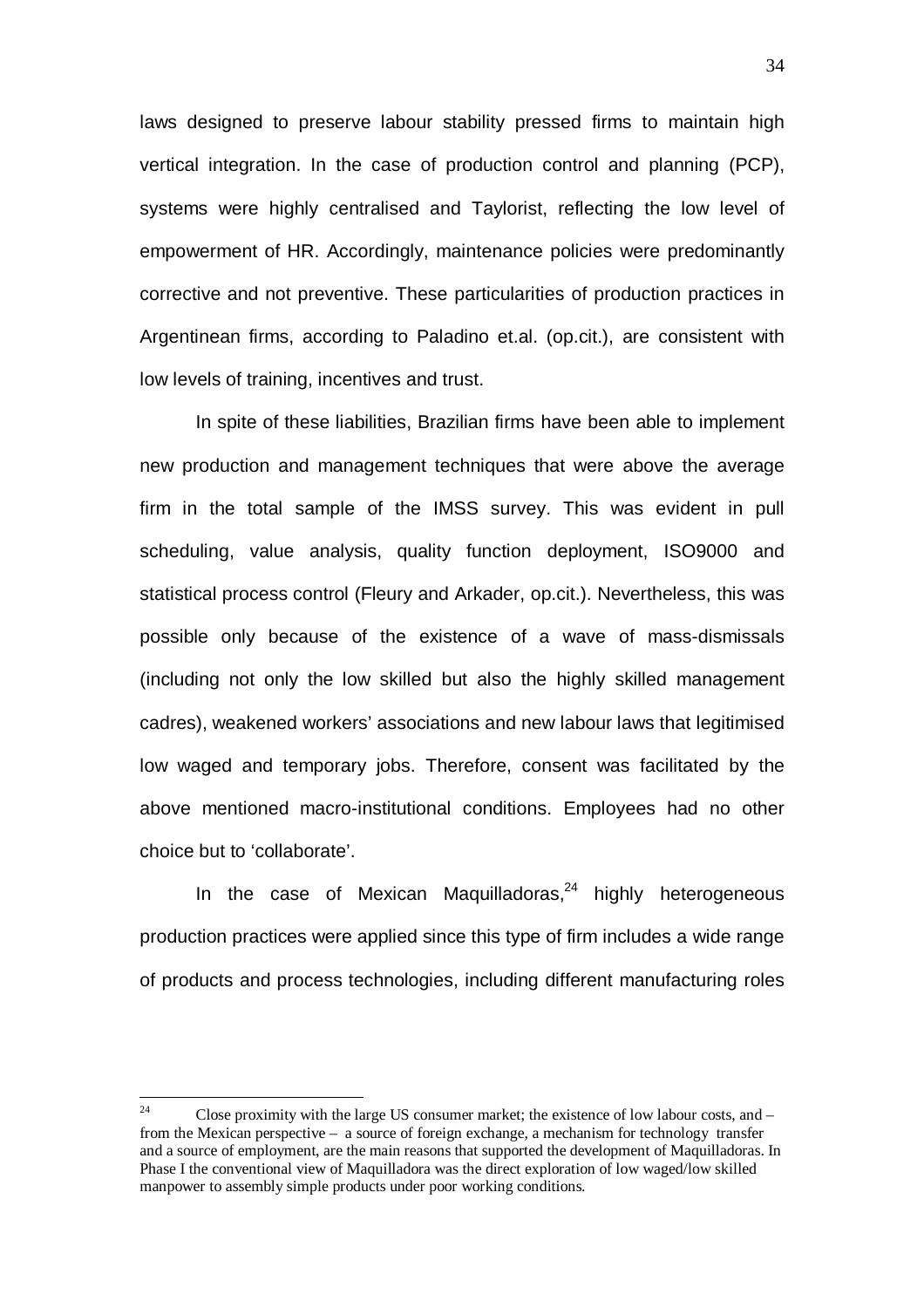from fabrication and sub assembly to final assembly.<sup>25</sup> This means that not only labour intensive simple products were manufactured but also more complex ones using new technology. New production concepts such as JIT, TQM and SPC were introduced in firms producing more complex products. Added to low labour costs, quality has become an important performance goal. While new manufacturing performance targets are being demanded from the workforce, 'structural' low wage rates (\$2.85 per hour average) with a significant proportion (60%) of female workers features prominently. As a result, worker turnover continues to be high (from 10 to 15 % monthly) and operational performance has improved, with productivity ranging from 85 to 110% of US levels (Fawcett, Taylor and Smith, 1995). It is necessary to note, however, that the way productive practices evolved and the level of production performance achieved seems to be closely linked with the degree of labor flexibility achieved,<sup>26</sup> which in turn is a function of labour regulations.

Nevertheless, there are different types of Maquilladora industries. On the one hand, because of existing conflictual relations with local trade unions, labor flexibility was from low to medium in some firms. In other cases, labor flexibility was low in firms using 'traditional' (Taylorist) productive processes. On the other hand, firms that for the first time signed collective labor

 $25\overline{)}$ 25 'Traditional' firms seems to be the ones in which 'traditional' production practices and outdated technologies – fabrication of simple products at low cost using functional layout and low skilled workers – still are predominant. But the rise of a second generation of more technologically complex, capital-intensive industrial facilities, specially in the Electronics and Automobile sectors, demanded the implementation of modern production and management techniques (Covarrubias, op.cit.).

<sup>26</sup> Labor flexibility was oriented towards obtaining flexibility on the labor process (in terms of internal allocation of workers, elastic working hours, and significant freedom to perform technical and organizational changes), on the employment relationship (freedom to subcontract, hire or fire and adjust the size of manpower when needed) and, on wage rates (i.e. changing payment system from forthnight/montly payments to hourly payments and introducing individual productivity components) (Covarrubias, 1992).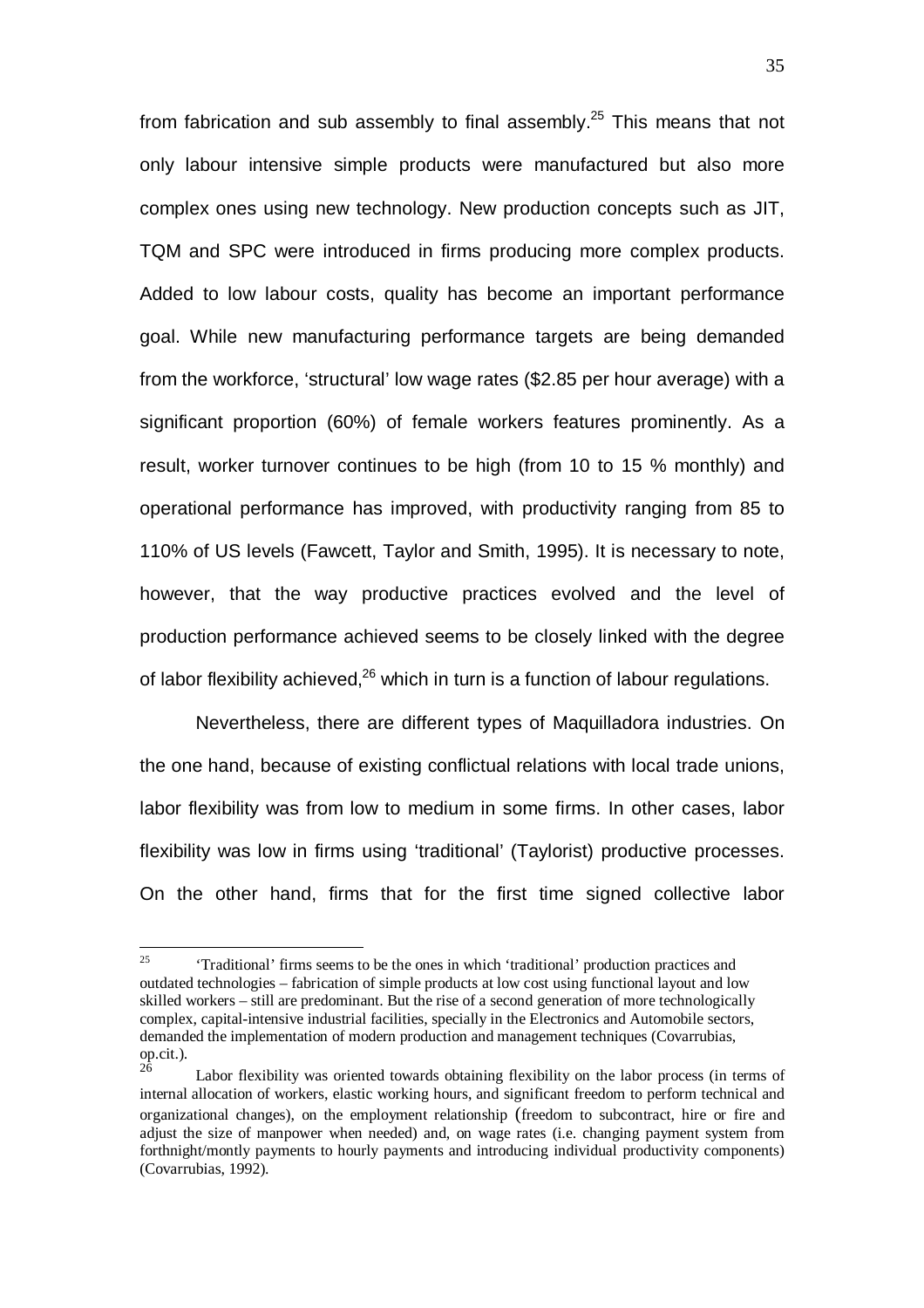agreements, or export-oriented firms (such as in electronics and automobiles) labor flexibility was high. Higher flexibility, however, was achieved in many cases because of either the non-existence of worker associations or labor contracts were designed without the participation of employees. Yet in other cases high labor flexibility was a designed feature, as 'sociotechnical' types of work processes existed in order to operate either high technology manufacturing processes (such as in the continuous production industries) or more complex production processes (such as in the export-led batch production industries) (Covarrubias, 1992). Labor flexibility, nevertheless, was in all these cases vertically imposed by the firm without considering labor input or views. This was congruent with the State's self-proclaimed role in regulating industrial relations. Labor flexibility in Mexico's Phase II was characterized by: the State assuming a tutelary role, controlling both conflict and negotiation; limited protection of wages (the trend to cover costs of labor reproduction only); limited protection of employment; and limited labor input in production issues (de la Garza, 1989). As a result, both explicit and latent capital-labor conflict are common (reflected in high turnover rates) not only at the Maquilla but also in large domestic firms and in MNC branches.

As a result of the combination of firm-level production strategies deployed, production technologies used, management practices at the microlevel, and somewhat conflicting/weak institutional forces at the macro-level, the average performance of LANs firms was poor compared with world standards. Severe deficiencies were found in the supplier chain and in product development aspects. In particular, the low level of investment in process technologies has hindered the upgrading of LAN manufacturers.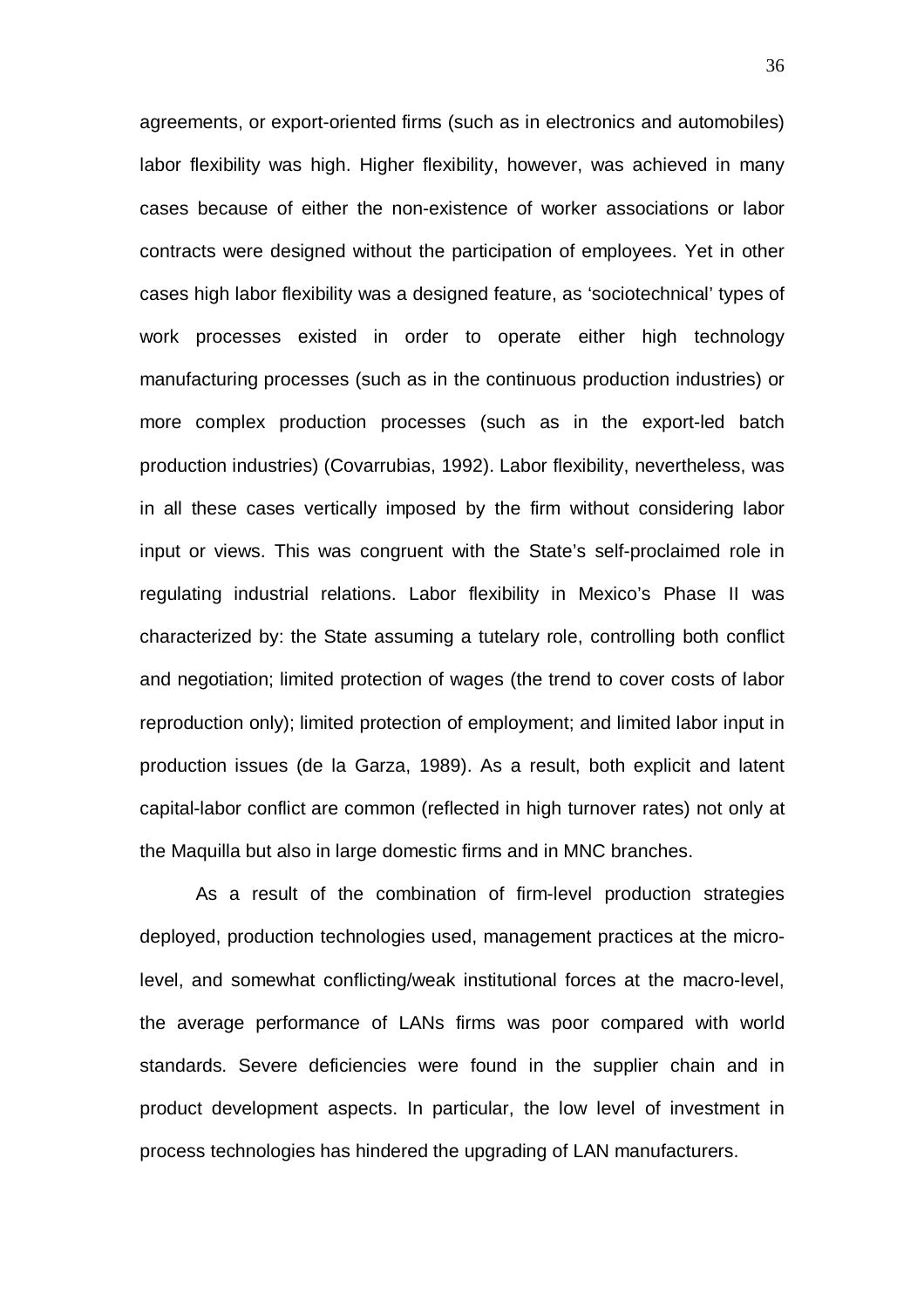With the exception of key strategic sectors developed by state-owned enterprises, firms in LANs had up to the 1980s low technological capacity. Because the acquisition of technological capability was approached as a necessary precondition to boost industrial competitiveness, LAN's industry was categorised as structurally fragile (Fransman, 1986, Coutinho and Ferraz, 1995; Katz, 2001). It was limited to assimilation of conventional production practices, learning of some process engineering and adaptation of existing products to the local conditions of machinery, know-how and personnel. Furthermore, installed manufacturing capacity seems to be competitive in commodity related industries (which have instable prices).

#### **CONCLUSIONS**

 $\overline{a}$ 

This study has attempted to shed additional light on the understanding of the dynamics of industrial performance by integrating 'Business Systems' and 'Production Strategy' theories in order to develop a new integrated macro – micro research approach $^{27}$ .

Above all, it is clear from the micro-macro examination of Mexican, Brazilian and Argentinean industry that production strategies, production

<sup>&</sup>lt;sup>27</sup> It should be noted that the present study was not about describing outcomes of the industrialisation process in LAN since the literature has already done this. LAN structural weaknesses reside in producing and exporting non-traditional exports (manufactured goods) out of the natural resource based products. The 1990s pattern of productive specialization (in natural resource based commodities) which represents a structural weaknesses in relation to the creation of jobs. This is the case with Argentina and Brazil, in which the main industrial sectors are concentrated in natural resources processing sectors which have both capital and labor-saving intensity. In contrast, Mexico's Maquilladora industries are job creating industries. Despite non-traditional exports have increased (e.g. 9,8 % of increase in late 1990), exports of commodities have had a slow growth demand at world level. And uncertain commodity prices worldwide further undermines any long term industrial policy strategy (Katz, 2001; Coutinho and Ferraz, op.cit).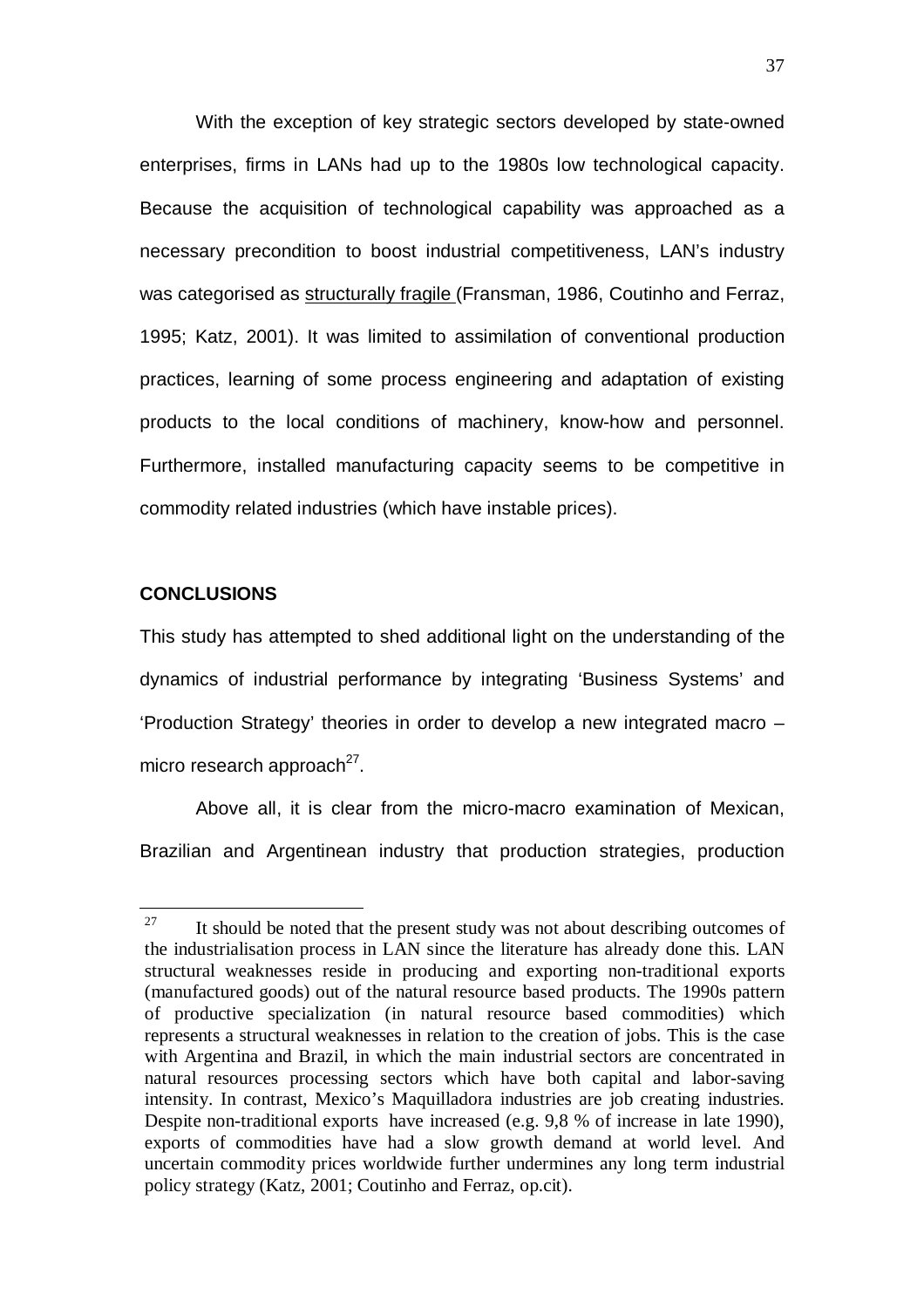technologies and manufacturing practices need to be incorporated into the wider institutional framework as its components do not seem to follow – in unproblematic ways – macro-institutional rules, norms and events. And this may contribute to providing a better understanding of industrial competitiveness, not just of the LANs, but also across the industrialised world. As such the proposed research strategy opens new opportunities for developing comparative international studies considering the micro – macro dimension.

The above description of industrial performance and behaviour in the three largest Latin American economies shows that micro- (firm level) events are linked to macro- factors, but this relationship does seem to be neither direct nor clear. Conversely, macro- factors seem to affect in a very wide range of forms and degrees micro- level decisions. Simultaneously, microlevel decisions/actions seem to be more subtle and evolutionary than macrolevel issues. Furthermore, what seems to be clear is that industrial competitiveness performance is related not only to the existence of strong institutions, but also to the congruence between macro institutional factors, (micro level) production strategies and, predominant type of 'business system'. Those findings are illustrated in the next five points.

Firstly, the common ISI macro strategy followed during Phase I in the three countries, yielded similar macro economic outcomes because there seemed to exist micro-macro congruence between the ISI macro strategy applied, and production strategies, practices and technologies at each LAN. That is, the macro industrialisation strategy to produce simple products to satisfy the large domestic markets, was – in general terms, congruent with the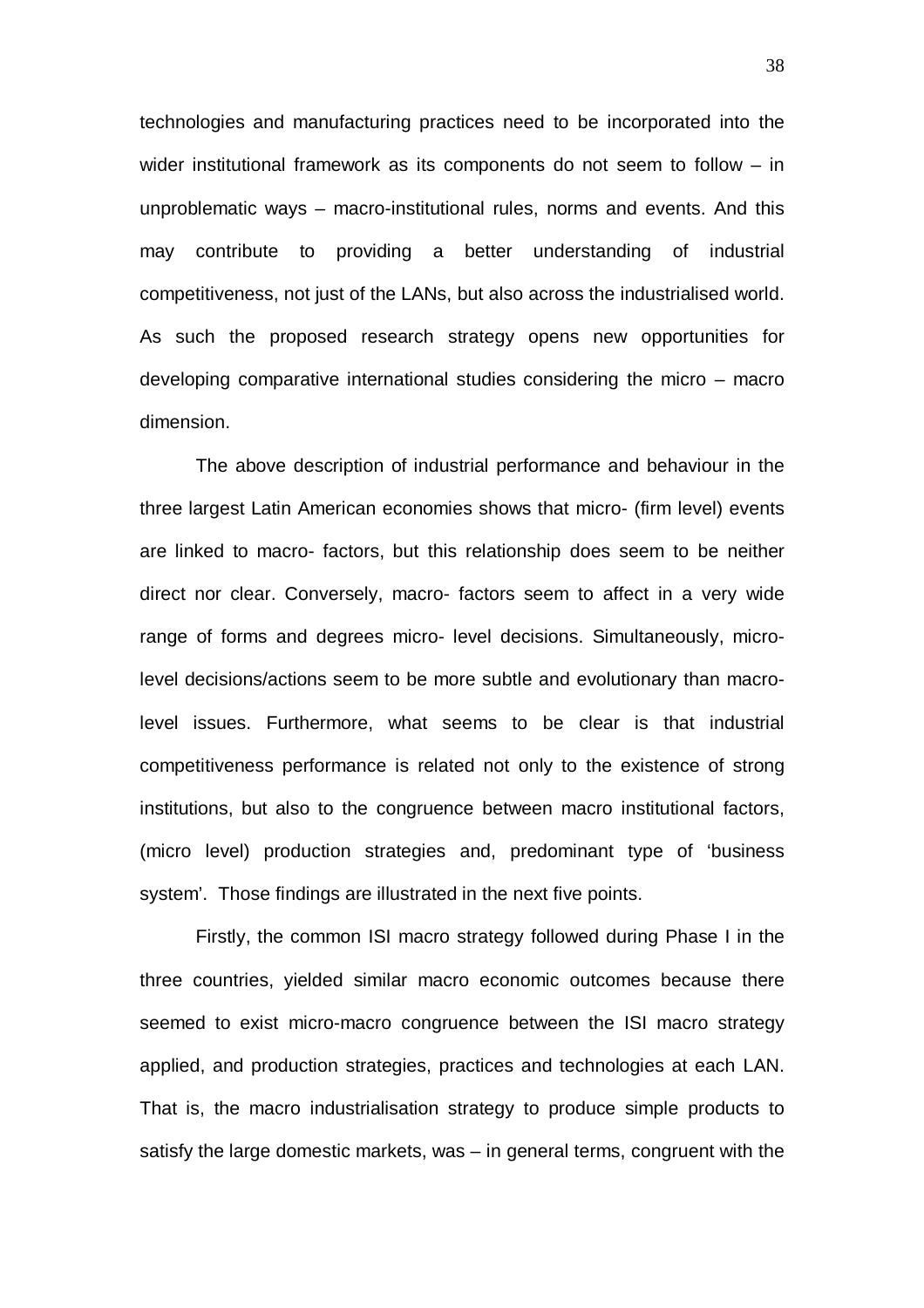use of simple production technologies, equipment and layouts accompanied by manufacturing practices that required simple tasks performed by low skilled and low waged workforce. Firm level Taylorist-like strategies make sense to produce (simple) standardised products in large volumes (though volumes were lower in Argentina than in Mexico and Brazil). Simultaneously, macro institutions seemed to be compatible with the above mentioned firm level practices. Military governments in Argentina and Brazil and long term Mexican PRI party in government favoured the building of the socioinstitutional bases for enabling the development of firm level taylorist strategies. This meant, labour laws and regulations as well as low investment in education and professional training favoured the emergence of production systems in which labour had little voice regarding production organisation issues (e.g. layout, organizational techniques, work organisation and type of technology used), at the factory level. At the macro level, centralised and State-mediated industrial conflict resolution accompanied by low educated workforce allowed the uneven distribution of resources that enabled, on the one side capitalise firms in order to realise productive investments and, on the other side the creation of a low-income social class. In the end of Phase I, this social class constituted an important barrier for further economic development as production output was mainly directed to the domestic markets which had low purchasing power.

Secondly, the above developments in Phase I were possible also because macro institutions and production strategies were congruent with prevailing country 'business system'. LAN's business systems seem to be far from 'integrated' (using Whitley's definitions). The competitive performance of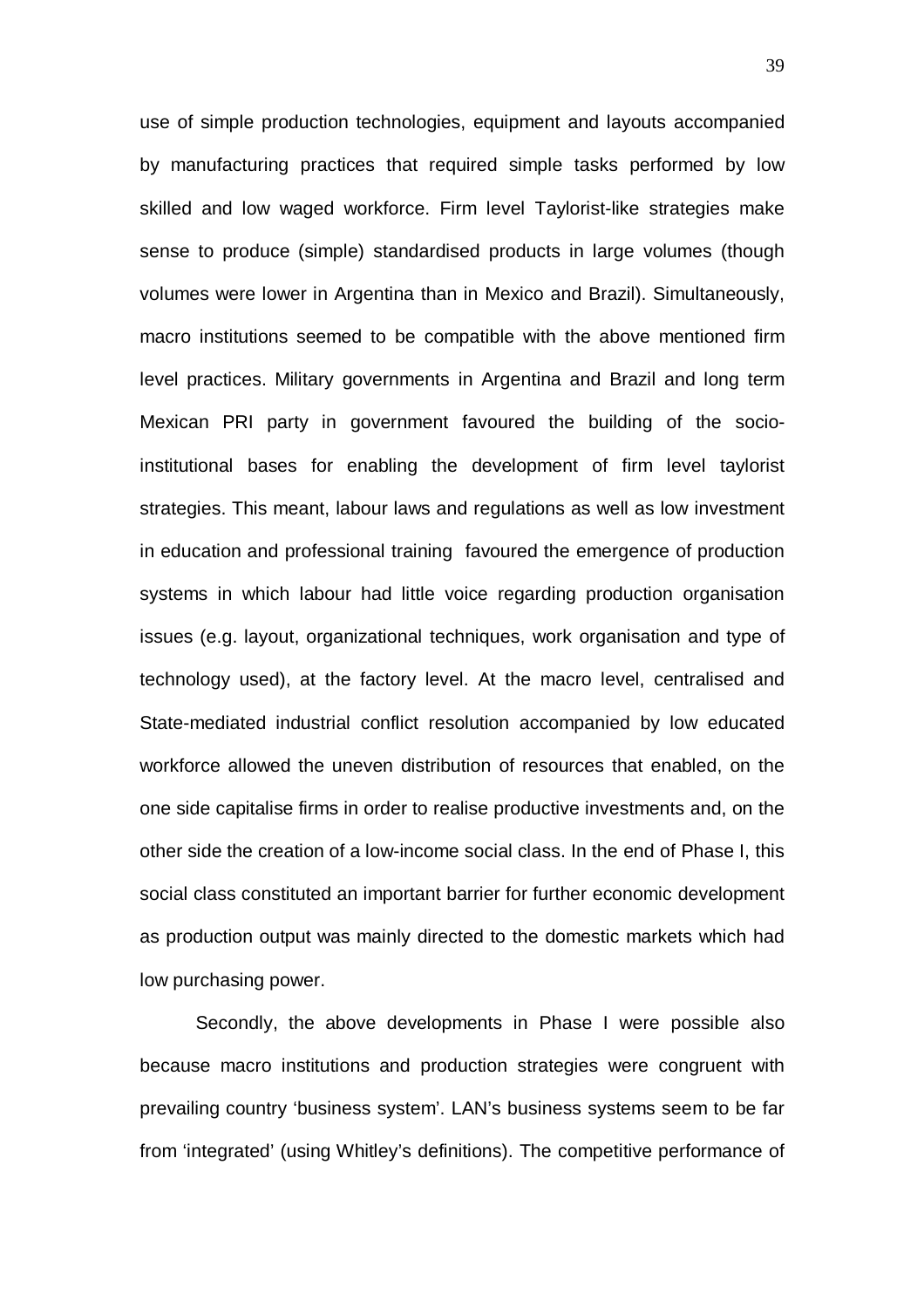LAN seems to be connected to structural factors, which in turn, are more related to domestic decisions rather than to international (global) influences. Fragmented business systems seem to have evolved in LANs as a consequence of the existence of powerful horizontal interest groups (such as the rural supporters in the Brazilian Congress or the PRI members in key State institutions in Mexico), direct ownership coordination is the norm in private firms, while market coordination is common in SOE's. Additionally, in all three countries the State seems to be weak in terms of lack of capability (and/or political will) to address key institutional issues (such as performing tax or judicial system reform, setting up regulatory bodies for supervising relations among key social actors, and neglecting its role in developing training and education for the general population). The Argentinean difficulty with performing structural reforms programs in the 1990s showed this. The outcome is either a fragmented or a compartmentalised business system. In fragmented systems in which individual firms do not cooperate with one another, a state is approached where workers are suspicious of firms, since labour laws are either inefficient or inexistent and, mainly, were set up to boost productivity, ignoring social issues such as unemployment and the availability of welfare and health systems. The case of Mexican Maquilladoras illustrates this type of business system. Compartmentalised business systems are more frequently found in SOE (such as petrochemicals in Mexico and Brazil) or large domestic private firms, such as in the case of Argentina's agro-industries.

Third, micro- level forces also seem to have a role in explaining the emergence of both fragmented and compartmentalised business systems in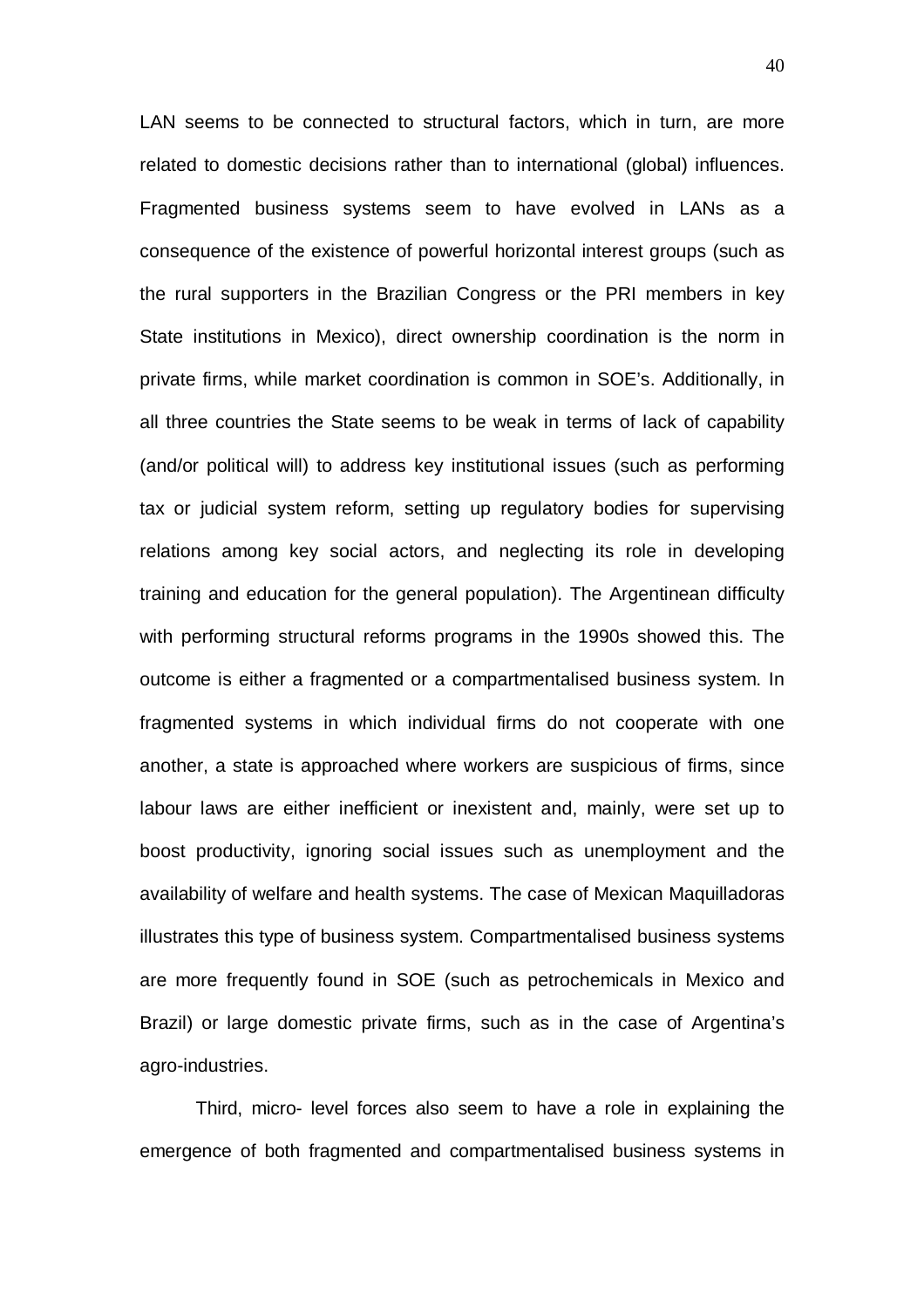LANs. On the one hand, the application of the conventional Taylorist production and management practices in Phase I at all three LANs reinforced the State policy to neglect education and vocational training institutions, as they were perceived as 'unnecessary' and helped to perpetuate this situation. On the other hand, the firm level choice to introduce new production and management concepts in either a 'mechanical' (or spurious) way or in an 'integrated' (i.e. socio-technical) way,<sup>28</sup> influenced the way labour flexibility was obtained. In some cases (for example, Brazilian 'brownfield' auto parts firms in the late 1990s), it was negotiated with workers' representatives. In other cases, such as in some Maquilla industries in Mexico, it was individually imposed by the firms with the implicit support of the State. When this practice occurred at the level of SOE, large private firms or MNC branches, it was perceived as the 'model' role, generating a 'wave' of restructuring. As a result, labour flexibility in Maquilla industries were, in the majority of cases, vertically imposed.

Fourth, in Phase II, industrial strategies were characterised by targeting external markets. Therefore, firm level strategies changed in order to meet new competition caused by an open and deregulated economy. Therefore, firms adopted new strategies, resulting in a significant heterogeneity of production practices, strategies and technologies, both among and within nations. Amidst this heterogeneity of firm level strategies, two approaches were differentiated. On the one hand, the 'soft' approach followed clearly by Brazil in the beginning of the 1990s showed how macro institutional factors (such as high inflation rates, high interest rates, over-valuated currency and

<sup>28</sup> 28 It is necessary to recognize that macro- economic forces together with type of technology (integrated new technology) influence, but do not determine, firm level choice.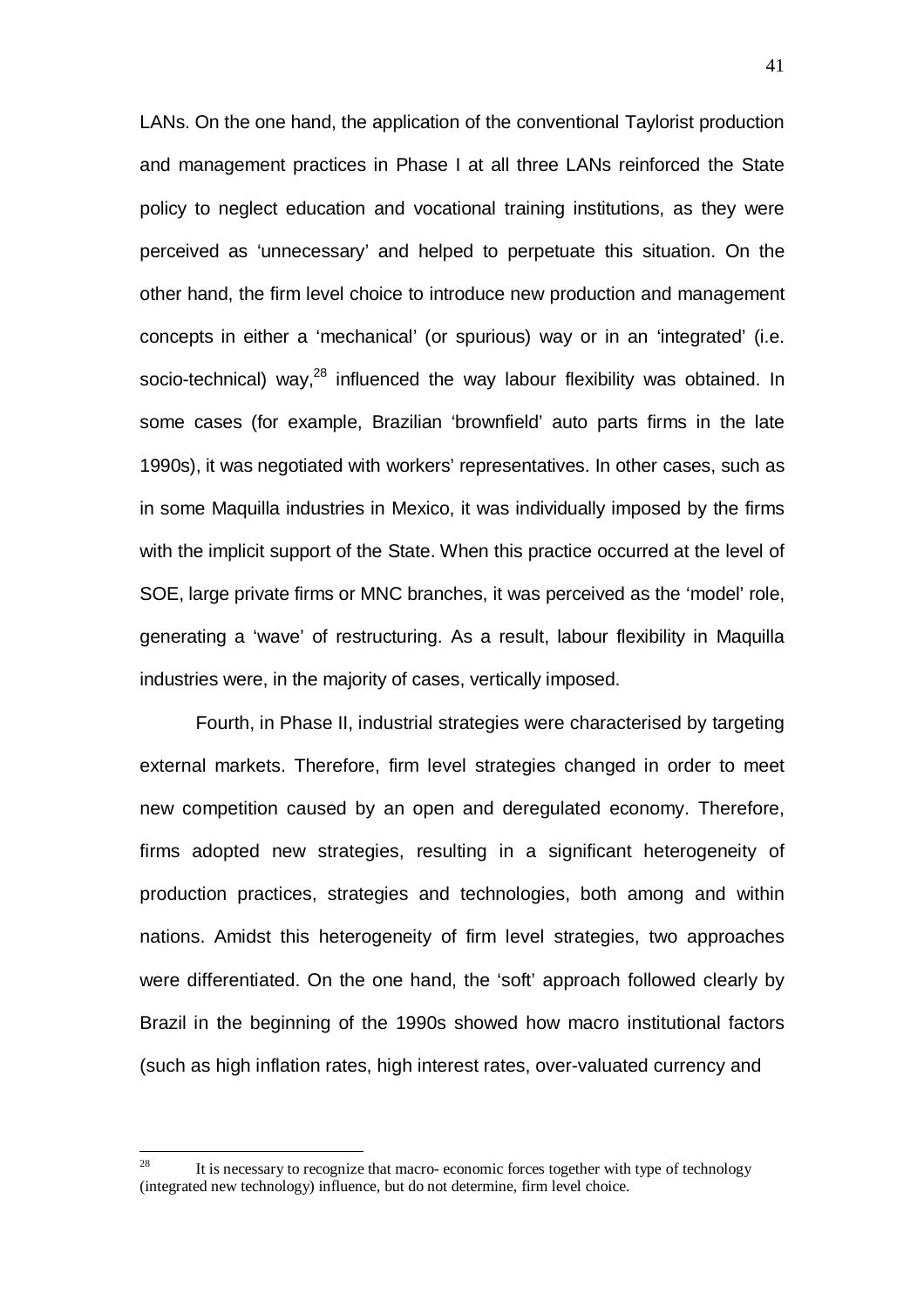low availability of skilled cadres) influenced industrialist to apply 'soft' methods such as organizational techniques (JIT, TQM, cellular manufacturing and work group) in order to improve competitiveness at factory level with minimum equipment and machinery investment. On the other hand, the 'hard' approach (i.e., investment in manufacturing technology and equipment) developed in Argentina resulted from the availability of skilled manpower and capital with low rates as well as the prevailing economic stability of the early 1990s.

Fifth, slow socio-industrial development experienced in LAN in Phase II, seems to be linked not only with 'external' financial events (such as the 1995's Asian crisis), and domestic political (in)capacity, but also with the mismatch between prevailing country macro institutions and micro level strategic responses. That is, the structural weaknesses of LANs industry does not seem to be connected only to the development of fragmented and compartmentalised business systems. Rather, there seems to be a major incongruence between product scale, scope, supporting macro- institutions (such as labour laws) and production practices and production technologies. In Phase I of their industrialisation, this incongruence was minimal as firms produced standardised products in low or high volume using Taylorist-type production practices and conventional technology. In Phase II, with the need to introduce new production and management practices, a contradiction emerged. That is, firms 'focused' their efforts to improve performance, volume (scale) was increased (especially in Brazil) and variety (scope) was decreased (in Argentina and Mexico). On the other hand, excluding the 'spurious' labour flexibility approach introduced in the majority of LANs, the other macro- institutional factors remained the same. That is, they continued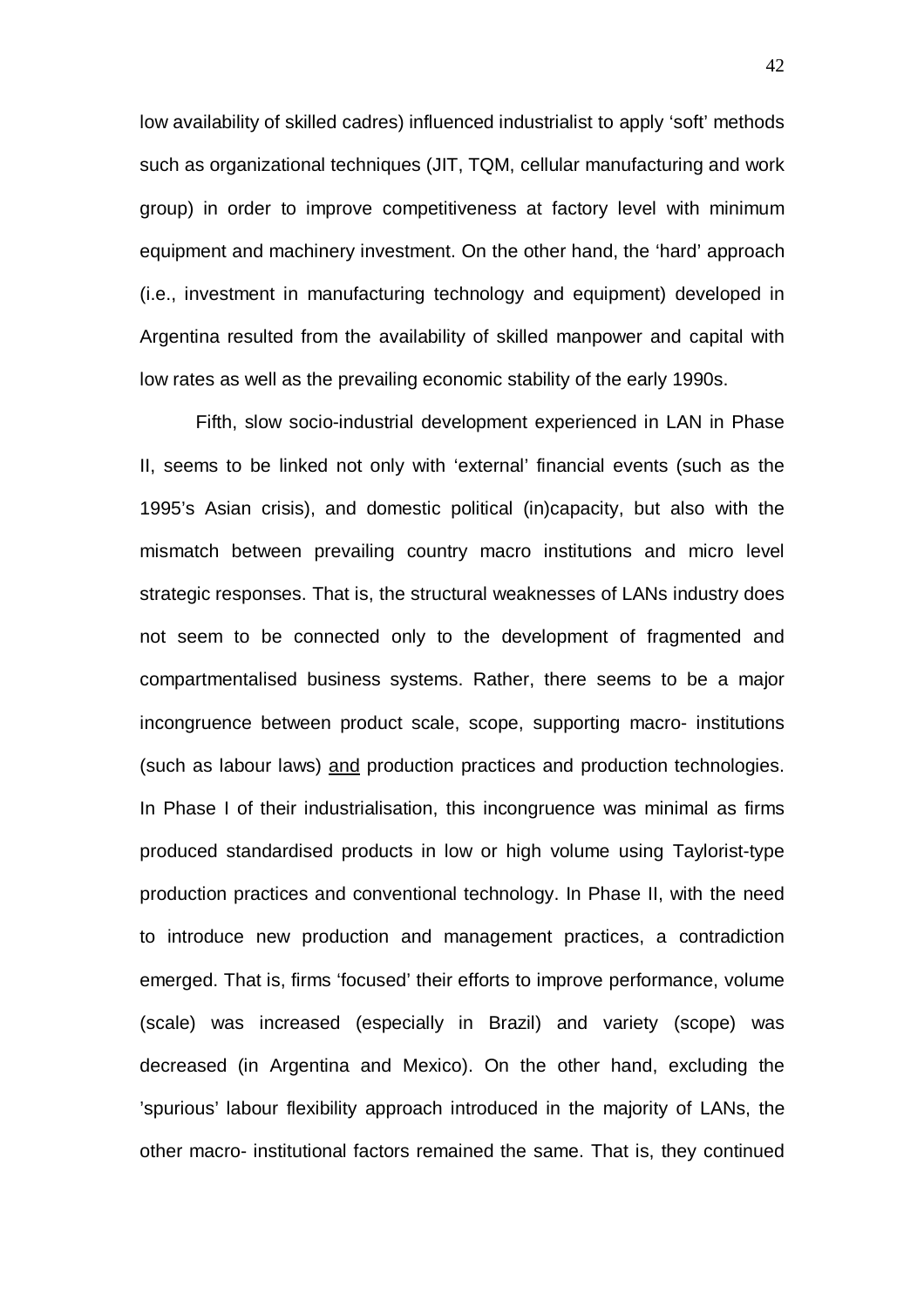to support Taylorist-type work systems, while new production and management concepts were introduced alongside new technologies that were called socio-technical type work systems. This combination of events and factors not only helps to explain the degree of competitiveness achieved by LANs, but also indicates the limits of applying 'correct' production strategies in non compatible macro- environments. Therefore, the understanding of the micro –macro relationships in different national contexts seems to be crucial. As such the proposed framework (see Figure 1) might contribute to guide further studies within this focus.

### **REFERENCES**

Adam E., Flores B., Macias A. (2001) Quality improvements and the effect on manufacturing firms performance: evidence from the USA and México, International Journal of Production Research, 39(1), 43-63.

Alcorta L. (1988) Flexible Automation in Dveloping Countries, Routledge, London

Alves G. (2001) O novo (e precário) mundo do Trabalho, FAPESP, Boi Tempo Editora, São Paulo

Amado G. and Brasil H.V. (1991) Organizational behaviours and Cultural Context: the Brazilian 'Jeitinho', International Studies of Management and Organization, Vol. 21, N.3

Amann E., Baer W. (2002) Neoliberalism and its consequences in Brazil, Journal of Latin American Studies, 34, 954-959

Arbache J. (1999) Do Unions always decrease wage dispersion? The case of Brazilian manufacturing, Journal of Labour Research, 20(3), 425-436

Boyer R. (1993) Comment emerge um Nouveau Systema Productif?, IN Durand J-P. (Ed.) Vers um Nouveau Modele Productif?, Syros

Bowles S. and Gintis H. (1995) Políticas igualitarias que incrementan la productividad, Revista Internacional del Trabajo, vol.114, N. 4-5,

Brown D. (2002) Democracy, authoritarianism and education finance in Brazil, Journal of Latin American Studies, 43, 115-141

Cardoso F. and Faletto E. (1979) Dependency and development in Latin America, California University Press, California

Camargo J.M. (1996) Flexibilidade do mercado de trabalho no Brasil, Fundação Getulio Vargas Editora, São Paulo

Castro C., Andrade A. (1990) Supply and demand mismatches in training: can anything be done ?, International Labour Review, Vol. 129, N.3

Child J. (1972) Organizational structure, environment and performance: The role of strategic choice, Sociology, 6:1-22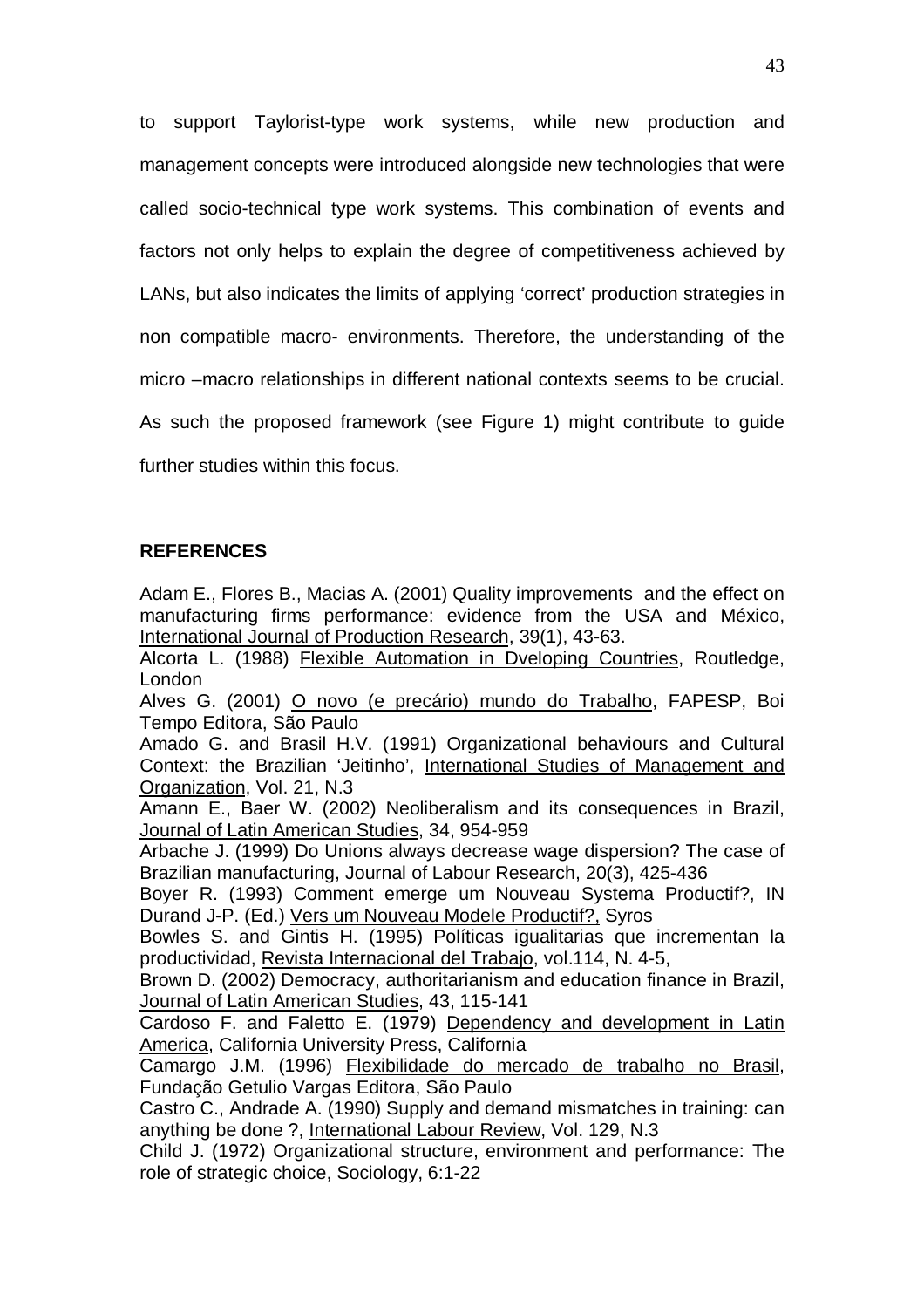Chudnovsky D. (1986) The entry into design and production of complex capital goods: The experiences of Brazil, India and Korea, IN Fransman (Ed.) Machinery and Economic Development, Macmillan.

Coutinho L., Ferraz J. (1995) Estudo da Competitividade da Industria Brasileira, Editora Unicamp/Papirus, Campinas.

Covarrubias A. (1992) La Flexibilidad laboral en Sonora, El Colegio de Sonora, Fundación Friedrich Ebert

Covarrubias A., Lara B. (Coord.) Relaciones Industriales y Productividad en el Norte de México: tendencias y Problemas, Fundación Friedrich Ebert, 1995

Dahlman C. and Frischtak (1993) Nacional systems of innovation supporting technical advance in industry: The Brazilian Experience, World Bank, unpublished paper

Erber F.S. (1986) The capital goods industry and the dynamics of economic development in LDC: The case of Brazil, IN Fransman (Ed.) Machinery and Economic Development, Macmillan.

Evans P. (1979) Dependent Development: the alliance of multinational, state, and local capital in Brazil, Princeton, N.J.: Princeton University Press

Evans P. and Tigre P.B. (1989) Going beyond clones in Brazil and Korea: A comparative analysis of NIC strategies in the computer industry, World Development, Vol. 17, N.11

Fawcett S., Taylor J., Smith S. (1995) The realities of operating in Mexico: an exploration of manufacturing and logistics issues, International Journal of Physical Distribution & Logistics Management, Vo. 25, N. 3

Fleck J., Howells J. (2001) Technology, the technology complex and the paradox of technological determinism, Technology Analysis & Strategic Management, 13(4),

Fleury A. (1999) The changing pattern of operations management in developing countries - The case of Brazil, International Journal of Operations & Production Management, Vol. 19, N. 5/6

Fleury A. (1995) Quality and productivity in the competitive strategies of Brazilian Industrial enterprises, World Development, Vol. 23., N.1

Fleury P.F. and Arkader R. (1998) Manufacturing modernization in Brazil: Scope and Direction in he metal products, machinery and equipment industry, IN Lindberg P., Voss C., Blackmon K. (Eds.) International Manufacturing Strategies, Kluwer

Fleury P.F., Arkader R., Paladino M., Luchi, R., Remoulins E., Environment and manufacturing strategy : Comparing modernisation paths and performance in Brazil and Argentina, IN Lindberg P., Voss C., Blackmon K. (Eds.) International Manufacturing Strategies, Kluwer

Flores B., Burgos F., Macias A. (1993) Manufacturing practices in México: An example of the non-fashion textile and machine tool industries, IN Whybark D. and Vastag G. (Eds.) Global Manufacturing Practices, Elsevier, Amsterdam

Fransman M. (Ed.) Machinery and Economic Development, Macmillan, 1986 Garza, de la, E., Reconversión Industrial y cambio en el padrón de relaciones laborales en México, IN Anguiano A. (Coord.) La Modernización en Mexico, UAM-UIZT, 1988

Gereffi G. and Wyman D. (1990) Manufacturing Miracles: paths of industrialization in Latin America and East Asia, Princeton, N. J.: Princeton University Press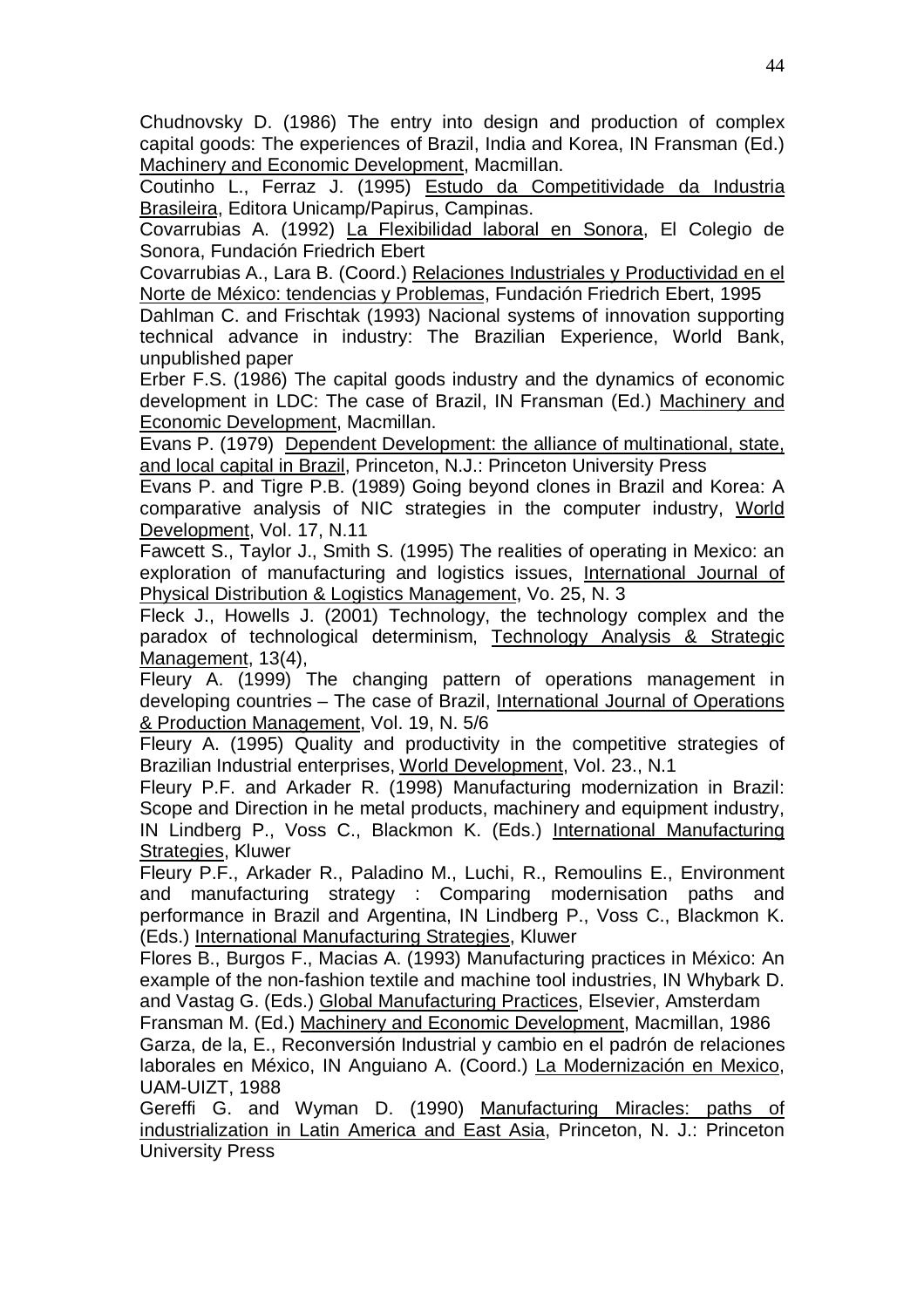Gourevith, P. (1996) The macropolitics of microinstitutional differences in the analysis of comparative capitalism. IN Berger S. and Dore R. (Eds.) National Diversity and Global Capitalism, Cornell University Press, Ithaca, NY

Guillén, M. (1994) Models of Management**,** The Chicago University Press, Chicago

Guzman G. (1999) Manufacturing in Latin American Nations IN Warner M. (Ed.) The Encyclopedia of World Business, Thomson Publishers

Guzman G. (2000) Contract manufacturing in Brazil – Challenges and opportunities of a new model of production, IN Fleury A. et.al. (Eds.) Building competencies for International manufacturing, FEENG, Porto Alegre

Guzman, G. (2003) Inside Modular Production Networks: 'soft operational issues' in building factory competitiveness, Integrated Manufacturing Systems, Vol.14, N.1

Hamel G., Prahalad C.K. (1994) Breakthrough Strategies for seizing control of your industry and creating markets of tomorrow, Harvard Business School Press, Boston

Hay D. (2001) The post-1990 Brazilian trade liberalization and the performance of large manufacturing firms: productivity, market share and profits, The Economic Journal, 111, 620-641

Hill T. (1987) Manufacturing Strategy, Macmillan, London

Hobday M. (1990) Telecommunications in Developing Countries – The Challenge from Brazil, Routledge.

Kadipasaoglu S., Peixoto J., Khumawala B., (1999) Global manufacturing practices: An empirical evaluation, Industrial Management & Data Systems, Vol. 99, N.3

Katz J. (1987) Domestic technology generation in LDC: a review of research findings, In Katz J. (Ed.) Technology Generation in Latin American manufacturing Industries, St. Martin Press, New York

Katz J. (2001) Cambios en la estructura y comportamiento del aparato productivo latinoamericano en los años 1990: después de 'consenso de Washington, que?, CEPAL-ECLAC, Serie Desarrollo Productivo N. 65, Santiago de Chile.

Kotler P., Armstrong G. (2001) Principles of marketing, Prentice-Hall, New Jersey

Miles R. and Snow C.(1984) Fit, failure and the hall of fame, California Management Review, 26, pp. 10-28

Kuffer D. (2001) Mudança estrutural nas empresas e grupos lideres da economia Brasileira na decada de 90, Instituto de Economia, UFRJ, Rio de Janeiro.

Lawrence J., Lewis H. (1996) Understanding the use of just-in-time purchasing in a developing country – The case of Mexico, International Journal of Operations & Production Management, Vol.16, N. 6

Lierh R. and Lewis C. (2003) Doing Business in Latin America – An Overview, IN Lierh R. and Lewis C. (Eds.) Doing Business in Latin America, forthcoming Lindberg P., Voss C., Blackmon K. (Eds.) International Manufacturing Strategies, Kluwer

Lindberg P. (1998) Trajectories of Change, IN Lindberg P., Voss C., Blackmon K. (Eds.) International Manufacturing Strategies, Kluwer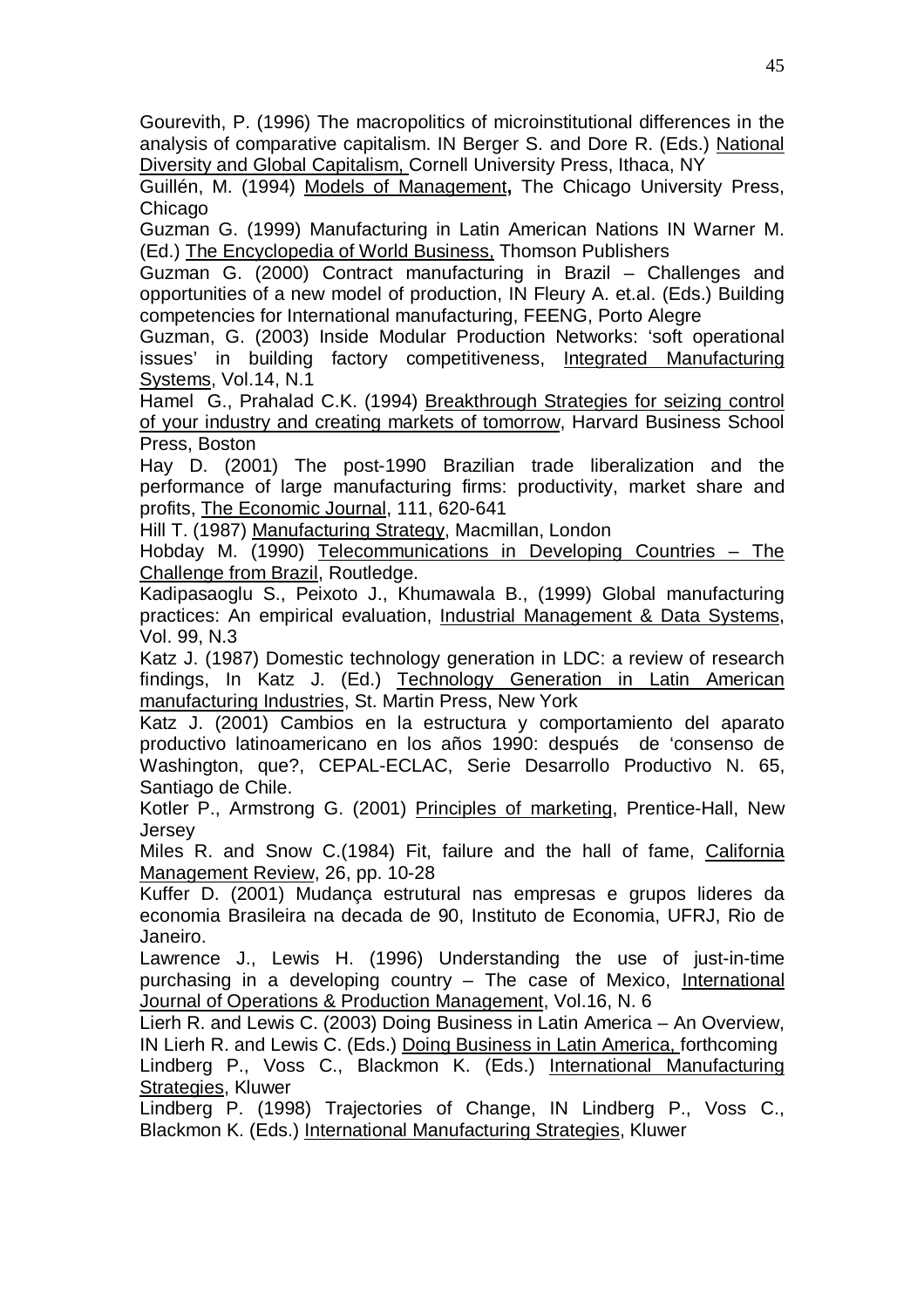Lutz B. (1992) The contradictions of Post-tayloristic rationalization and the uncertain future of industrial work, IN Altmann N., Kholer C., and Meil P. (Eds.) Technology and Work I German Industry, Routledge

Paladino M., Luchi R., Remolins (1998) Manufacturing strategy in Argentina: The challenge of change, IN Lindberg P., Voss C., Blackmon K. (Eds.) International Manufacturing Strategies, Kluwer

Perrow, C. (1992) Small-Firm Network IN Nohria, N. Network and Organisations: Structure, Form and Action. Boston, Harvard Business School Press.

Porter M. (1980) The competitive Advantage of the nations, The Free Press Porter M. (1982) Competitive Strategy: Techniques for analysing Industries and Competitors, The Free Press

Maddison A., Ark B. Van, International comparison of purchasing power, real output and labour productivity: A case study of Brazilian, Mexican and U.S. Manufacturing, 1975, Review of Income and Wealth, Vol. 35, N. 1, March

Maurice M., Sellier F., Silvestre J. (1986) The social fundations of industrial power, MIT Press

McClellan B. (2000) Brazilian Revolution, Ward's Auto World, 36(9), 96-74 Mefford R. (1986) Determinants of productivity differences in international manufacturing, Journal of International Business Studies, Spring.

Messner D., Meyer-Stamer J. (1994) Systemic competitiveness: Lessons from Latin America and Beyond – Perspectives for Eastern Europe, The European Journal of Development Research, Vol. 6, N. 1, pp. 89-107

Miller J., DeMeyer A., Nakane J. (1992) Benchmarking Global Manufacturing, Irwin, Homewood, ILL.

North D. (1990) Institution, Institutional Change and Economic Performance, Cambridge University Press, Cambridge

Lawrence P. and Lorch J. (1967) Organization and Environment, Harvard BusinessSchool Press, Boston

Leeflang P. (1994) Probleemgebied marketing, Sttenfert Kroese, Houten Pfefeer J.and Salancik G.(1978) The external control of organizations: a resource dependence perspective, Harper & Row

Porter M. (1980) Competitive Strategy, The Free Press, New York

Porter M. (1998) Competitive Strategy: Techniques for analyzing industries and competitors, The Free Press, New York

Slack N. (1990) Administração da Produção, Atlas, São Paulo

Sobrinho J. (1985) The economic and the Political in the Brazilian Educational System 1956-1982, unpublished PhD Dissertation, Stanford University.

Solis L., Raghu-Nathan T., Rao J. (2000) A regional study of quality management infrastructure practices in the USA and Mexico, International Journal of Quality & Reliability Management, 17(6), 597-613

Sorge A. and Streeck W. (1988) Industrial Relations and technical change: the case for an extended perspective, IN Hayman and Streeck (Eds.) New Technology and Industrial Relations, Basil Blackwell

Sorge A. (1997) Societal effects in cross-national organization studies, IN Whitley R. and Kristensen H. (Eds.) The Changing European Firm, Routledge, London

Scott, W. R. (1987) The adolescence of institutional theory, Administrative Science Quartely, v. 32, 493-511.